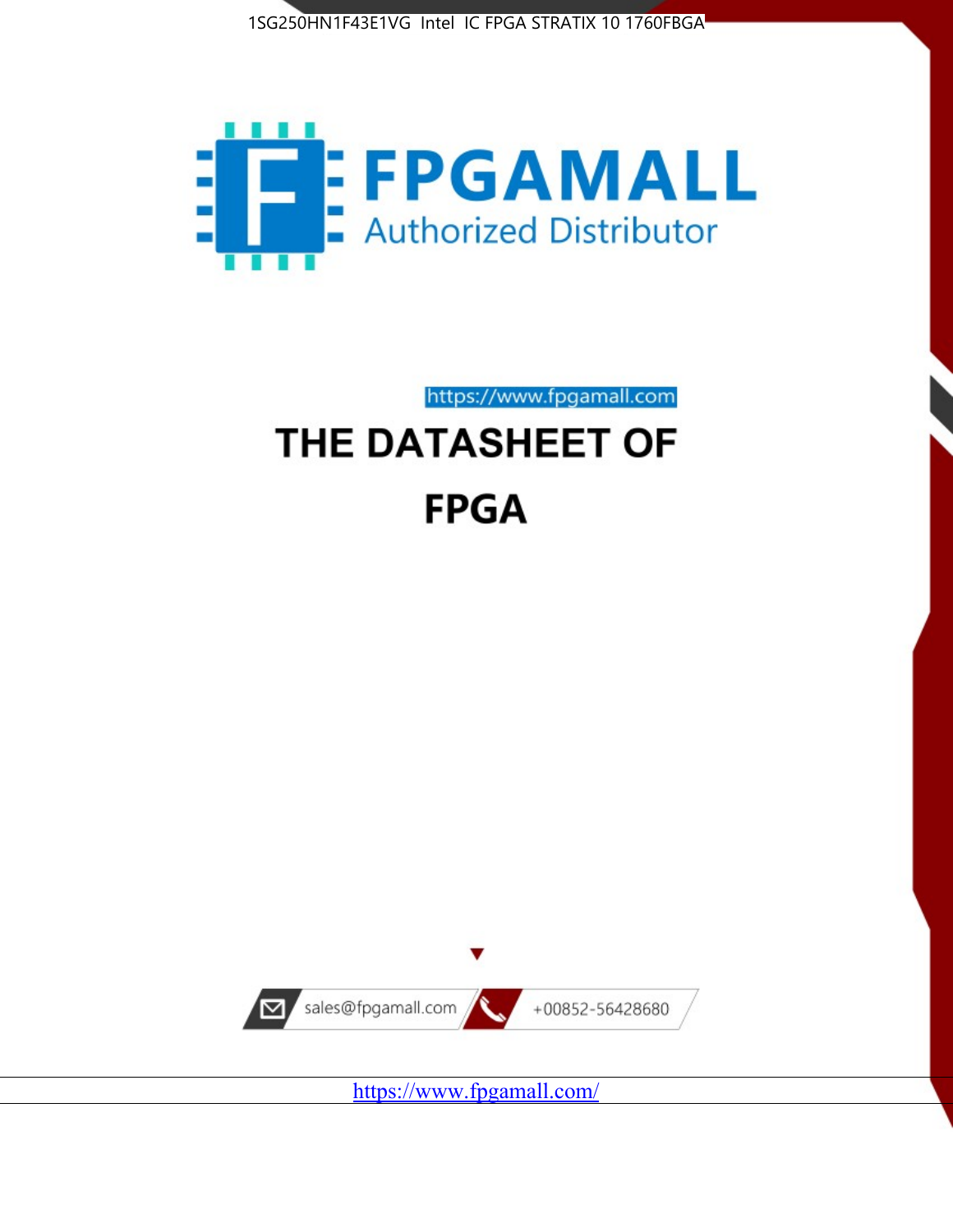1SG250HN1F43E1VG Intel IC FPGA STRATIX 10 1760FBGA



# **Intel® Stratix® 10 GX/SX Device Overview**



**S10-OVERVIEW | 2020.04.30** Latest document on the web: **[PDF](https://www.intel.com/content/dam/www/programmable/us/en/pdfs/literature/hb/stratix-10/s10-overview.pdf)** | **[HTML](https://www.intel.com/content/www/us/en/programmable/documentation/joc1442261161666.html)**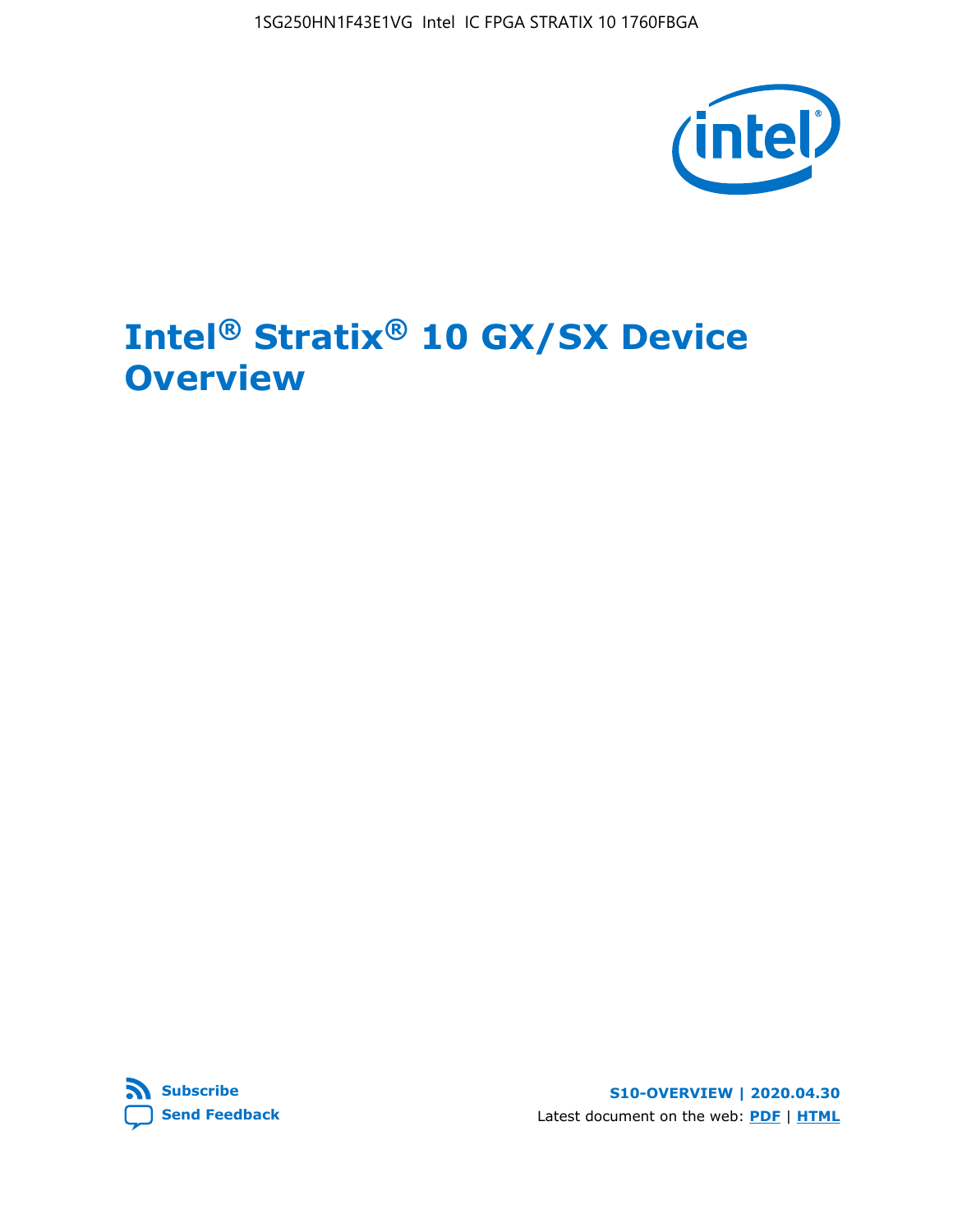

*Contents*

## **Contents**

| 1.26. Document Revision History for the Intel Stratix 10 GX/SX Device Overview36 |  |
|----------------------------------------------------------------------------------|--|

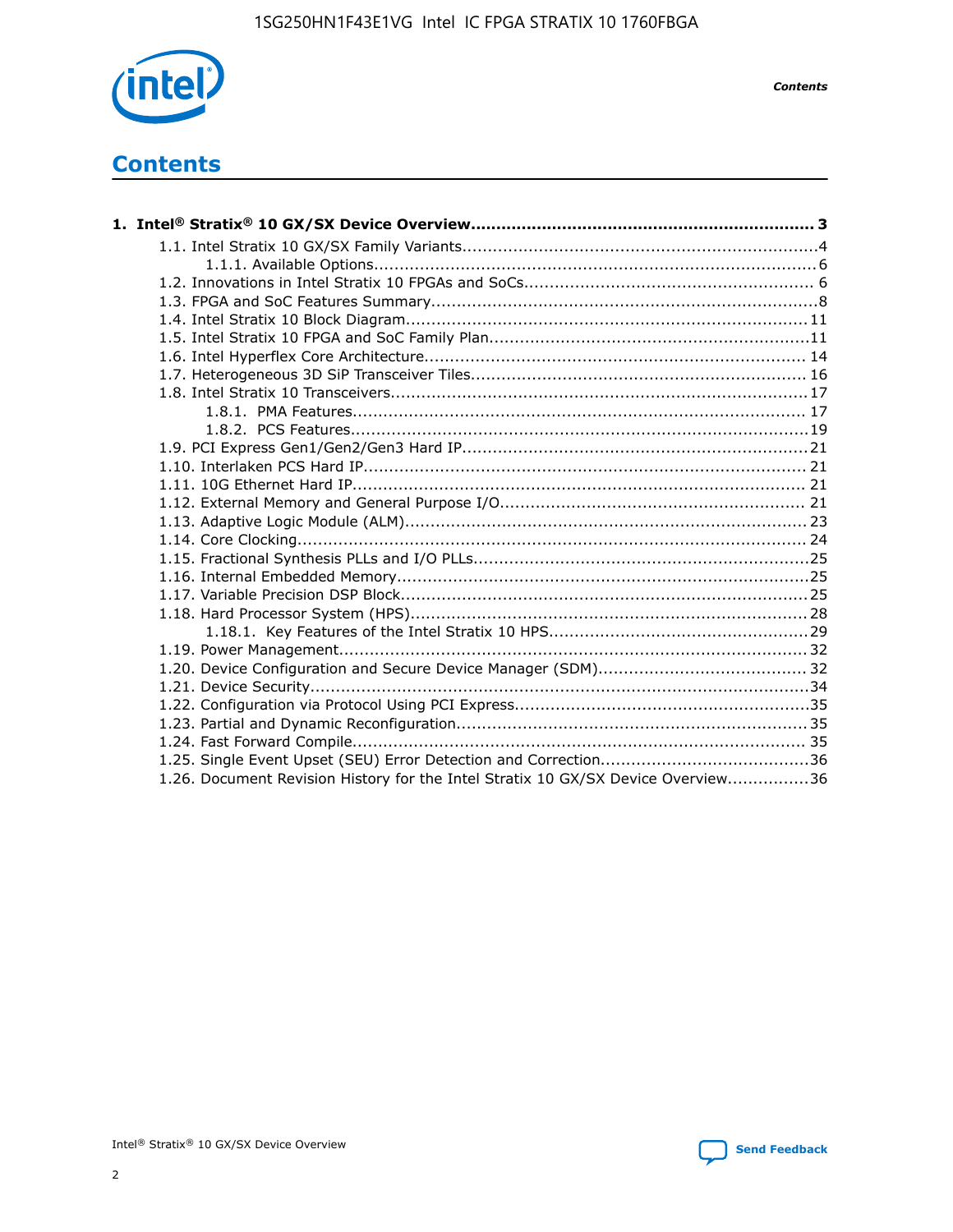**S10-OVERVIEW | 2020.04.30**

**[Send Feedback](mailto:FPGAtechdocfeedback@intel.com?subject=Feedback%20on%20Intel%20Stratix%2010%20GX/SX%20Device%20Overview%20(S10-OVERVIEW%202020.04.30)&body=We%20appreciate%20your%20feedback.%20In%20your%20comments,%20also%20specify%20the%20page%20number%20or%20paragraph.%20Thank%20you.)**



# **1. Intel® Stratix® 10 GX/SX Device Overview**

Intel's 14 nm Intel® Stratix® 10 GX FPGAs and SX SoCs deliver 2X the core performance and up to 70% lower power over previous generation high-performance FPGAs.

Featuring several groundbreaking innovations, including the all new Intel Hyperflex™ core architecture, this device family enables you to meet the demand for everincreasing bandwidth and processing performance in your most advanced applications, while meeting your power budget.

With an embedded hard processor system (HPS) based on a quad-core 64 bit Arm\* Cortex\*-A53, the Intel Stratix 10 SoC devices deliver power efficient, application-class processing and allow designers to extend hardware virtualization into the FPGA fabric. Intel Stratix 10 SoC devices demonstrate Intel's commitment to high-performance SoCs and extend Intel's leadership in programmable devices featuring an Arm-based processor system.

Important innovations in Intel Stratix 10 FPGAs and SoCs include:

- All new Intel Hyperflex core architecture delivering 2X the core performance compared to previous generation high-performance FPGAs
- Intel 14 nm tri-gate (FinFET) technology
- Heterogeneous 3D System-in-Package (SiP) technology
- Core fabric with up to 10.2 million logic elements (LEs)
- Up to 96 full duplex transceiver channels on heterogeneous 3D SiP transceiver tiles
- Transceiver data rates up to 28.3 Gbps chip-to-chip/module and backplane performance
- M20K (20 Kb) internal SRAM memory blocks
- Fractional synthesis and ultra-low jitter LC tank based transmit phase locked loops (PLLs)
- Hard PCI Express<sup>®</sup> Gen3 x16 intellectual property (IP) blocks
- Hard 10GBASE-KR/40GBASE-KR4 Forward Error Correction (FEC) in every transceiver channel
- Hard memory controllers and PHY supporting DDR4 rates up to 2666 Mbps per pin
- Hard fixed-point and IEEE 754 compliant hard floating-point variable precision digital signal processing (DSP) blocks with up to 10 TFLOP compute performance with a power efficiency of 80 GFLOP per Watt
- Quad-core 64 bit Arm Cortex-A53 embedded processor running up to 1.5 GHz in SoC family variants
- Programmable clock tree synthesis for flexible, low power, low skew clock trees

Intel Corporation. All rights reserved. Agilex, Altera, Arria, Cyclone, Enpirion, Intel, the Intel logo, MAX, Nios, Quartus and Stratix words and logos are trademarks of Intel Corporation or its subsidiaries in the U.S. and/or other countries. Intel warrants performance of its FPGA and semiconductor products to current specifications in accordance with Intel's standard warranty, but reserves the right to make changes to any products and services at any time without notice. Intel assumes no responsibility or liability arising out of the application or use of any information, product, or service described herein except as expressly agreed to in writing by Intel. Intel customers are advised to obtain the latest version of device specifications before relying on any published information and before placing orders for products or services. \*Other names and brands may be claimed as the property of others.

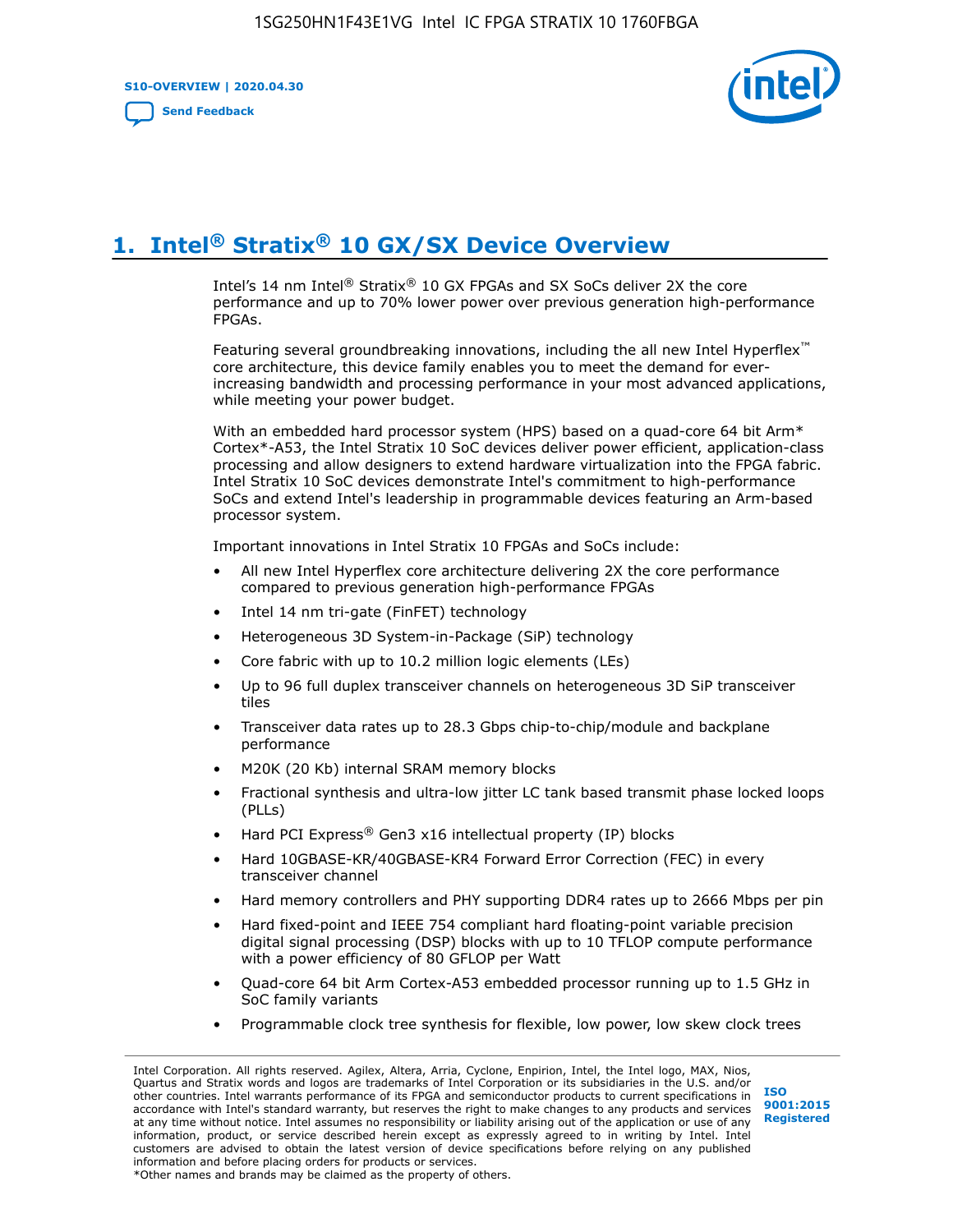

- Dedicated secure device manager (SDM) for:
	- Enhanced device configuration and security
	- AES-256, SHA-256/384 and ECDSA-256/384 encrypt/decrypt accelerators and authentication
	- Multi-factor authentication
	- Physically Unclonable Function (PUF) service and software programmable device configuration capability
- Comprehensive set of advanced power saving features delivering up to 70% lower power compared to previous generation high-performance FPGAs
- Non-destructive register state readback and writeback, to support ASIC prototyping and other applications

With these capabilities, Intel Stratix 10 FPGAs and SoCs are ideally suited for the most demanding applications in diverse markets such as:

- **Compute and Storage**—for custom servers, cloud computing and datacenter acceleration
- **Networking**—for Terabit, 400G and multi-100G bridging, aggregation, packet processing and traffic management
- **Optical Transport Networks**—for OTU4, 2xOTU4, 4xOTU4
- **Broadcast**—for high-end studio distribution, head end encoding/decoding, edge quadrature amplitude modulation (QAM)
- **Military**—for radar, electronic warfare, and secure communications
- **Medical**—for diagnostic scanners and diagnostic imaging
- **Test and Measurement**—for protocol and application testers
- **Wireless**—for next-generation 5G networks
- **ASIC Prototyping**—for designs that require the largest FPGA fabric with the highest I/O count

### **1.1. Intel Stratix 10 GX/SX Family Variants**

Intel Stratix 10 devices are available in FPGA (GX) and SoC (SX) variants.

- **Intel Stratix 10 GX** devices deliver up to 1 GHz core fabric performance and contain up to 10.2 million LEs in the fabric. They also feature up to 96 general purpose transceivers on separate transceiver tiles, and 2666 Mbps DDR4 external memory interface performance. The transceivers are capable of up to 28.3 Gbps short reach and across the backplane. These devices are optimized for FPGA applications that require the highest transceiver bandwidth and core fabric performance, with the power efficiency of Intel's 14 nm tri-gate process technology.
- **Intel Stratix 10 SX** devices have a feature set that is identical to Intel Stratix 10 GX devices, with the addition of an embedded quad-core 64 bit Arm Cortex A53 hard processor system.

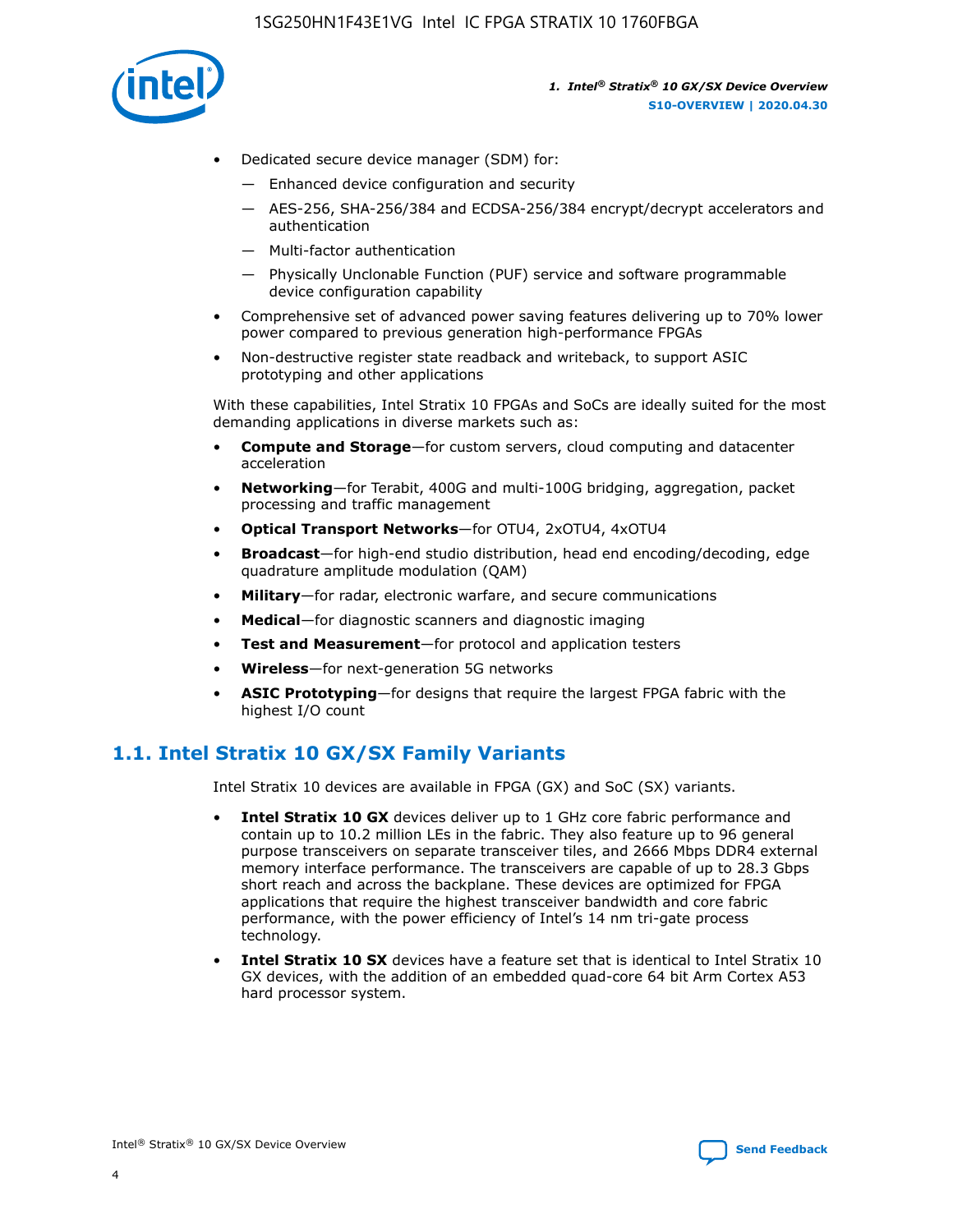

Common to all Intel Stratix 10 family variants is a high-performance fabric based on the new Intel Hyperflex core architecture that includes additional Hyper-Registers throughout the interconnect routing and at the inputs of all functional blocks. The core fabric also contains an enhanced logic array utilizing Intel's adaptive logic module (ALM) and a rich set of high performance building blocks including:

- M20K (20 Kb) embedded memory blocks
- Variable precision DSP blocks with hard IEEE 754 compliant floating-point units
- Fractional synthesis and integer PLLs
- Hard memory controllers and PHY for external memory interfaces
- General purpose IO cells

To clock these building blocks, Intel Stratix 10 devices use programmable clock tree synthesis, which uses dedicated clock tree routing to synthesize only those branches of the clock trees required for the application. All devices support in-system, finegrained partial reconfiguration of the logic array, allowing logic to be added and subtracted from the system while it is operating.

All family variants also contain high speed serial transceivers, containing both the physical medium attachment (PMA) and the physical coding sublayer (PCS), which can be used to implement a variety of industry standard and proprietary protocols. In addition to the hard PCS, Intel Stratix 10 devices contain multiple instantiations of PCI Express hard IP that supports Gen1/Gen2/Gen3 rates in x1/x2/x4/x8/x16 lane configurations, and hard 10GBASE-KR/40GBASE-KR4 FEC for every transceiver. The hard PCS, FEC, and PCI Express IP free up valuable core logic resources, save power, and increase your productivity.

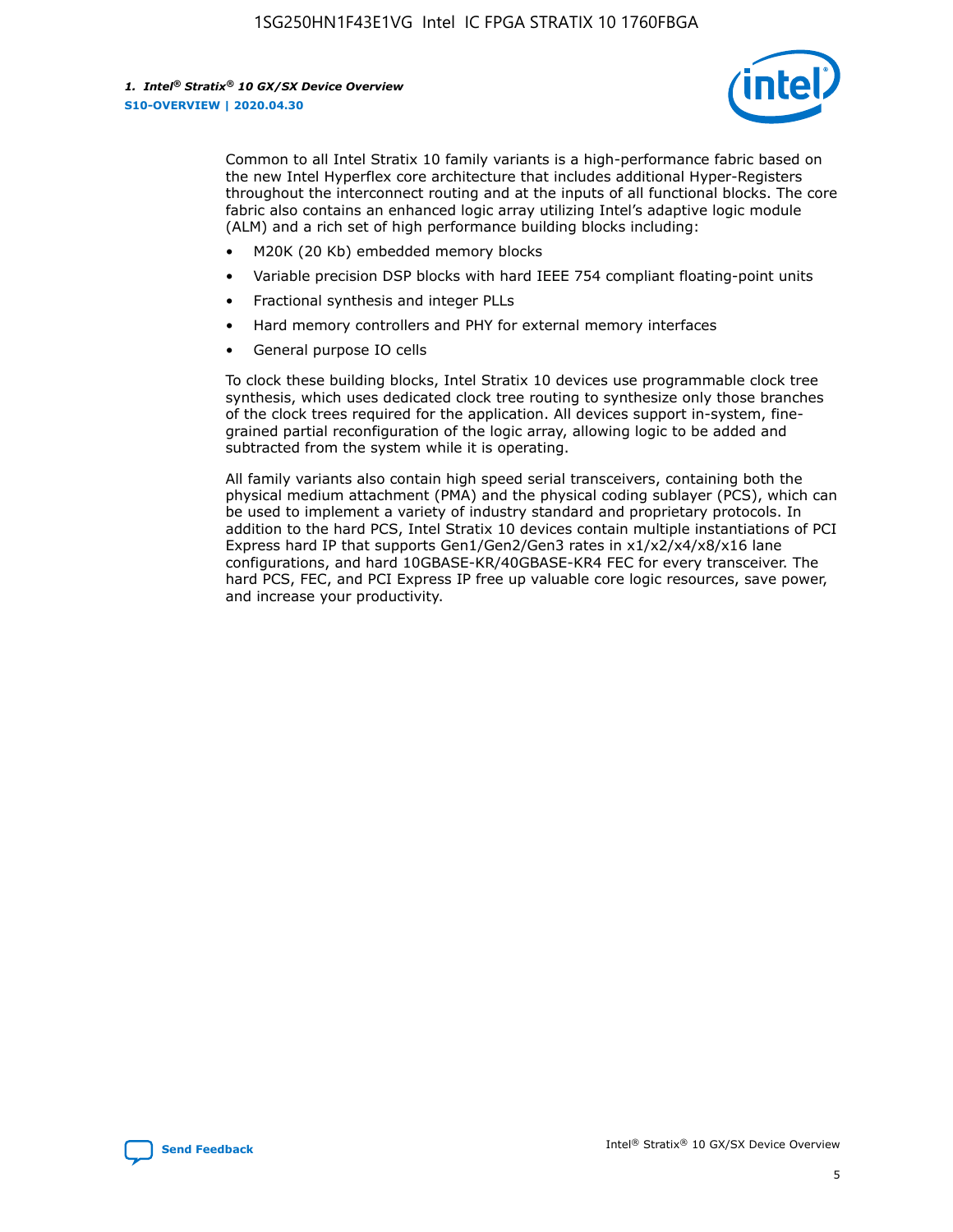

### **1.1.1. Available Options**

#### **Figure 1. Sample Ordering Code and Available Options for Intel Stratix 10 Devices**



3. Contact My Intel support to order AS suffix devices.

#### **Related Information**

[My Intel Support](https://www.intel.com/content/www/us/en/programmable/my-intel/mal-home.html)

### **1.2. Innovations in Intel Stratix 10 FPGAs and SoCs**

Intel Stratix 10 FPGAs and SoCs deliver many significant improvements over the previous generation high-performance Stratix V FPGAs.

#### **Table 1. Key Features of Intel Stratix 10 Devices Compared to Stratix V Devices**

| <b>Feature</b>            | <b>Stratix V FPGAs</b>                                           | <b>Intel Stratix 10 FPGAs and SoCs</b>                                        |
|---------------------------|------------------------------------------------------------------|-------------------------------------------------------------------------------|
| <b>Process technology</b> | 28 nm TSMC (planar<br>transistor)                                | 14 nm Intel tri-gate (FinFET)                                                 |
| Hard processor core       | None                                                             | Quad-core 64 bit Arm Cortex-A53<br>(SoC only)                                 |
| Core architecture         | Conventional core architecture<br>with conventional interconnect | Intel Hyperflex core architecture with<br>Hyper-Registers in the interconnect |
|                           |                                                                  | continued                                                                     |

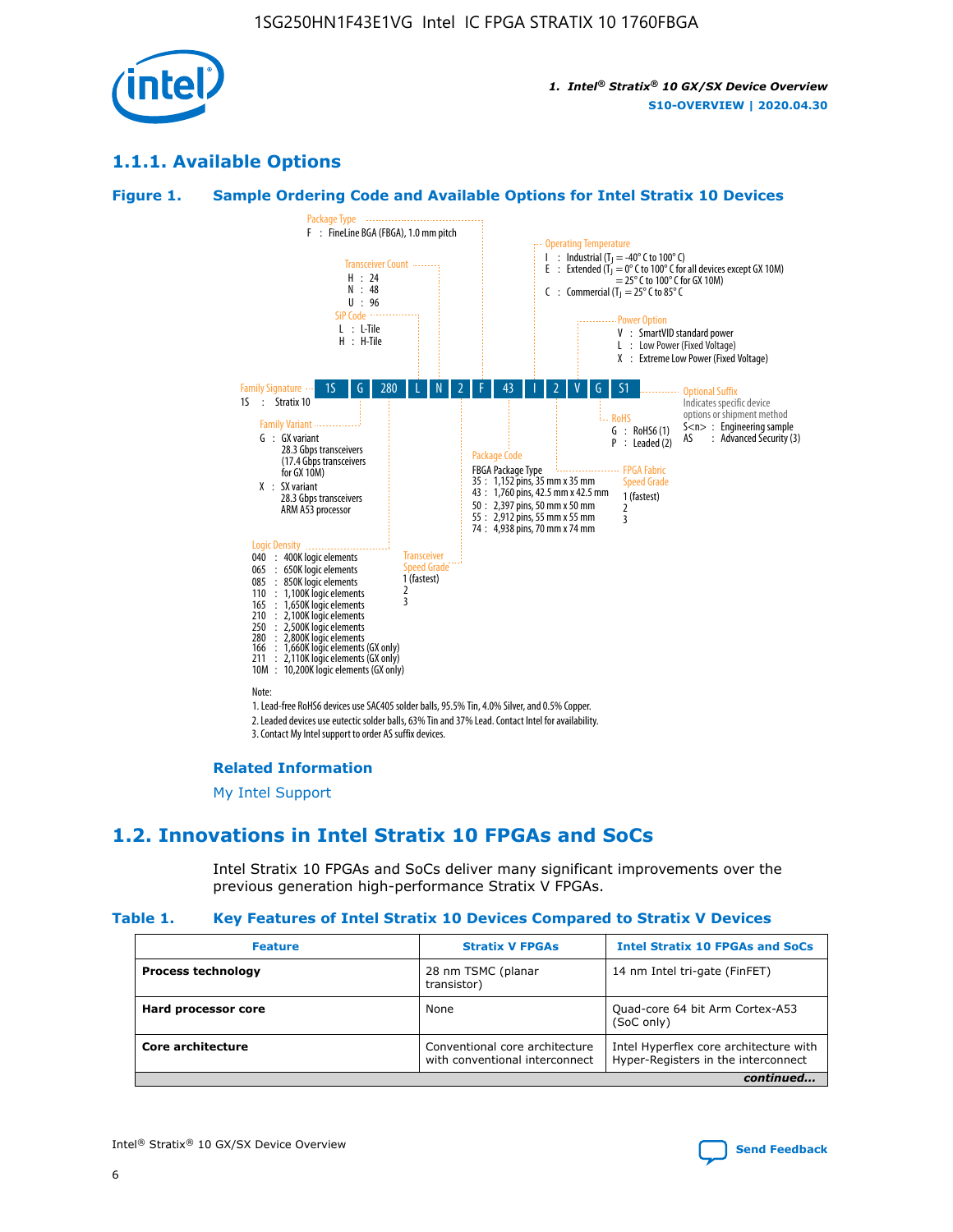

| <b>Feature</b>                                   | <b>Stratix V FPGAs</b>                                                              | <b>Intel Stratix 10 FPGAs and SoCs</b>                                                                                                       |
|--------------------------------------------------|-------------------------------------------------------------------------------------|----------------------------------------------------------------------------------------------------------------------------------------------|
| Core performance                                 | 500 MHz                                                                             | 1 GHz                                                                                                                                        |
| <b>Power dissipation</b>                         | 1x                                                                                  | As low as $0.3x$                                                                                                                             |
| Logic density                                    | 952 KLE                                                                             | 10,200 KLE                                                                                                                                   |
| <b>Embedded memory (M20K)</b>                    | 52 Mbits                                                                            | 253 Mbits                                                                                                                                    |
| 18x19 multipliers                                | 3,926                                                                               | 11,520                                                                                                                                       |
|                                                  | Note: Multiplier is 18x18 in<br>Stratix V devices.                                  | Note: Multiplier is 18x19 in Intel<br>Stratix 10 devices.                                                                                    |
| <b>Floating point DSP capability</b>             | Up to 1 TFLOP, requires soft<br>floating point adder and<br>multiplier              | Up to 10 TFLOP, hard IEEE 754<br>compliant single precision floating<br>point adder and multiplier                                           |
| <b>Maximum transceivers</b>                      | 66                                                                                  | 96                                                                                                                                           |
| Maximum transceiver data rate (chip-to-<br>chip) | 28.05 Gbps                                                                          | 26.6 Gbps L-Tile<br>28.3 Gbps H-Tile                                                                                                         |
| Maximum transceiver data rate (backplane)        | 12.5 Gbps                                                                           | 12.5 Gbps L-Tile<br>28.3 Gbps H-Tile                                                                                                         |
| Hard memory controller                           | None                                                                                | DDR4 @ 1333 MHz/2666 Mbps<br>DDR3 @ 1067 MHz/2133 Mbps                                                                                       |
| <b>Hard protocol IP</b>                          | PCIe* Gen3 x8 (up to 4<br>instances)                                                | PCIe Gen3 x16 (up to 4 instances)<br>SR-IOV (4 physical functions / 2k<br>virtual functions) on H-Tile devices<br>10GBASE-KR/40GBASE-KR4 FEC |
| <b>Core clocking and PLLs</b>                    | Global, quadrant and regional<br>clocks supported by fractional-<br>synthesis fPLLs | Programmable clock tree synthesis<br>supported by fractional synthesis<br>fPLLs and integer IO PLLs                                          |
| Register state readback and writeback            | Not available                                                                       | Non-destructive register state<br>readback and writeback for ASIC<br>prototyping and other applications                                      |

These innovations result in the following improvements:

- **Improved Core Logic Performance**: The Intel Hyperflex core architecture combined with 14 nm Intel tri-gate technology allows Intel Stratix 10 devices to achieve 2X the core performance compared to the previous generation
- **Lower Power**: Intel Stratix 10 devices use up to 70% lower power compared to the previous generation, enabled by 14 nm Intel tri-gate technology, the Intel Hyperflex core architecture, and optional power saving features built into the architecture
- **Higher Density**: Intel Stratix 10 devices offer three times the level of integration, with up to 10.2 million logic elements (LEs), over 253 Mbits of embedded memory blocks (M20K), and 11,520 18x19 multipliers
- **Embedded Processing**: Intel Stratix 10 SoCs feature a Quad-Core 64 bit Arm Cortex-A53 processor optimized for power efficiency and software compatible with previous generation Arria® and Cyclone® SoC devices
- **Improved Transceiver Performance**: With up to 96 transceiver channels implemented in heterogeneous 3D SiP transceiver tiles, Intel Stratix 10 GX and SX devices support data rates up to 28.3 Gbps chip-to-chip and 28.3 Gbps across the backplane with signal conditioning circuits capable of equalizing over 30 dB of system loss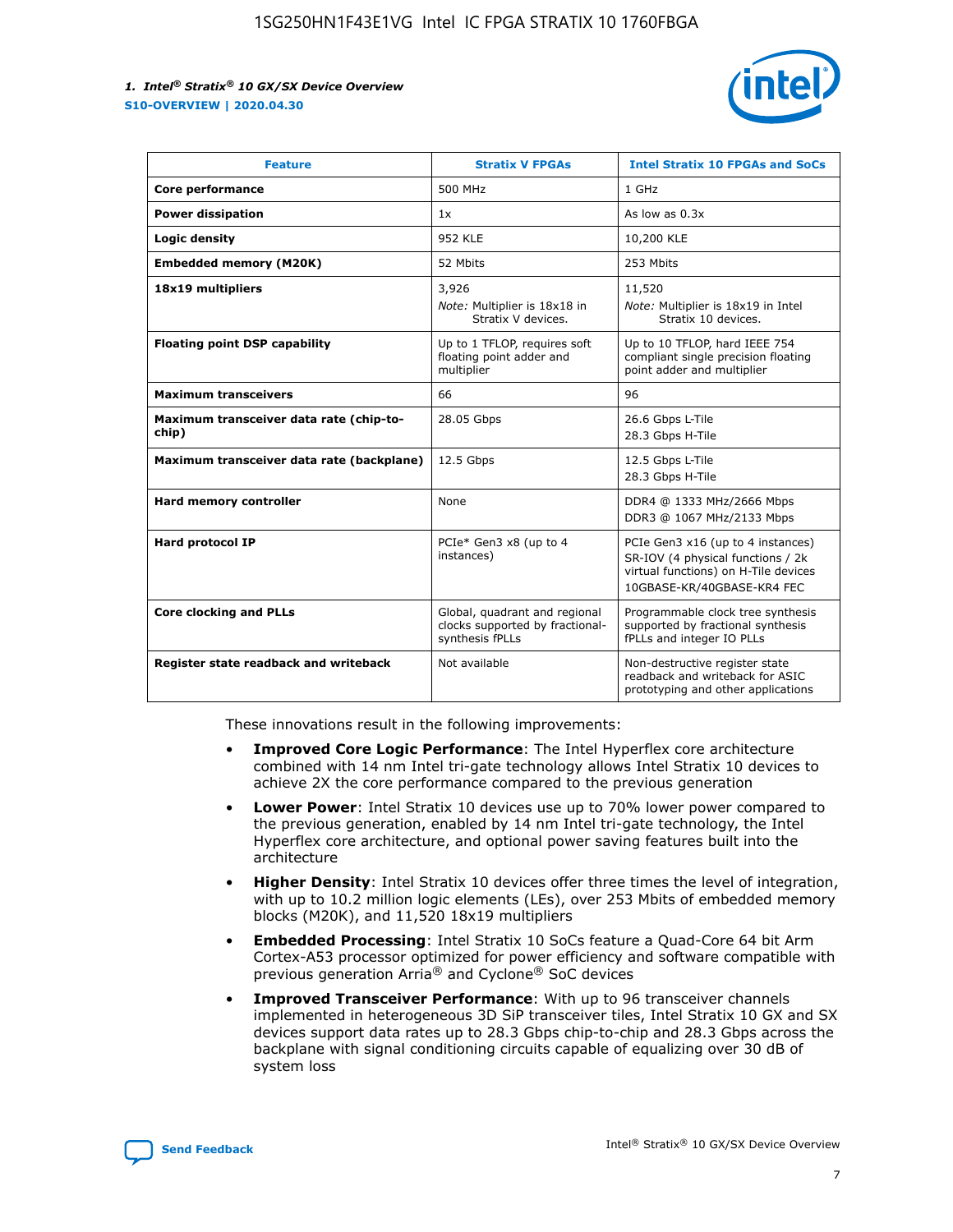

- **Improved DSP Performance**: The variable precision DSP block in Intel Stratix 10 devices features hard fixed and floating point capability, with up to 10 TFLOP IEEE754 single-precision floating point performance
- **Additional Hard IP**: Intel Stratix 10 devices include many more hard IP blocks than previous generation devices, with a hard memory controller included in each bank of 48 general purpose IOs, a hard PCIe Gen3 x16 full protocol stack in each transceiver tile, and a hard 10GBASE-KR/40GBASE-KR4 FEC in every transceiver channel
- **Enhanced Core Clocking**: Intel Stratix 10 devices feature programmable clock tree synthesis; clock trees are only synthesized where needed, increasing the flexibility and reducing the power dissipation of the clocking solution
- **Additional Core PLLs**: The core fabric in Intel Stratix 10 devices is supported by both integer IO PLLs and fractional synthesis fPLLs, resulting in a greater total number of PLLs available than the previous generation

### **1.3. FPGA and SoC Features Summary**

### **Table 2. Intel Stratix 10 FPGA and SoC Common Device Features**

| <b>Feature</b>                   | <b>Description</b>                                                                                                                                                                                                                                                                                                                                                                                                                                                                                                                                                                                                                                                                                                                                   |
|----------------------------------|------------------------------------------------------------------------------------------------------------------------------------------------------------------------------------------------------------------------------------------------------------------------------------------------------------------------------------------------------------------------------------------------------------------------------------------------------------------------------------------------------------------------------------------------------------------------------------------------------------------------------------------------------------------------------------------------------------------------------------------------------|
| Technology                       | 14 nm Intel tri-gate (FinFET) process technology<br>٠<br>SmartVID controlled core voltage, standard power devices<br>0.85-V fixed core voltage, low static power devices available                                                                                                                                                                                                                                                                                                                                                                                                                                                                                                                                                                   |
| Low power serial<br>transceivers | Up to 96 total transceivers available<br>$\bullet$<br>Continuous operating range of 1 Gbps to 28.3 Gbps for Intel Stratix 10 GX/SX devices<br>$\bullet$<br>Backplane support up to 28.3 Gbps for Intel Stratix 10 GX/SX devices<br>$\bullet$<br>Extended range down to 125 Mbps with oversampling<br>$\bullet$<br>ATX transmit PLLs with user-configurable fractional synthesis capability<br>$\bullet$<br>• XFP, SFP+, OSFP/OSFP28, CFP/CFP2/CFP4 optical module support<br>• Adaptive linear and decision feedback equalization<br>Transmit pre-emphasis and de-emphasis<br>Dynamic partial reconfiguration of individual transceiver channels<br>$\bullet$<br>On-chip instrumentation (Eye Viewer non-intrusive data eye monitoring)<br>$\bullet$ |
| General purpose I/Os             | Up to 2,304 total GPIO available<br>$\bullet$<br>1.6 Gbps LVDS-every pair can be configured as an input or output<br>$\bullet$<br>1333 MHz/2666 Mbps DDR4 external memory interface<br>1067 MHz/2133 Mbps DDR3 external memory interface<br>1.2 V to 3.3 $V^{(1)}$ single-ended LVCMOS/LVTTL interfacing<br>$\bullet$<br>On-chip termination (OCT)<br>$\bullet$                                                                                                                                                                                                                                                                                                                                                                                      |
| Embedded hard IP                 | • PCIe Gen1/Gen2/Gen3 complete protocol stack, $x1/x2/x4/x8/x16$ end point and root<br>port<br>DDR4/DDR3 hard memory controller (RLDRAM3/QDR II+/QDR IV using soft memory<br>controller)<br>Multiple hard IP instantiations in each device<br>$\bullet$<br>• Single Root I/O Virtualization (SR-IOV)                                                                                                                                                                                                                                                                                                                                                                                                                                                 |
| Transceiver hard IP              | 10GBASE-KR/40GBASE-KR4 Forward Error Correction (FEC)<br>$\bullet$<br>10G Ethernet PCS<br>$\bullet$<br>• PCI Express PIPE interface<br>continued                                                                                                                                                                                                                                                                                                                                                                                                                                                                                                                                                                                                     |

<sup>(1)</sup> Available in some configurations only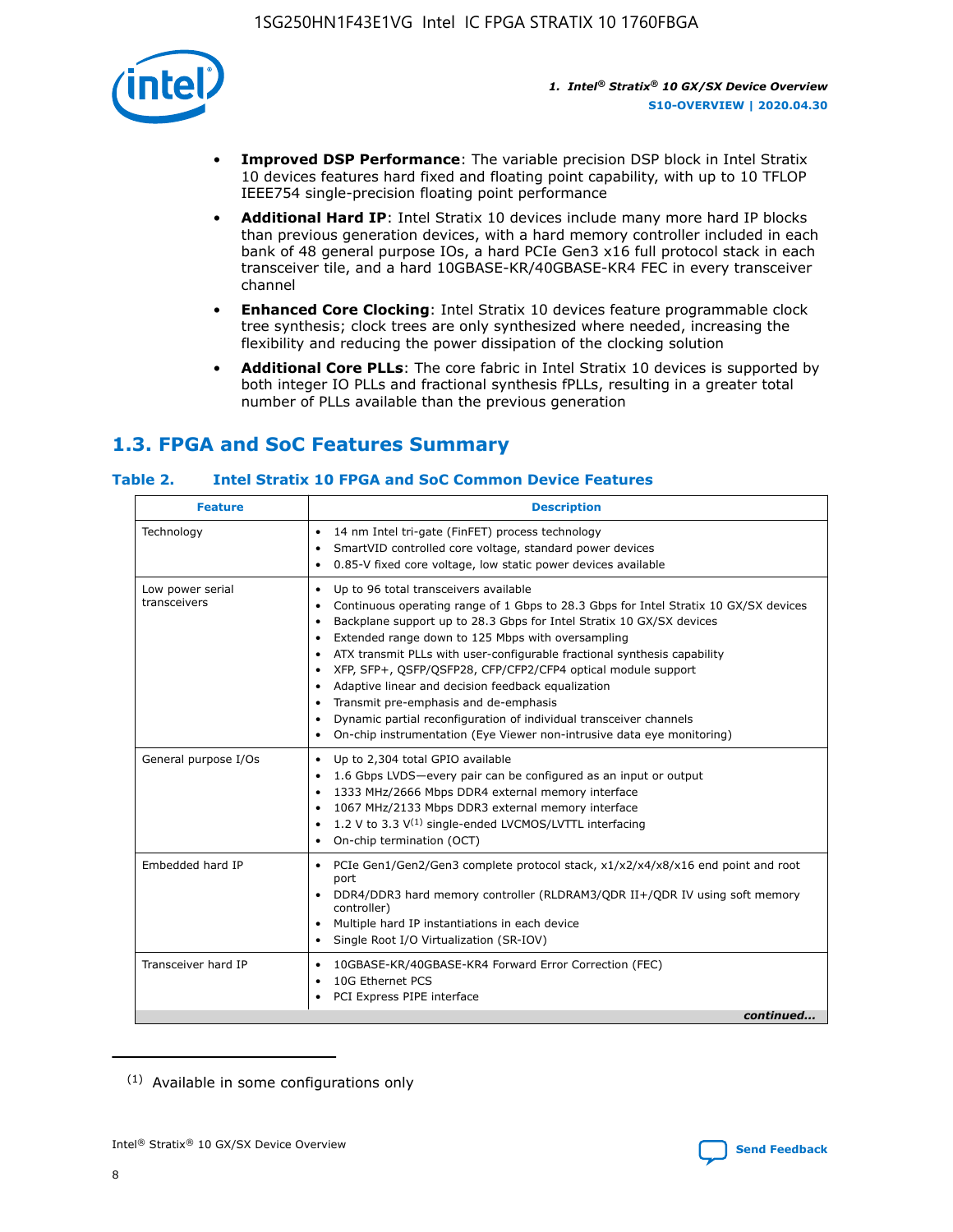

| <b>Feature</b>                   | <b>Description</b>                                                                                                                                                                                                                                                                                                                                                                                                                                                    |  |  |  |
|----------------------------------|-----------------------------------------------------------------------------------------------------------------------------------------------------------------------------------------------------------------------------------------------------------------------------------------------------------------------------------------------------------------------------------------------------------------------------------------------------------------------|--|--|--|
|                                  | Interlaken PCS<br>$\bullet$<br>Gigabit Ethernet PCS<br>$\bullet$<br>Deterministic latency support for Common Public Radio Interface (CPRI) PCS<br>$\bullet$<br>Fast lock-time support for Gigabit Passive Optical Networking (GPON) PCS<br>$\bullet$<br>8B/10B, 64B/66B, 64B/67B encoders and decoders<br>$\bullet$<br>Custom mode support for proprietary protocols<br>$\bullet$                                                                                     |  |  |  |
| Power management                 | SmartVID controlled core voltage, standard power devices<br>$\bullet$<br>0.85-V fixed core voltage, low static power devices available<br>$\bullet$<br>Intel Quartus <sup>®</sup> Prime Pro Edition integrated power analysis<br>٠                                                                                                                                                                                                                                    |  |  |  |
| High performance core fabric     | Intel Hyperflex core architecture with Hyper-Registers throughout the interconnect<br>$\bullet$<br>routing and at the inputs of all functional blocks<br>Enhanced adaptive logic module (ALM)<br>$\bullet$<br>Improved multi-track routing architecture reduces congestion and improves compile<br>times<br>Hierarchical core clocking architecture with programmable clock tree synthesis<br>Fine-grained partial reconfiguration                                    |  |  |  |
| Internal memory blocks           | M20K-20 Kb with hard ECC support<br>٠<br>MLAB-640 bit distributed LUTRAM<br>$\bullet$                                                                                                                                                                                                                                                                                                                                                                                 |  |  |  |
| Variable precision DSP<br>blocks | IEEE 754-compliant hard single-precision floating point capability<br>$\bullet$<br>Supports signal processing with precision ranging from 18x19 up to 54x54<br>$\bullet$<br>Native 27x27 and 18x19 multiply modes<br>$\bullet$<br>64 bit accumulator and cascade for systolic FIRs<br>Internal coefficient memory banks<br>Pre-adder/subtractor improves efficiency<br>$\bullet$<br>Additional pipeline register increases performance and reduces power<br>$\bullet$ |  |  |  |
| Phase locked loops (PLL)         | Fractional synthesis PLLs (fPLL) support both fractional and integer modes<br>$\bullet$<br>Fractional mode with third-order delta-sigma modulation<br>Precision frequency synthesis<br>$\bullet$<br>Integer PLLs adjacent to general purpose I/Os, support external memory, and LVDS<br>$\bullet$<br>interfaces, clock delay compensation, zero delay buffering                                                                                                       |  |  |  |
| Core clock networks              | 1 GHz fabric clocking<br>$\bullet$<br>667 MHz external memory interface clocking, supports 2666 Mbps DDR4 interface<br>$\bullet$<br>800 MHz LVDS interface clocking, supports 1600 Mbps LVDS interface<br>$\bullet$<br>Programmable clock tree synthesis, backwards compatible with global, regional and<br>$\bullet$<br>peripheral clock networks<br>Clocks only synthesized where needed, to minimize dynamic power<br>continued                                    |  |  |  |

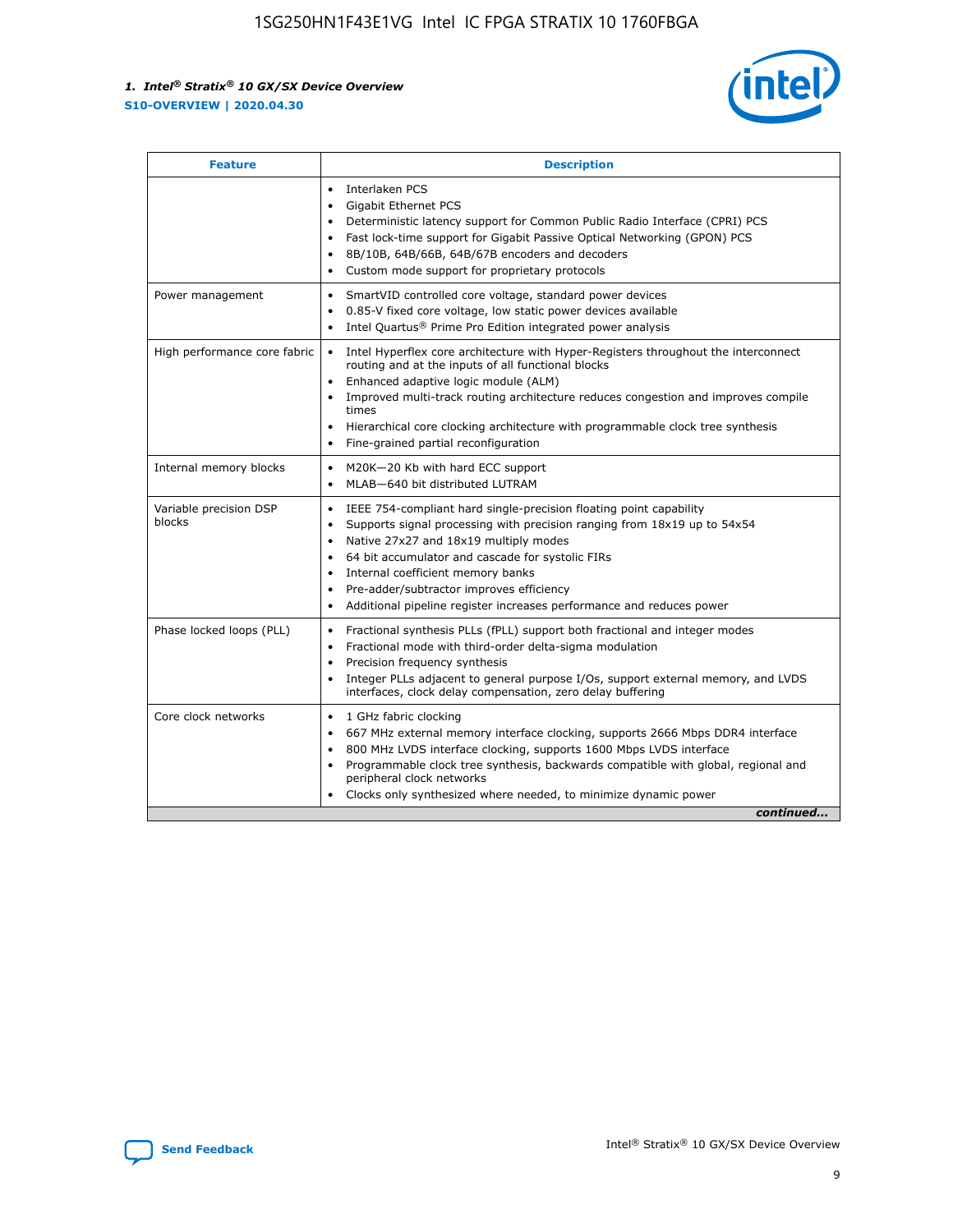

| <b>Feature</b>     | <b>Description</b>                                                                                                                                                                                                                                                                                                                                                                                                                                                                                                                                      |  |  |  |
|--------------------|---------------------------------------------------------------------------------------------------------------------------------------------------------------------------------------------------------------------------------------------------------------------------------------------------------------------------------------------------------------------------------------------------------------------------------------------------------------------------------------------------------------------------------------------------------|--|--|--|
| Configuration      | Dedicated Secure Device Manager<br>٠<br>Software programmable device configuration<br>٠<br>Serial and parallel flash interface<br>$\bullet$<br>Configuration via protocol (CvP) using PCI Express Gen1/Gen2/Gen3<br>٠<br>Fine-grained partial reconfiguration of core fabric<br>$\bullet$<br>Dynamic reconfiguration of transceivers and PLLs<br>$\bullet$<br>Comprehensive set of security features including AES-256, SHA-256/384, and<br>ECDSA-256/384 accelerators, and multi-factor authentication<br>Physically Unclonable Function (PUF) service |  |  |  |
| Packaging          | Intel Embedded Multi-die Interconnect Bridge (EMIB) packaging technology<br>$\bullet$<br>Multiple devices with identical package footprints allows seamless migration across<br>$\bullet$<br>different device densities<br>1.0 mm ball-pitch FBGA packaging<br>$\bullet$<br>Lead and lead-free package options                                                                                                                                                                                                                                          |  |  |  |
| Software and tools | Intel Quartus Prime Pro Edition design suite with new compiler and Hyper-Aware design<br>flow<br>Fast Forward compiler to allow Intel Hyperflex architecture performance exploration<br>$\bullet$<br>Transceiver toolkit<br>$\bullet$<br>Platform designer integration tool<br>$\bullet$<br>DSP Builder advanced blockset<br>OpenCL™ support<br>SoC Embedded Design Suite (EDS)                                                                                                                                                                         |  |  |  |

### **Table 3. Intel Stratix 10 SoC Specific Device Features**

| <b>Hard Processor</b><br>System | Multi-processor unit (MPU) core<br><b>System Controllers</b> | Quad-core Arm Cortex-A53 MPCore processor with Arm<br>$\bullet$<br>CoreSight* debug and trace technology<br>Scalar floating-point unit supporting single and double<br>$\bullet$<br>precision<br>Arm Neon* media processing engine for each processor<br>$\bullet$<br>System Memory Management Unit (SMMU)<br>٠<br>Cache Coherency Unit (CCU)<br>$\bullet$ |
|---------------------------------|--------------------------------------------------------------|------------------------------------------------------------------------------------------------------------------------------------------------------------------------------------------------------------------------------------------------------------------------------------------------------------------------------------------------------------|
|                                 |                                                              |                                                                                                                                                                                                                                                                                                                                                            |
|                                 |                                                              |                                                                                                                                                                                                                                                                                                                                                            |
|                                 | Layer 1 Cache                                                | 32 KB L1 instruction cache with parity<br>$\bullet$<br>32 KB L1 data cache with ECC<br>$\bullet$                                                                                                                                                                                                                                                           |
|                                 | Layer 2 Cache                                                | 1 MB Shared L2 Cache with ECC<br>$\bullet$                                                                                                                                                                                                                                                                                                                 |
|                                 | On-Chip Memory                                               | 256 KB On-Chip RAM<br>٠                                                                                                                                                                                                                                                                                                                                    |
|                                 | Direct memory access (DMA) controller                        | 8-Channel DMA<br>$\bullet$                                                                                                                                                                                                                                                                                                                                 |
| (EMAC)                          | Ethernet media access controller                             | Three 10/100/1000 EMAC with integrated DMA<br>$\bullet$                                                                                                                                                                                                                                                                                                    |
|                                 | USB On-The-Go controller (OTG)                               | 2 USB OTG with integrated DMA<br>$\bullet$                                                                                                                                                                                                                                                                                                                 |
|                                 | <b>UART</b> controller                                       | 2 UART 16550 compatible<br>$\bullet$                                                                                                                                                                                                                                                                                                                       |
|                                 | Serial Peripheral Interface (SPI)<br>controller              | $\bullet$ 4 SPI                                                                                                                                                                                                                                                                                                                                            |
|                                 | $I2C$ controller                                             | 5 I <sup>2</sup> C controllers<br>$\bullet$                                                                                                                                                                                                                                                                                                                |
|                                 | SD/SDIO/MMC controller                                       | 1 eMMC version 4.5 with DMA and CE-ATA support<br>$\bullet$<br>SD, including eSD, version 3.0<br>$\bullet$<br>SDIO, including eSDIO, version 3.0<br>$\bullet$<br>CE-ATA - version 1.1<br>continued                                                                                                                                                         |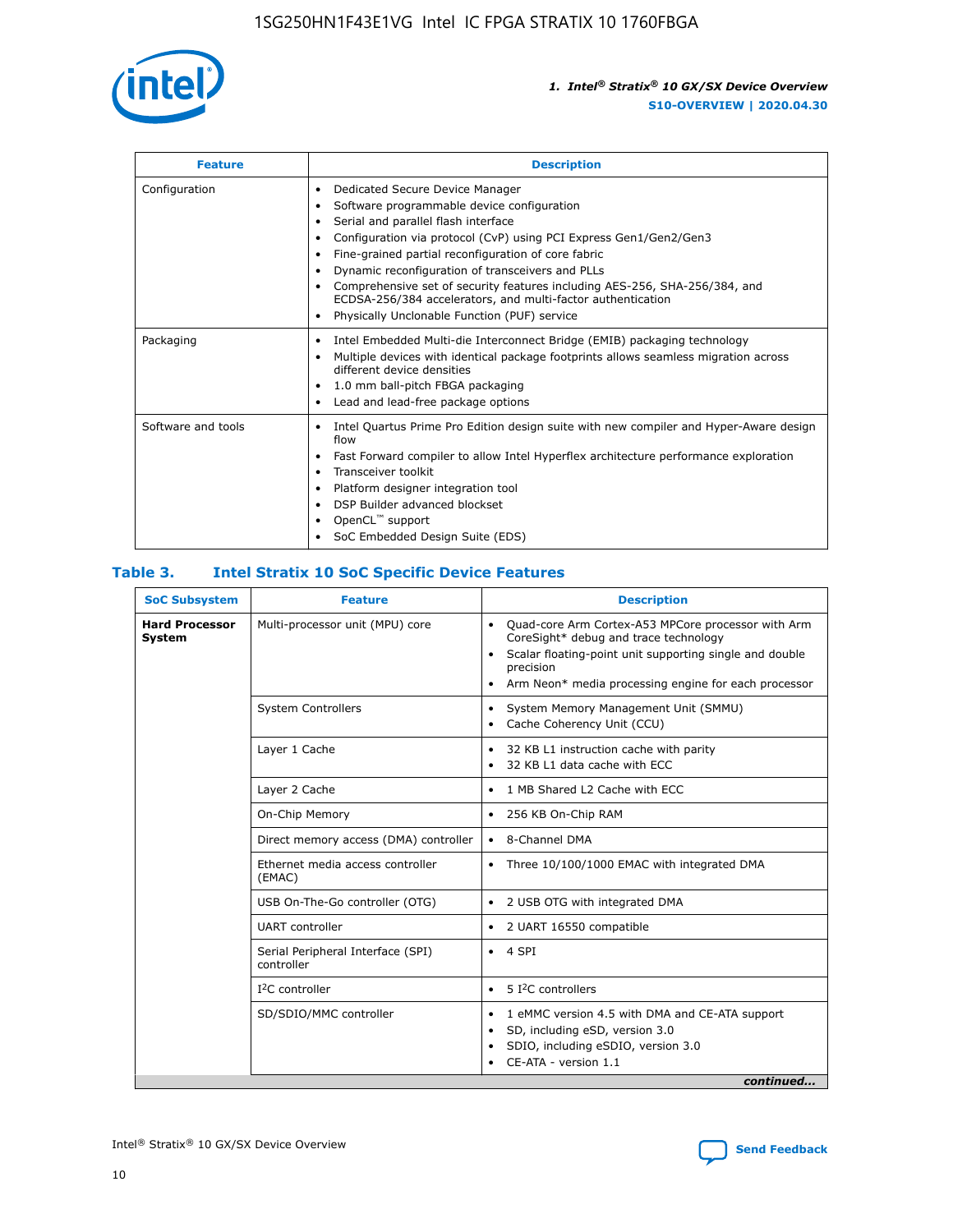

| <b>SoC Subsystem</b>                   | <b>Feature</b>             | <b>Description</b>                                                                                    |  |  |
|----------------------------------------|----------------------------|-------------------------------------------------------------------------------------------------------|--|--|
|                                        | NAND flash controller      | 1 ONFI 1.0, 8- and 16-bit support<br>$\bullet$                                                        |  |  |
|                                        | General-purpose I/O (GPIO) | Maximum of 48 software programmable GPIO<br>$\bullet$                                                 |  |  |
|                                        | Timers                     | 4 general-purpose timers<br>4 watchdog timers<br>٠                                                    |  |  |
| <b>Secure Device</b><br>Manager        | Security                   | Secure boot<br>$\bullet$<br>Advanced Encryption Standard (AES) and authentication<br>٠<br>(SHA/ECDSA) |  |  |
| External<br>Memory<br><b>Interface</b> | External Memory Interface  | Hard Memory Controller with DDR4 and DDR3<br>$\bullet$                                                |  |  |

### **1.4. Intel Stratix 10 Block Diagram**

### **Figure 2. Intel Stratix 10 FPGA and SoC Architecture Block Diagram**



HPS: Quad ARM Cortex-A53 Hard Processor System SDM: Secure Device Manager

## **1.5. Intel Stratix 10 FPGA and SoC Family Plan**

<sup>(2)</sup> The number of 27x27 multipliers is one-half the number of 18x19 multipliers.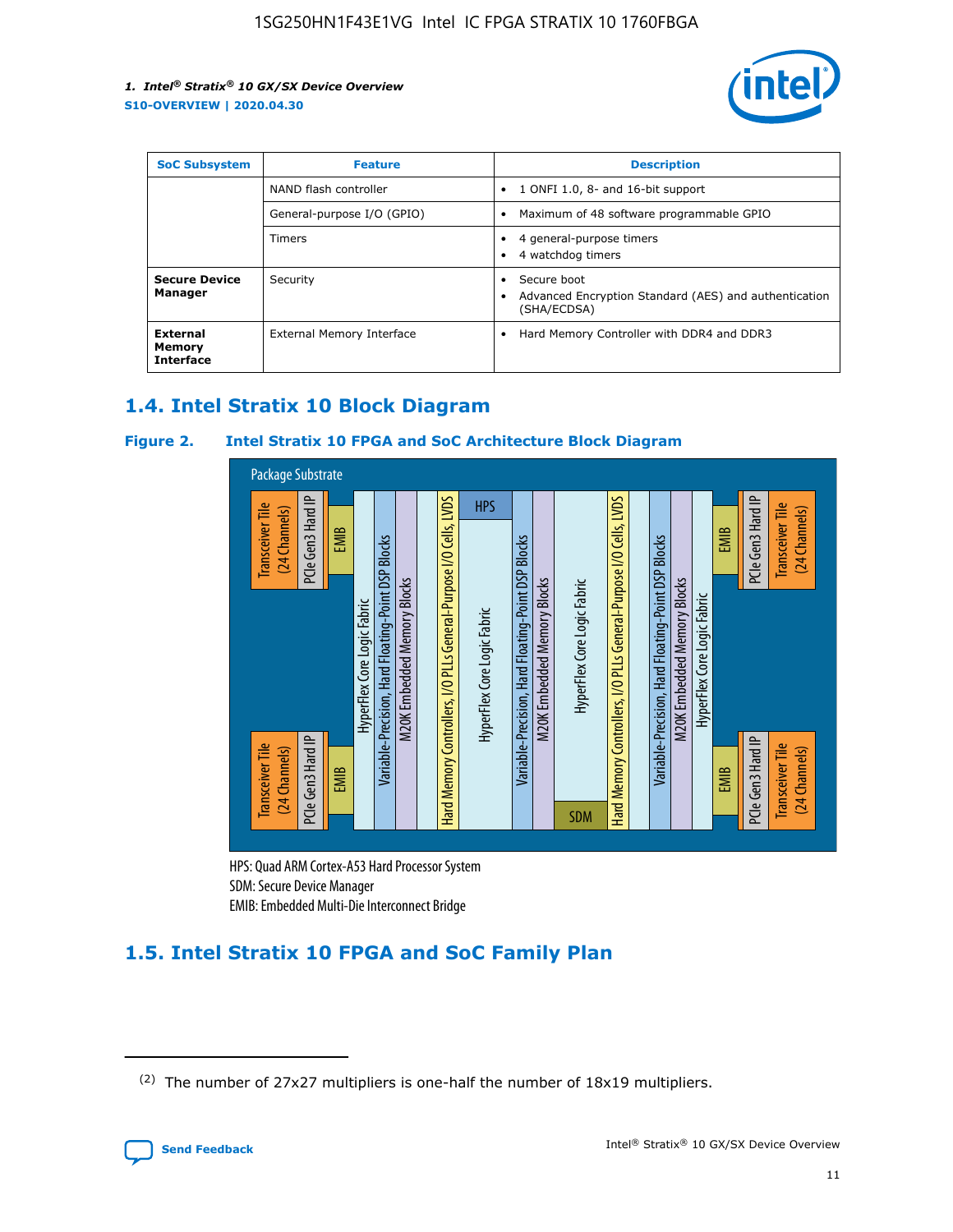

### **Table 4. Intel Stratix 10 GX/SX FPGA and SoC Family Plan—FPGA Core (part 1)**

| <b>Intel Stratix 10</b><br><b>GX/SX Device</b><br><b>Name</b> | <b>Logic Elements</b><br>(KLE) | <b>M20K Blocks</b> | <b>M20K Mbits</b> | <b>MLAB Counts</b> | <b>MLAB Mbits</b> | 18x19 Multi-<br>$p$ liers $(2)$ |
|---------------------------------------------------------------|--------------------------------|--------------------|-------------------|--------------------|-------------------|---------------------------------|
| GX 400/<br>SX 400                                             | 378                            | 1,537              | 30                | 3,276              | 2                 | 1,296                           |
| GX 650/<br>SX 650                                             | 612                            | 2,489              | 49                | 5,364              | 3                 | 2,304                           |
| GX 850/<br>SX 850                                             | 841                            | 3,477              | 68                | 7,124              | $\overline{4}$    | 4,032                           |
| GX 1100/<br>SX 1100                                           | 1,325                          | 5,461              | 107               | 11,556             | $\overline{7}$    | 5,184                           |
| GX 1650/<br>SX 1650                                           | 1,624                          | 5,851              | 114               | 13,764             | 8                 | 6,290                           |
| GX 2100/<br>SX 2100                                           | 2,005                          | 6,501              | 127               | 17,316             | 11                | 7,488                           |
| GX 2500/<br>SX 2500                                           | 2,422                          | 9,963              | 195               | 20,529             | 13                | 10,022                          |
| GX 2800/<br>SX 2800                                           | 2,753                          | 11,721             | 229               | 23,796             | 15                | 11,520                          |
| GX 1660                                                       | 1,679                          | 6,162              | 120               | 14,230             | 9                 | 6,652                           |
| GX 2110                                                       | 2,073                          | 6,847              | 134               | 17,856             | 11                | 7,920                           |
| <b>GX 10M</b>                                                 | 10,200                         | 12,950             | 253               | 87,984             | 55                | 6,912                           |

#### **Table 5. Intel Stratix 10 GX/SX FPGA and SoC Family Plan—Interconnects, PLLs and Hard IP (part 2)**

| <b>Intel Stratix 10</b>            |                      | <b>PLLs</b><br><b>Interconnects</b> |              |          | <b>Hard IP</b>                       |  |
|------------------------------------|----------------------|-------------------------------------|--------------|----------|--------------------------------------|--|
| <b>GX/SX Device</b><br><b>Name</b> | <b>Maximum GPIOs</b> | <b>Maximum XCVR</b>                 | <b>fPLLs</b> | I/O PLLs | <b>PCIe Hard IP</b><br><b>Blocks</b> |  |
| GX 400/<br>SX 400                  | 374                  | 24                                  | 8            | 8        | $\mathbf{1}$                         |  |
| GX 650/<br>SX 650                  | 392                  | 24                                  | 8            | 8        | $\mathbf{1}$                         |  |
| GX 850/<br>SX 850                  | 688                  | 48                                  | 16           | 16       | 2                                    |  |
| GX 1100/<br>SX 1100                | 688                  | 48                                  | 16           | 16       | 2                                    |  |
| GX 1650/<br>SX 1650                | 704                  | 96                                  | 32           | 24       | $\overline{4}$                       |  |
| GX 2100/<br>SX 2100                | 704                  | 96                                  | 32           | 24       | $\overline{4}$                       |  |
| GX 2500/<br>SX 2500                | 1,160                | 96                                  | 32           | 24       | $\overline{4}$                       |  |
| GX 2800/<br>SX 2800                | 1,160                | 96                                  | 32           | 24       | $\overline{4}$                       |  |
| continued                          |                      |                                     |              |          |                                      |  |

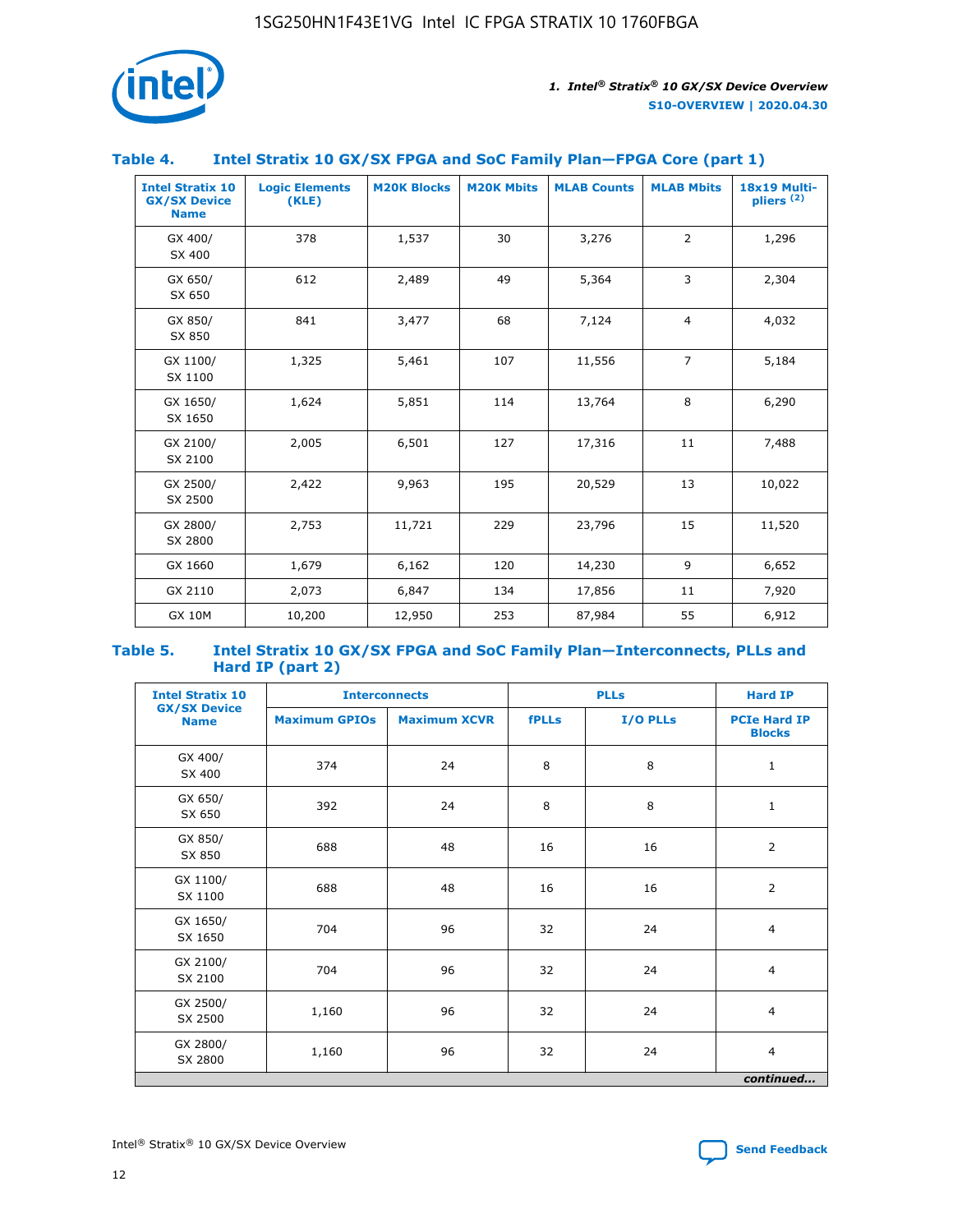

| <b>Intel Stratix 10</b>            | <b>Interconnects</b> |                     | <b>PLLs</b>  |                 | <b>Hard IP</b>                       |
|------------------------------------|----------------------|---------------------|--------------|-----------------|--------------------------------------|
| <b>GX/SX Device</b><br><b>Name</b> | <b>Maximum GPIOs</b> | <b>Maximum XCVR</b> | <b>fPLLs</b> | <b>I/O PLLs</b> | <b>PCIe Hard IP</b><br><b>Blocks</b> |
| GX 1660                            | 688                  | 48                  | 16           | 16              |                                      |
| GX 2110                            | 688                  | 48                  | 16           | 16              |                                      |
| <b>GX 10M</b>                      | 2,304                | 48                  | 24           | 48              | 4                                    |

### **Table 6. Intel Stratix 10 GX/SX FPGA and SoC Family Package Plan**

Cell legend: General Purpose I/Os, High-Voltage I/Os, LVDS Pairs, Transceivers (3) (4) (5) (6) (7) (8)

| <b>Intel Stratix 10</b><br><b>GX/SX Device</b><br><b>Name</b> | F1152<br><b>HF35</b><br>$(35x35 \text{ mm}^2)$ | <b>F1760</b><br><b>NF43</b><br>(42.5x42.5<br>$mm2$ ) | F2397<br><b>UF50</b><br>$(50x50 \text{ mm}^2)$ | F2912<br><b>HF55</b><br>$(55x55 \text{ mm}^2)$ | F4938<br><b>NF74</b><br>$(70x74)$ mm <sup>2</sup> |
|---------------------------------------------------------------|------------------------------------------------|------------------------------------------------------|------------------------------------------------|------------------------------------------------|---------------------------------------------------|
| GX 400/<br>SX 400                                             | 374, 56, 120, 24 <sup>(9)</sup>                | $\overline{\phantom{a}}$                             | $\overline{\phantom{a}}$                       |                                                |                                                   |
| GX 650/<br>SX 650                                             | 392, 8, 192, 24                                | ٠                                                    | $\qquad \qquad \blacksquare$                   |                                                |                                                   |
| GX 850/<br>SX 850                                             | $\overline{\phantom{a}}$                       | 688, 16, 336, 48                                     | $\overline{\phantom{a}}$                       |                                                |                                                   |
| GX 1100/<br>SX 1100                                           | -                                              | 688, 16, 336, 48                                     |                                                |                                                |                                                   |
| GX 1650/<br>SX 1650                                           |                                                | 688, 16, 336, 48                                     | 704, 32, 336, 96                               | $\overline{\phantom{0}}$                       | $\overline{\phantom{0}}$                          |
| GX 2100/<br>SX 2100                                           |                                                | 688, 16, 336, 48                                     | 704, 32, 336, 96                               | $\overline{\phantom{a}}$                       | ٠                                                 |
| GX 2500/<br>SX 2500                                           |                                                | 688, 16, 336, 48                                     | 704, 32, 336, 96                               | 1160, 8, 576, 24                               |                                                   |
| GX 2800/                                                      | -                                              | 688, 16, 336, 48                                     | 704, 32, 336, 96                               | 1160, 8, 576, 24                               | continued                                         |

- (3) All packages are ball grid arrays with 1.0 mm pitch.
- (4) High-Voltage I/O pins are used for 3 V and 2.5 V interfacing.
- $(5)$  Each LVDS pair can be configured as either a differential input or a differential output.
- (6) High-Voltage I/O pins and LVDS pairs are included in the General Purpose I/O count. Transceivers are counted separately.
- $(7)$  Each package column offers pin migration (common circuit board footprint) for all devices in the column.
- $(8)$  Intel Stratix 10 GX devices are pin migratable with Intel Stratix 10 SX devices in the same package.
- $(9)$  The Intel Stratix 10 SX/GX 400 device has a level shifter, and this imposes some restrictions on the number of LVDS pairs and I/O banks available (see "Intel Stratix 10 SX/GX 400 Device Level Shifter Details").

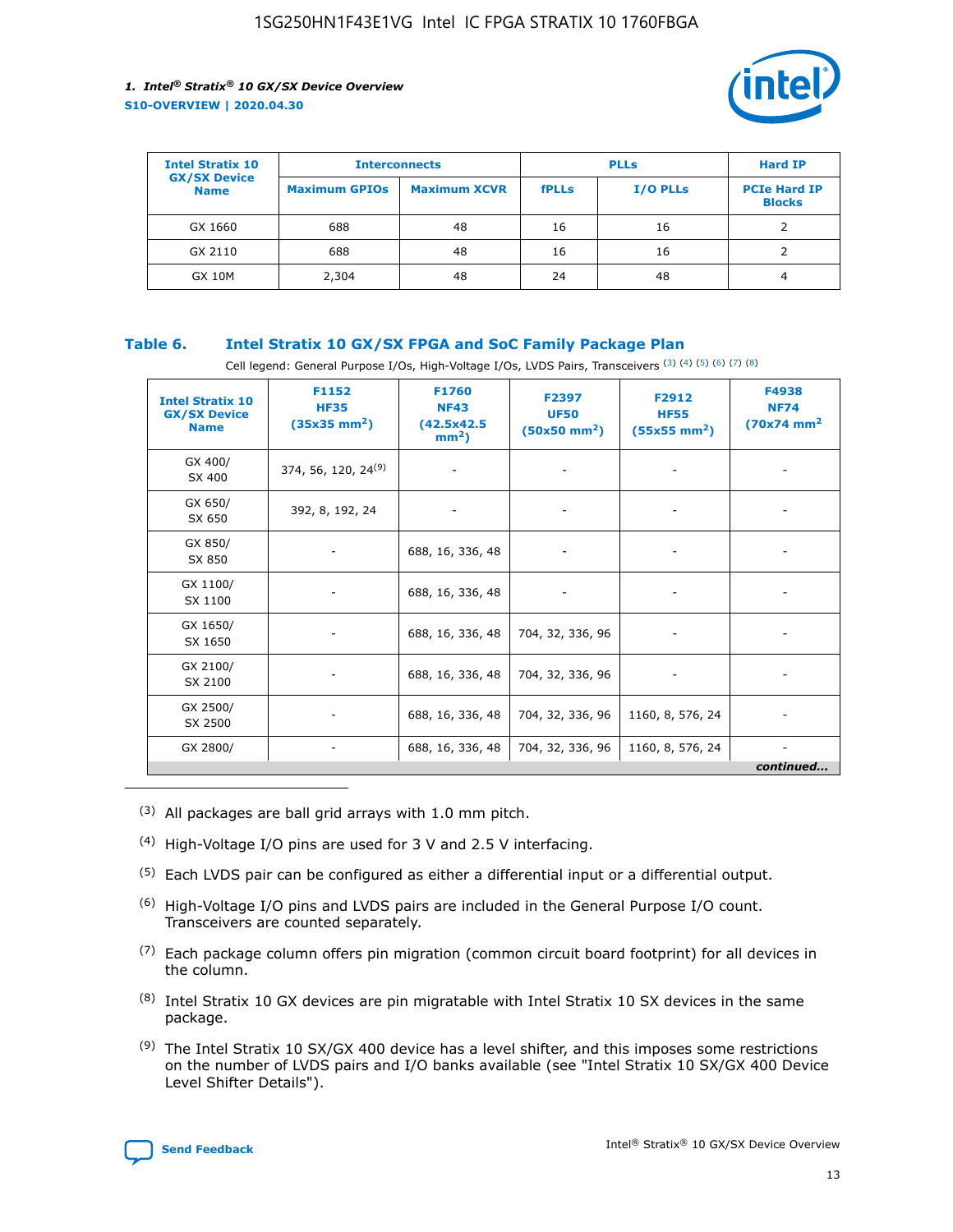

| <b>Intel Stratix 10</b><br><b>GX/SX Device</b><br><b>Name</b> | F1152<br><b>HF35</b><br>$(35x35 \text{ mm}^2)$ | <b>F1760</b><br><b>NF43</b><br>(42.5x42.5<br>$mm2$ ) | F2397<br><b>UF50</b><br>$(50x50 \text{ mm}^2)$ | F2912<br><b>HF55</b><br>$(55x55$ mm <sup>2</sup> ) | F4938<br><b>NF74</b><br>$(70x74)$ mm <sup>2</sup> |
|---------------------------------------------------------------|------------------------------------------------|------------------------------------------------------|------------------------------------------------|----------------------------------------------------|---------------------------------------------------|
| SX 2800                                                       |                                                |                                                      |                                                |                                                    |                                                   |
| GX 1660                                                       | ٠                                              | 688, 16, 336, 48                                     | ۰                                              |                                                    |                                                   |
| GX 2110                                                       |                                                | 688, 16, 336, 48                                     | $\overline{\phantom{a}}$                       |                                                    |                                                   |
| <b>GX 10M</b>                                                 | ۰                                              | -                                                    | -                                              |                                                    | 2304, 32, 1152,<br>48                             |





### **1.6. Intel Hyperflex Core Architecture**

Intel Stratix 10 FPGAs and SoCs are based on a core fabric featuring the new Intel Hyperflex core architecture. The Intel Hyperflex core architecture delivers 2X the clock frequency performance and up to 70% lower power compared to previous generation high-end FPGAs. Along with this performance breakthrough, the Intel Hyperflex core architecture delivers a number of advantages including:

- **Higher Throughput**—Capitalizes on 2X core clock frequency performance to obtain throughput breakthroughs
- **Improved Power Efficiency**—Uses reduced IP size, enabled by Intel Hyperflex, to consolidate designs which previously spanned multiple devices into a single device, thereby reducing power by up to 70% versus previous generation devices
- **Greater Design Functionality**—Uses faster clock frequency to reduce bus widths and reduce IP size, freeing up additional FPGA resources to add greater functionality
- **Increased Designer Productivity**—Boosts performance with less routing congestion and fewer design iterations using Hyper-Aware design tools, obtaining greater timing margin for more rapid timing closure

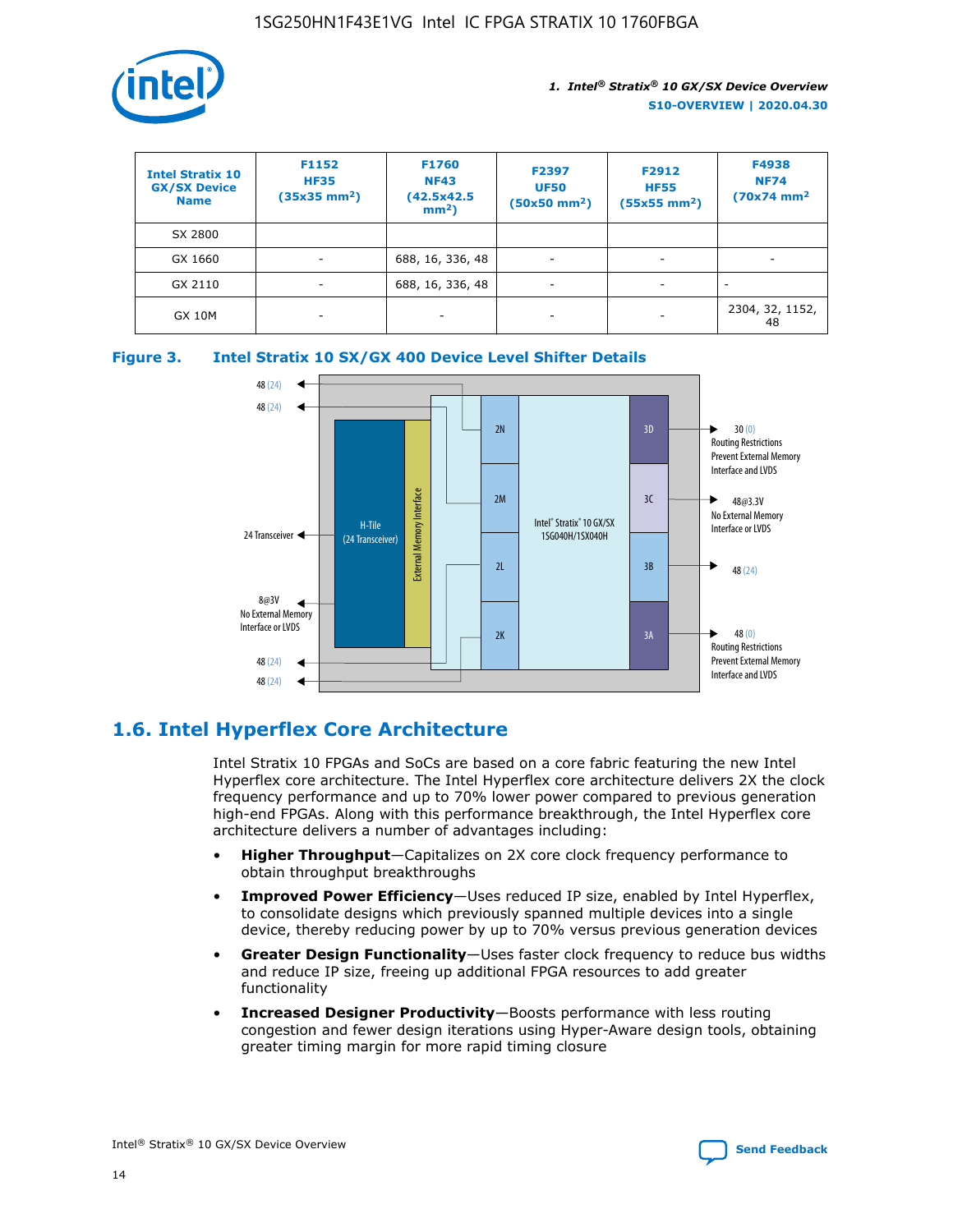

In addition to the traditional user registers found in the Adaptive Logic Modules (ALM), the Intel Hyperflex core architecture introduces additional bypassable registers everywhere throughout the fabric of the FPGA. These additional registers, called Hyper-Registers are available on every interconnect routing segment and at the inputs of all functional blocks.

#### **Figure 4. Bypassable Hyper-Register**



The Hyper-Registers enable the following key design techniques to achieve the 2X core performance increases:

- Fine grain Hyper-Retiming to eliminate critical paths
- Zero latency Hyper-Pipelining to eliminate routing delays
- Flexible Hyper-Optimization for best-in-class performance

By implementing these techniques in your design, the Hyper-Aware design tools automatically make use of the Hyper-Registers to achieve maximum core clock frequency.



### **Figure 5. Intel Hyperflex Core Architecture**

New Hyper-Registers throughout the core fabric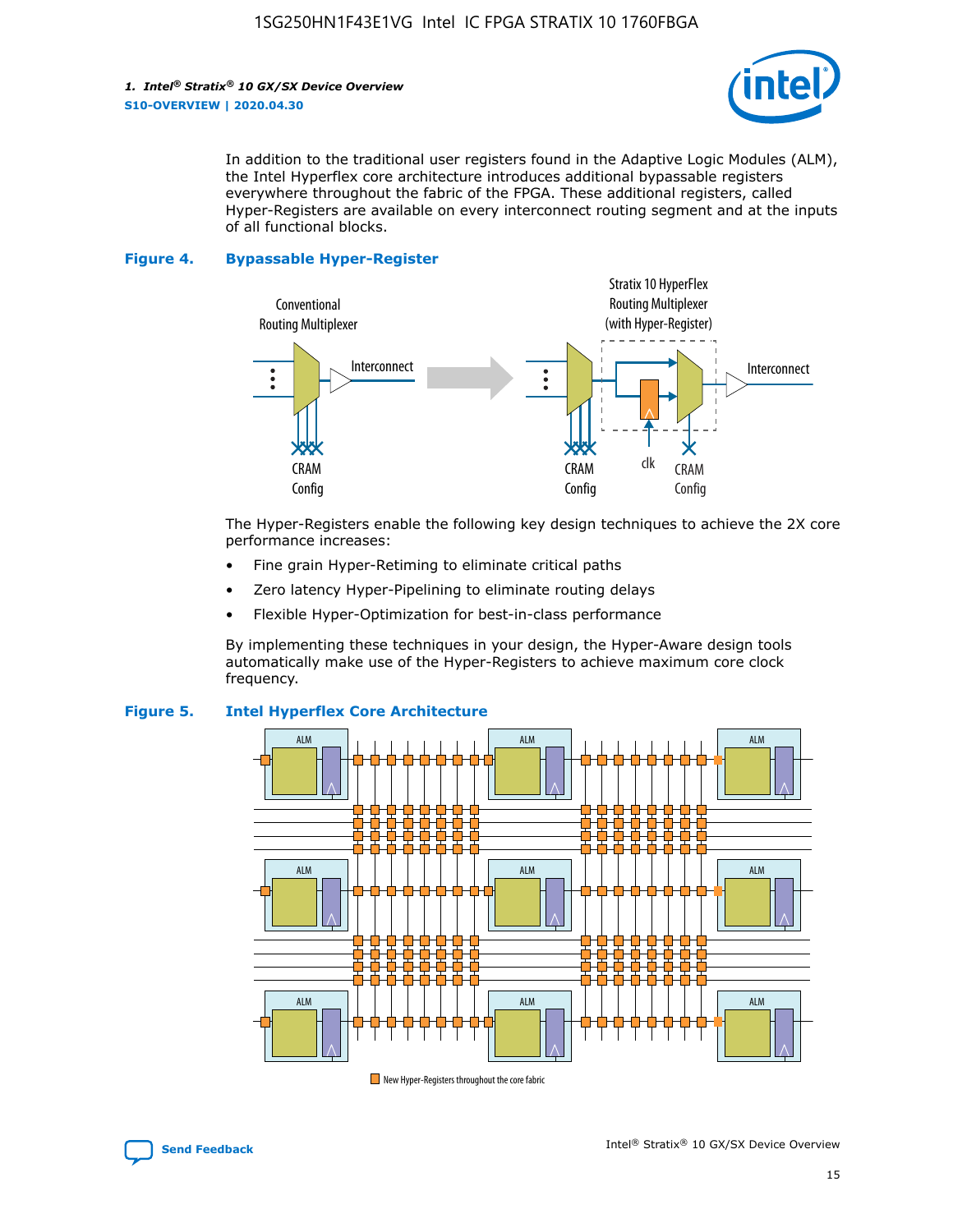

### **1.7. Heterogeneous 3D SiP Transceiver Tiles**

Intel Stratix 10 FPGAs and SoCs feature power efficient, high bandwidth, low latency transceivers. The transceivers are implemented on heterogeneous 3D System-in-Package (SiP) transceiver tiles, each containing 24 full-duplex transceiver channels. In addition to providing a high-performance transceiver solution to meet current connectivity needs, this allows for future flexibility and scalability as data rates, modulation schemes, and protocol IPs evolve.

### **Figure 6. Monolithic Core Fabric and Heterogeneous 3D SiP Transceiver Tiles**



### **Figure 7. Dual Core Fabric and Heterogeneous 3D SiP Transceiver Tiles (for the Intel Stratix 10 GX 10M Variant Only)**



Each transceiver tile contains:

- 24 full-duplex transceiver channels (PMA and PCS) $(10)$
- Reference clock distribution network
- Transmit PLLs
- High-speed clocking and bonding networks
- One instance of PCI Express hard IP

 $(10)$  12 full-duplex transceiver channels for the Intel Stratix 10 GX 10M variant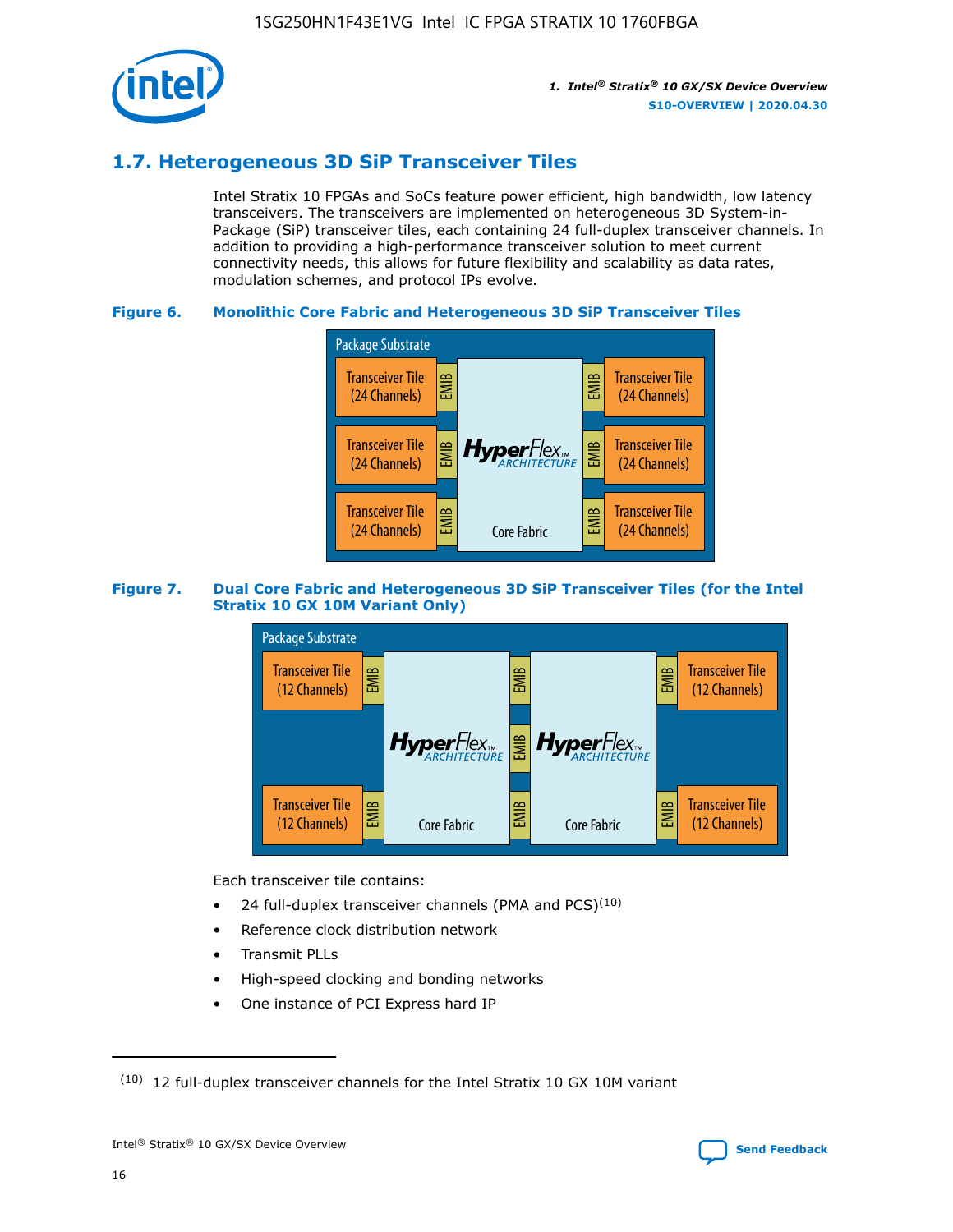



### **Figure 8. Heterogeneous 3D SiP Transceiver Tile Architecture**

### **1.8. Intel Stratix 10 Transceivers**

Intel Stratix 10 devices offer up to 96 total full-duplex transceiver channels. These channels provide continuous data rates from 1 Gbps to 28.3 Gbps for chip-to-chip, chip-to-module, and backplane applications. In each device,two thirds of the transceivers can be configured up to the maximum data rate of 28.3 Gbps to drive 100G interfaces and C form-factor pluggable CFP2/CFP4 optical modules. For longerreach backplane driving applications, advanced adaptive equalization circuits are used to equalize over 30 dB of system loss.

All transceiver channels feature a dedicated Physical Medium Attachment (PMA) and a hardened Physical Coding Sublayer (PCS).

- The PMA provides primary interfacing capabilities to physical channels.
- The PCS typically handles encoding/decoding, word alignment, and other preprocessing functions before transferring data to the FPGA core fabric.

Within each transceiver tile, the transceivers are arranged in four banks of six PMA-PCS groups. A wide variety of bonded and non-bonded data rate configurations are possible within each bank, and within each tile, using a highly configurable clock distribution network.

### **1.8.1. PMA Features**

PMA channels are comprised of transmitter (TX), receiver (RX), and high speed clocking resources.

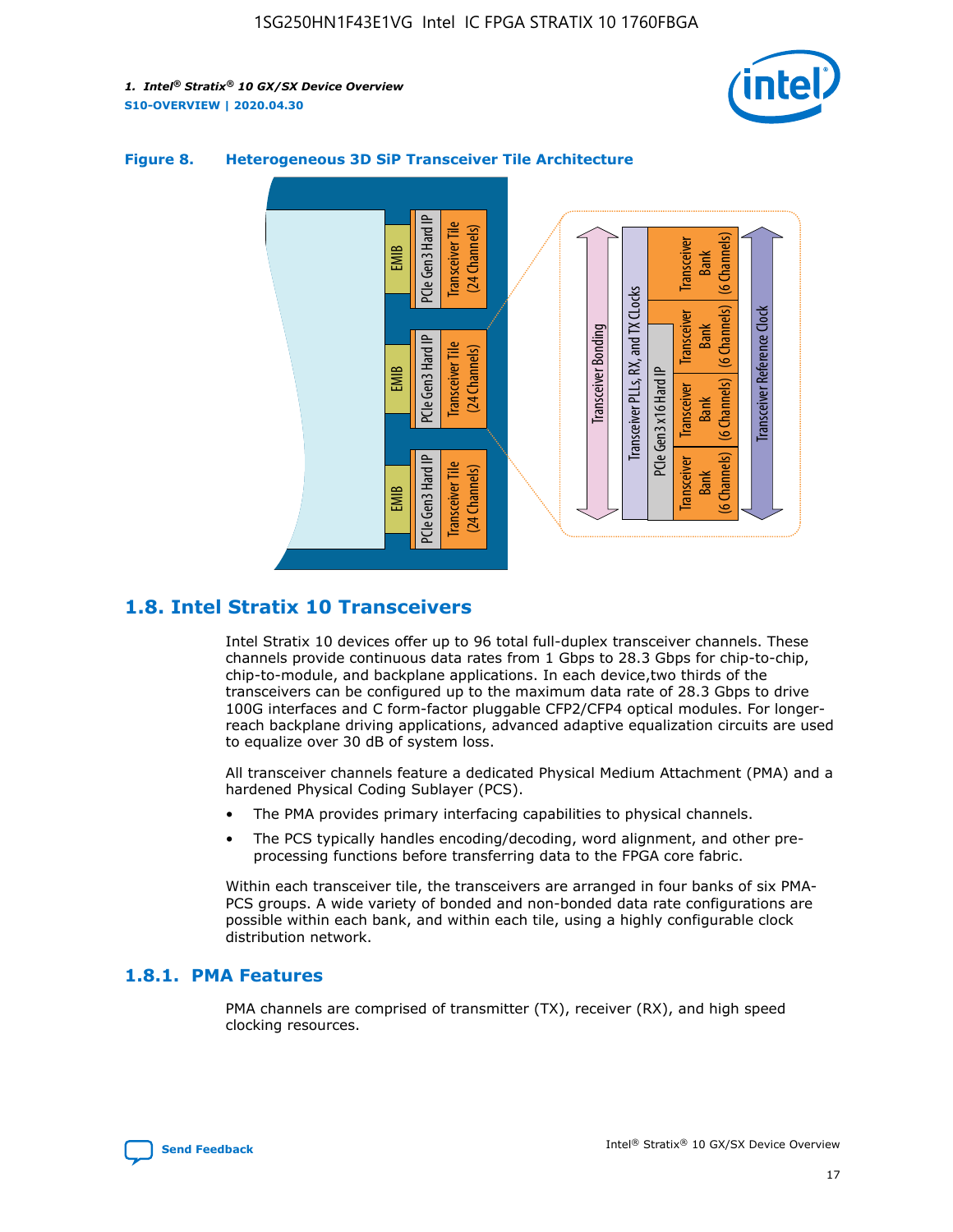

Intel Stratix 10 device features provide exceptional signal integrity at data rates up to 28.3 Gbps. Clocking options include ultra-low jitter LC tank-based (ATX) PLLs with optional fractional synthesis capability, channel PLLs operating as clock multiplier units (CMUs), and fractional synthesis PLLs (fPLLs).

- **ATX PLL**—can be configured in integer mode, or optionally, in a new fractional synthesis mode. Each ATX PLL spans the full frequency range of the supported data rate range providing a stable, flexible clock source with the lowest jitter.
- **CMU PLL**—when not being used as a transceiver, select PMA channels can be configured as channel PLLs operating as CMUs to provide an additional master clock source within the transceiver bank.
- **fPLL**—In addition, dedicated fPLLs are available with precision frequency synthesis capabilities. fPLLs can be used to synthesize multiple clock frequencies from a single reference clock source and replace multiple reference oscillators for multiprotocol and multi-rate applications.

On the receiver side, each PMA has an independent channel PLL that allows analog tracking for clock-data recovery. Each PMA also has advanced equalization circuits that compensate for transmission losses across a wide frequency spectrum.

- **Variable Gain Amplifier (VGA)**—to optimize the receiver's dynamic range
- **Continuous Time Linear Equalizer (CTLE)**—to compensate for channel losses with lowest power dissipation
- **Decision Feedback Equalizer (DFE)**—to provide additional equalization capability on backplanes even in the presence of crosstalk and reflections
- **On-Die Instrumentation (ODI)**—to provide on-chip eye monitoring capabilities (Eye Viewer). This capability helps to optimize link equalization parameters during board bring-up and supports in-system link diagnostics and equalization margin testing

#### **Figure 9. Intel Stratix 10 Receiver Block Features**



All link equalization parameters feature automatic adaptation using the new Advanced Digital Adaptive Parametric Tuning (ADAPT) circuit. This circuit is used to dynamically set DFE tap weights, adjust CTLE parameters, and optimize VGA gain and threshold voltage. Finally, optimal and consistent signal integrity is ensured by using the new



Intel<sup>®</sup> Stratix<sup>®</sup> 10 GX/SX Device Overview **[Send Feedback](mailto:FPGAtechdocfeedback@intel.com?subject=Feedback%20on%20Intel%20Stratix%2010%20GX/SX%20Device%20Overview%20(S10-OVERVIEW%202020.04.30)&body=We%20appreciate%20your%20feedback.%20In%20your%20comments,%20also%20specify%20the%20page%20number%20or%20paragraph.%20Thank%20you.)** Send Feedback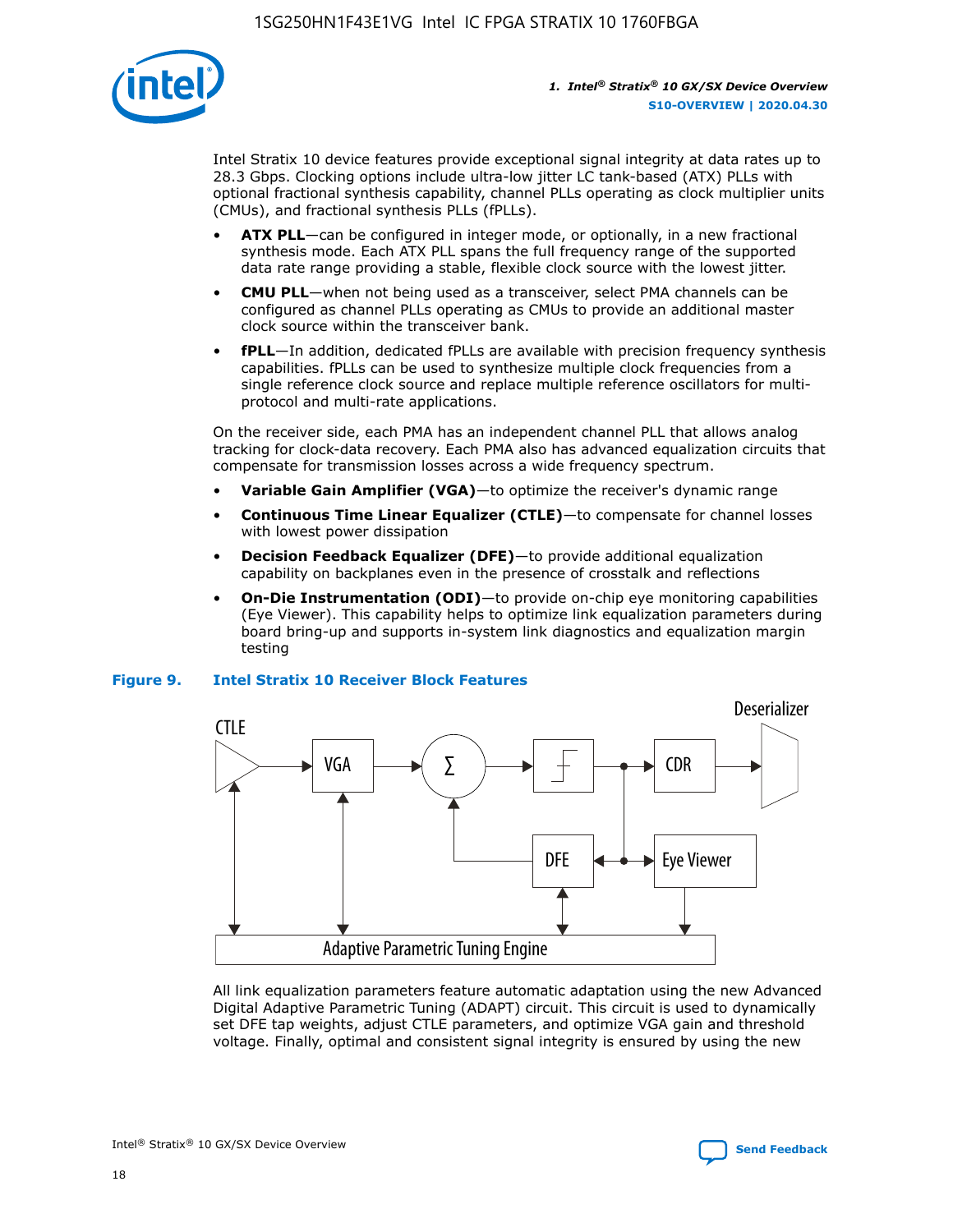

hardened Precision Signal Integrity Calibration Engine (PreSICE) to automatically calibrate all transceiver circuit blocks on power-up. This gives the most link margin and ensures robust, reliable, and error-free operation.

#### **Table 7. Transceiver PMA Features**

| <b>Feature</b>                                                       | <b>Capability</b>                                                                                                                                                                                         |
|----------------------------------------------------------------------|-----------------------------------------------------------------------------------------------------------------------------------------------------------------------------------------------------------|
| Chip-to-Chip Data Rates                                              | 1 Gbps (11) to 28.3 Gbps (Intel Stratix 10 GX/SX devices)                                                                                                                                                 |
| <b>Backplane Support</b>                                             | Drive backplanes at data rates up to 28.3 Gbps, including 10GBASE-KR compliance                                                                                                                           |
| Optical Module Support                                               | SFP+/SFP, XFP, CXP, QSFP/QSFP28, QSFPDD, CFP/CFP2/CFP4                                                                                                                                                    |
| Cable Driving Support                                                | SFP+ Direct Attach, PCI Express over cable, eSATA                                                                                                                                                         |
| <b>Transmit Pre-Emphasis</b>                                         | 5-tap transmit pre-emphasis and de-emphasis to compensate for system channel loss                                                                                                                         |
| Continuous Time Linear<br>Equalizer (CTLE)                           | Dual mode, high-gain, and high-data rate, linear receive equalization to compensate for<br>system channel loss                                                                                            |
| Decision Feedback Equalizer<br>(DFE)                                 | 15 fixed tap DFE to equalize backplane channel loss in the presence of crosstalk and noisy<br>environments                                                                                                |
| Advanced Digital Adaptive<br>Parametric Tuning (ADAPT)               | Fully digital adaptation engine to automatically adjust all link equalization parameters-<br>including CTLE, DFE, and VGA blocks-that provide optimal link margin without intervention<br>from user logic |
| Precision Signal Integrity<br>Calibration Engine (PreSICE)           | Hardened calibration controller to quickly calibrate all transceiver control parameters on<br>power-up, which provides the optimal signal integrity and jitter performance                                |
| <b>ATX Transmit PLLs</b>                                             | Low jitter ATX (inductor-capacitor) transmit PLLs with continuous tuning range to cover a<br>wide range of standard and proprietary protocols, with optional fractional frequency<br>synthesis capability |
| <b>Fractional PLLs</b>                                               | On-chip fractional frequency synthesizers to replace on-board crystal oscillators and reduce<br>system cost                                                                                               |
| Digitally Assisted Analog<br>CDR.                                    | Superior jitter tolerance with fast lock time                                                                                                                                                             |
| On-Die Instrumentation-<br>Eye Viewer and Jitter Margin<br>Tool      | Simplify board bring-up, debug, and diagnostics with non-intrusive, high-resolution eye<br>monitoring (Eye Viewer). Also inject jitter from transmitter to test link margin in system.                    |
| Dynamic Reconfiguration                                              | Allows for independent control of each transceiver channel Avalon memory-mapped<br>interface for the most transceiver flexibility.                                                                        |
| Multiple PCS-PMA and PCS-<br>Core to FPGA fabric interface<br>widths | 8, 10, 16, 20, 32, 40, or 64 bit interface widths for flexibility of deserialization width,<br>encoding, and reduced latency                                                                              |

### **1.8.2. PCS Features**

Intel Stratix 10 PMA channels interface with core logic through configurable and bypassable PCS interface layers.

The PCS contains multiple gearbox implementations to decouple the PMA and PCS interface widths. This feature provides the flexibility to implement a wide range of applications with 8, 10, 16, 20, 32, 40, or 64 bit interface width between each transceiver and the core logic.

 $(11)$  Stratix 10 transceivers can support data rates below 1 Gbps with over sampling.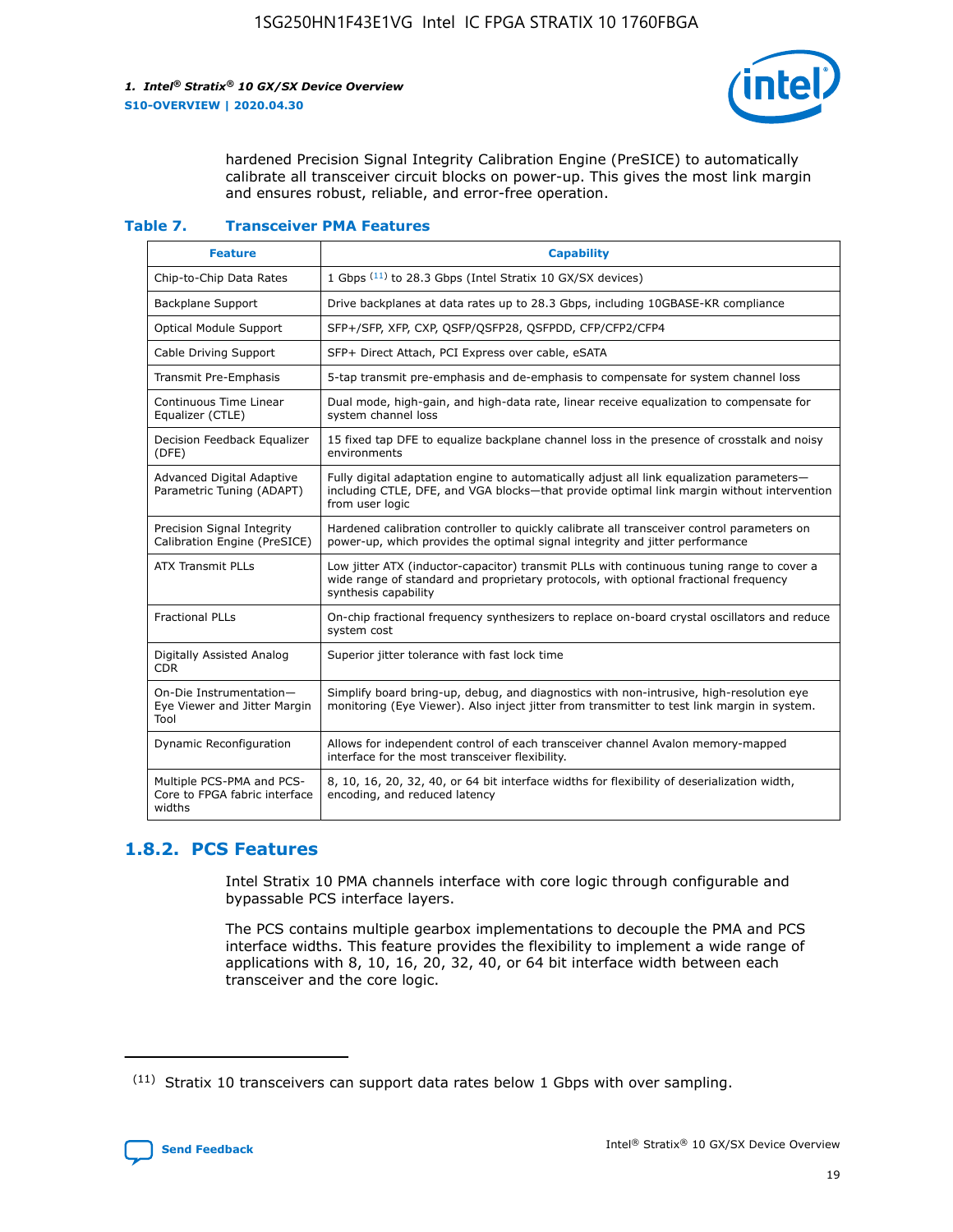

The PCS also contains hard IP to support a variety of standard and proprietary protocols across a wide range of data rates and encoding schemes. The Standard PCS mode provides support for 8B/10B encoded applications up to 12.5 Gbps. The Enhanced PCS mode supports 64B/66B and 64B/67B encoded applications up to 17.4 Gbps. The enhanced PCS mode also includes an integrated 10GBASE-KR/40GBASE-KR4 Forward Error Correction (FEC) circuit. For highly customized implementations, a PCS Direct mode provides an interface up to 64 bits wide to allow for custom encoding and support for data rates up to 28.3 Gbps.

For more information about the PCS-Core interface or the double rate transfer mode, refer to the *Intel Stratix 10 L- and H-Tile Transceiver PHY User Guide*, and the *Intel Stratix 10 E-Tile Transceiver PHY User Guide*.

| <b>PCS Protocol</b><br><b>Support</b>           | <b>Data Rate (Gbps)</b> | <b>Transmitter Data Path</b>                                                                                                                                              | <b>Receiver Data Path</b>                                                                                                                                                                                      |
|-------------------------------------------------|-------------------------|---------------------------------------------------------------------------------------------------------------------------------------------------------------------------|----------------------------------------------------------------------------------------------------------------------------------------------------------------------------------------------------------------|
| Standard PCS                                    | 1 to 12.5               | Phase compensation FIFO, byte<br>serializer, 8B/10B encoder, bit-slipper,<br>channel bonding                                                                              | Rate match FIFO, word-aligner, 8B/10B<br>decoder, byte deserializer, byte<br>ordering                                                                                                                          |
| PCI Express<br>Gen1/Gen2 x1,<br>x2, x4, x8, x16 | $2.5$ and $5.0$         | Same as Standard PCS plus PIPE 2.0<br>interface to core                                                                                                                   | Same as Standard PCS plus PIPE 2.0<br>interface to core                                                                                                                                                        |
| PCI Express Gen3<br>x1, x2, x4, x8,<br>x16      | 8.0                     | Phase compensation FIFO, byte<br>serializer, encoder, scrambler, bit-<br>slipper, gear box, channel bonding, and<br>PIPE 3.0 interface to core, auto speed<br>negotiation | Rate match FIFO (0-600 ppm mode),<br>word-aligner, decoder, descrambler,<br>phase compensation FIFO, block sync,<br>byte deserializer, byte ordering, PIPE<br>3.0 interface to core, auto speed<br>negotiation |
| CPRI                                            | 0.6144 to 9.8           | Same as Standard PCS plus<br>deterministic latency serialization                                                                                                          | Same as Standard PCS plus<br>deterministic latency deserialization                                                                                                                                             |
| <b>Enhanced PCS</b>                             | 2.5 to 17.4             | FIFO, channel bonding, bit-slipper, and<br>gear box                                                                                                                       | FIFO, block sync, bit-slipper, and gear<br>box                                                                                                                                                                 |
| 10GBASE-R                                       | 10.3125                 | FIFO, 64B/66B encoder, scrambler,<br>FEC, and gear box                                                                                                                    | FIFO, 64B/66B decoder, descrambler,<br>block sync, FEC, and gear box                                                                                                                                           |
| Interlaken                                      | 4.9 to 17.4             | FIFO, channel bonding, frame<br>generator, CRC-32 generator,<br>scrambler, disparity generator, bit-<br>slipper, and gear box                                             | FIFO, CRC-32 checker, frame sync,<br>descrambler, disparity checker, block<br>sync, and gear box                                                                                                               |
| SFI-S/SFI-5.2                                   | 11.3                    | FIFO, channel bonding, bit-slipper, and<br>gear box                                                                                                                       | FIFO, bit-slipper, and gear box                                                                                                                                                                                |
| <b>IEEE 1588</b>                                | 1.25 to 10.3125         | FIFO (fixed latency), 64B/66B encoder,<br>scrambler, and gear box                                                                                                         | FIFO (fixed latency), 64B/66B decoder,<br>descrambler, block sync, and gear box                                                                                                                                |
| SDI                                             | up to 12.5              | FIFO and gear box                                                                                                                                                         | FIFO, bit-slipper, and gear box                                                                                                                                                                                |
| GigE                                            | 1.25                    | Same as Standard PCS plus GigE state<br>machine                                                                                                                           | Same as Standard PCS plus GigE state<br>machine                                                                                                                                                                |
| <b>PCS Direct</b>                               | up to 28.3              | Custom                                                                                                                                                                    | Custom                                                                                                                                                                                                         |

### **Table 8. Transceiver PCS Features**

#### **Related Information**

[Intel Stratix 10 L- and H-Tile Transceiver PHY User Guide](https://www.altera.com/documentation/wry1479165198810.html)

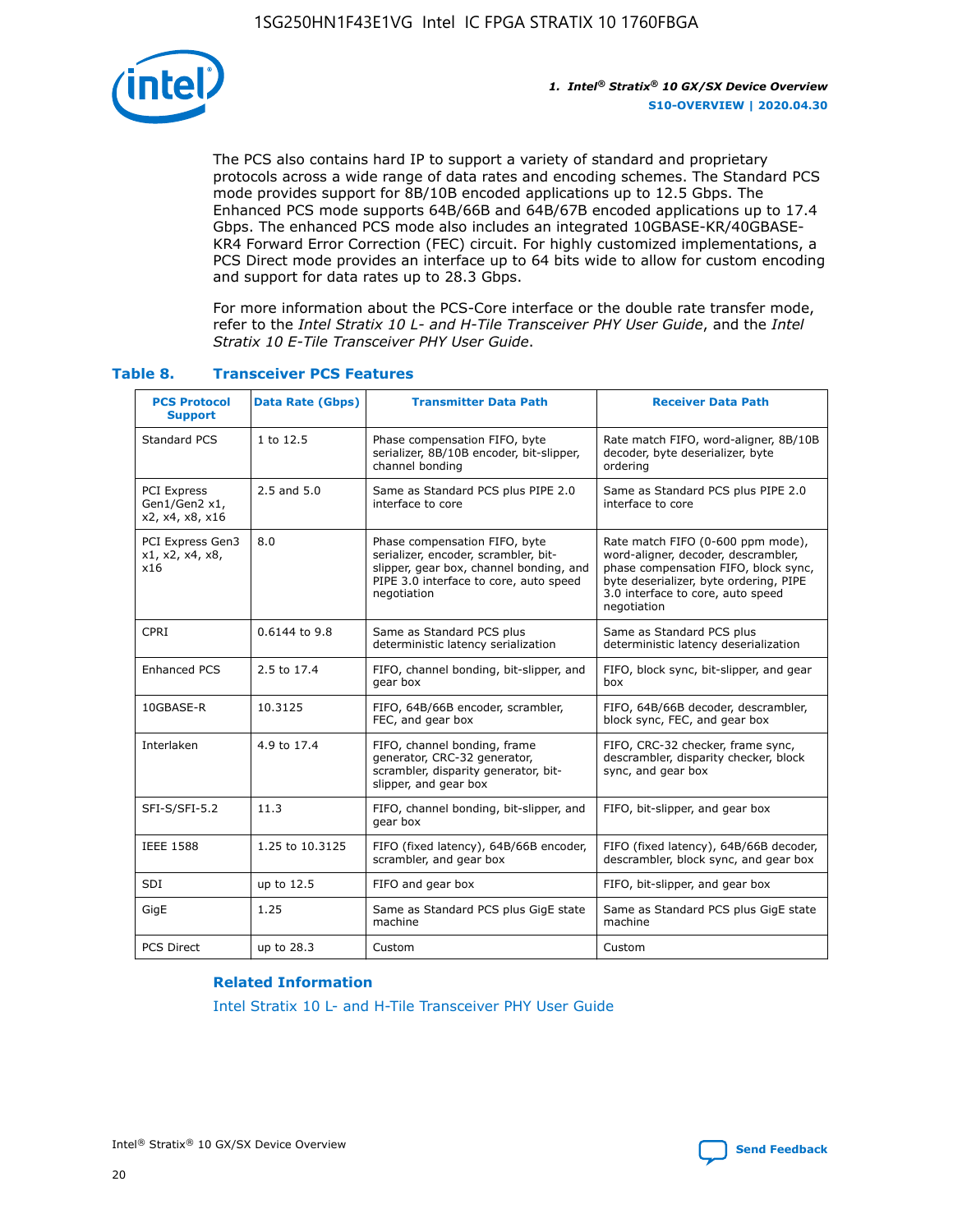

### **1.9. PCI Express Gen1/Gen2/Gen3 Hard IP**

Intel Stratix 10 devices contain embedded PCI Express hard IP designed for performance, ease-of-use, increased functionality, and designer productivity.

The PCI Express hard IP consists of the PHY, Data Link, and Transaction layers. It also supports PCI Express Gen1/Gen2/Gen3 end point and root port, in x1/x2/x4/x8/x16 lane configurations. The PCI Express hard IP is capable of operating independently from the core logic (autonomous mode). This feature allows the PCI Express link to power up and complete link training in less than 100 ms, while the rest of the device is still in the process of being configured. The hard IP also provides added functionality, which makes it easier to support emerging features such as Single Root I/O Virtualization (SR-IOV) and optional protocol extensions.

The PCI Express hard IP has improved end-to-end data path protection using Error Checking and Correction (ECC). In addition, the hard IP supports configuration of the device via protocol (CvP) across the PCI Express bus at Gen1/Gen2/Gen3 rates.

### **1.10. Interlaken PCS Hard IP**

Intel Stratix 10 devices have integrated Interlaken PCS hard IP supporting rates up to 17.4 Gbps per lane.

The Interlaken PCS hard IP is based on the proven functionality of the PCS developed for Intel's previous generation FPGAs, which has demonstrated interoperability with Interlaken ASSP vendors and third-party IP suppliers. The Interlaken PCS hard IP is present in every transceiver channel in Intel Stratix 10 devices.

### **1.11. 10G Ethernet Hard IP**

Intel Stratix 10 devices include IEEE 802.3 10-Gbps Ethernet (10GbE) compliant 10GBASE-R PCS and PMA hard IP. The scalable 10GbE hard IP supports multiple independent 10GbE ports while using a single PLL for all the 10GBASE-R PCS instantiations, which saves on core logic resources and clock networks.

The integrated serial transceivers simplify multi-port 10GbE systems compared to 10 GbE Attachment Unit Interface (XAUI) interfaces that require an external XAUI-to-10G PHY. Furthermore, the integrated transceivers incorporate signal conditioning circuits, which enable direct connection to standard 10G XFP and SFP+ pluggable optical modules. The transceivers also support backplane Ethernet applications and include a hard 10GBASE-KR/40GBASE-KR4 Forward Error Correction (FEC) circuit that can be used for both 10G and 40G applications. The integrated 10G Ethernet hard IP and 10G transceivers save external PHY cost, board space and system power. The 10G Ethernet PCS hard IP and 10GBASE-KR FEC are present in every transceiver channel.

### **1.12. External Memory and General Purpose I/O**

Intel Stratix 10 devices offer substantial external memory bandwidth, with up to ten 72 bit wide DDR4 memory interfaces running at up to 2666 Mbps. For external memory interface and LVDS restrictions, see [AN 906: Intel Stratix 10 GX 400, SX 400,](https://www.intel.com/content/www/us/en/programmable/documentation/sjf1574667190623.html#bft1574667627484) [and TX 400 Routing and Designing Floorplan Guidelines.](https://www.intel.com/content/www/us/en/programmable/documentation/sjf1574667190623.html#bft1574667627484)

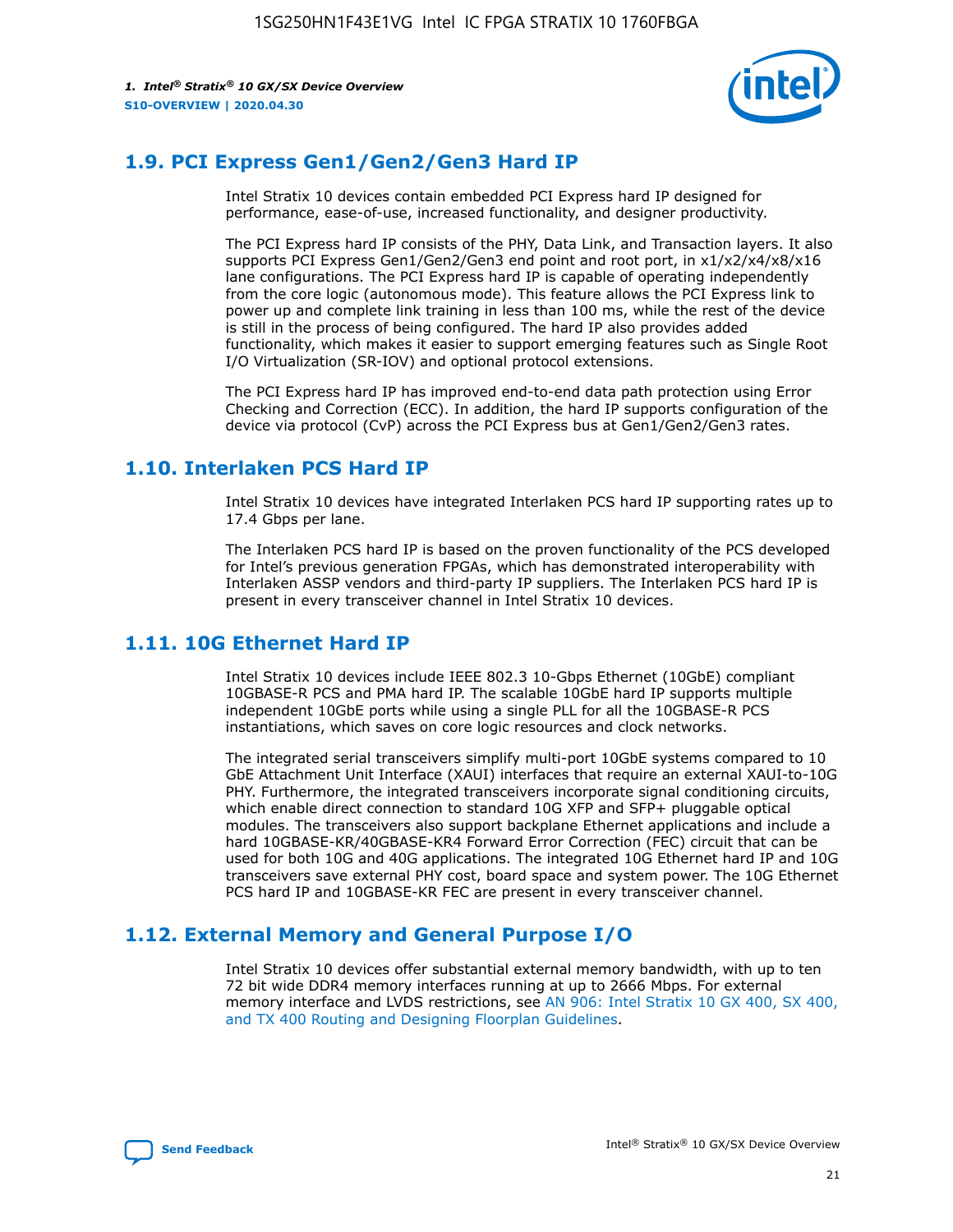

This bandwidth is provided along with the ease of design, lower power, and resource efficiencies of hardened high-performance memory controllers. The external memory interfaces can be configured up to a maximum width of 144 bits when using either hard or soft memory controllers.

#### **Figure 10. Hard Memory Controller**



Each I/O bank contains 48 general purpose I/Os and a high-efficiency hard memory controller capable of supporting many different memory types, each with different performance capabilities. The hard memory controller is also capable of being bypassed and replaced by a soft controller implemented in user logic. The I/Os each have a hardened double data rate (DDR) read/write path (PHY) capable of performing key memory interface functionality such as:

- Read/write leveling
- FIFO buffering to lower latency and improve margin
- Timing calibration
- On-chip termination

The timing calibration is aided by the inclusion of hard microcontrollers based on Intel's Nios® II technology, specifically tailored to control the calibration of multiple memory interfaces. This calibration allows the Intel Stratix 10 device to compensate for any changes in process, voltage, or temperature either within the Intel Stratix 10 device itself, or within the external memory device. The advanced calibration algorithms ensure maximum bandwidth and robust timing margin across all operating conditions.

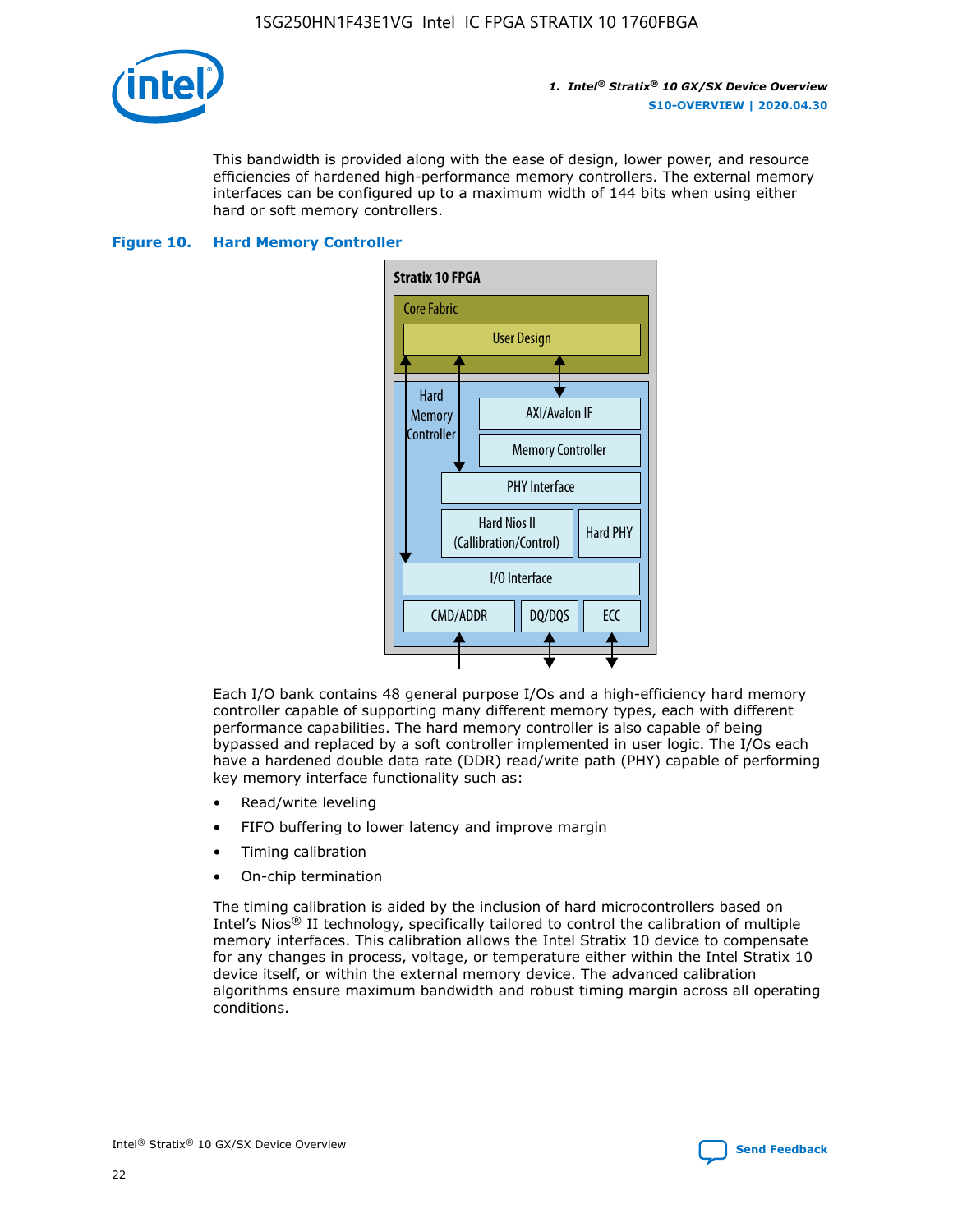

#### **Table 9. External Memory Interface Performance**

The listed speeds are for the 1-rank case.

| <b>Interface</b>     | <b>Controller Type</b> | <b>Performance</b><br>(maximum rate possible) |
|----------------------|------------------------|-----------------------------------------------|
| DDR4                 | Hard                   | 2666 Mbps                                     |
| DDR <sub>3</sub>     | Hard                   | 2133 Mbps                                     |
| QDRII+               | Soft                   | 1,100 Mtps                                    |
| <b>ODRII+ Xtreme</b> | Soft                   | 1,266 Mtps                                    |
| <b>ODRIV</b>         | Soft                   | 2,133 Mtps                                    |
| RLDRAM III           | Soft                   | 2400 Mbps                                     |
| <b>RLDRAM II</b>     | Soft                   | 533 Mbps                                      |

In addition to parallel memory interfaces, Intel Stratix 10 devices support serial memory technologies such as the Hybrid Memory Cube (HMC). The HMC is supported by the Intel Stratix 10 high-speed serial transceivers, which connect up to four HMC links, with each link running at data rates of 15 Gbps (HMC short reach specification).

Intel Stratix 10 devices also feature general purpose I/Os capable of supporting a wide range of single-ended and differential I/O interfaces. LVDS rates up to 1.6 Gbps are supported, with each pair of pins having both a differential driver and a differential input buffer. This enables configurable direction for each LVDS pair.

### **1.13. Adaptive Logic Module (ALM)**

Intel Stratix 10 devices use a similar adaptive logic module (ALM) as the previous generation Intel Arria 10 and Stratix V FPGAs, allowing for efficient implementation of logic functions and easy conversion of IP between the devices.

The ALM block diagram shown in the following figure has eight inputs with a fracturable look-up table (LUT), two dedicated embedded adders, and four dedicated registers.

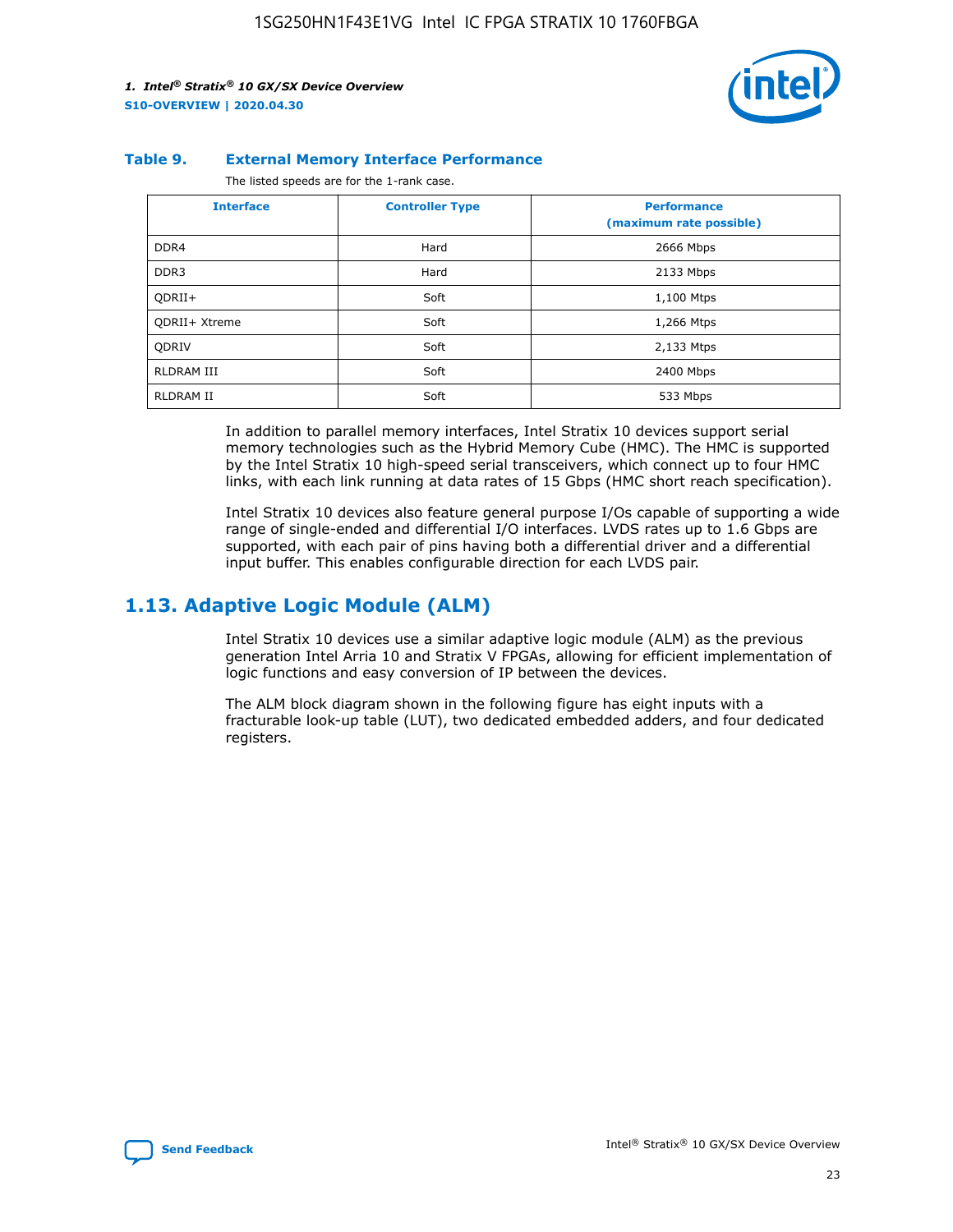

### **Figure 11. Intel Stratix 10 FPGA and SoC ALM Block Diagram**



Key features and capabilities of the ALM include:

- High register count with 4 registers per 8-input fracturable LUT, operating in conjunction with the new Intel Hyperflex architecture, enables Intel Stratix 10 devices to maximize core performance at very high core logic utilization
- Implements select 7-input logic functions, all 6-input logic functions, and two independent functions consisting of smaller LUT sizes (such as two independent 4 input LUTs) to optimize core logic utilization

The Intel Quartus Prime software takes advantage of the ALM logic structure to deliver the highest performance, optimal logic utilization, and lowest compile times. The Intel Quartus Prime software simplifies design reuse as it automatically maps legacy designs into the Intel Stratix 10 ALM architecture.

### **1.14. Core Clocking**

Core clocking in Intel Stratix 10 devices makes use of programmable clock tree synthesis.

This technique uses dedicated clock tree routing and switching circuits, and allows the Intel Quartus Prime software to create the exact clock trees required for your design. Clock tree synthesis minimizes clock tree insertion delay, reduces dynamic power dissipation in the clock tree and allows greater clocking flexibility in the core while still maintaining backwards compatibility with legacy global and regional clocking schemes.

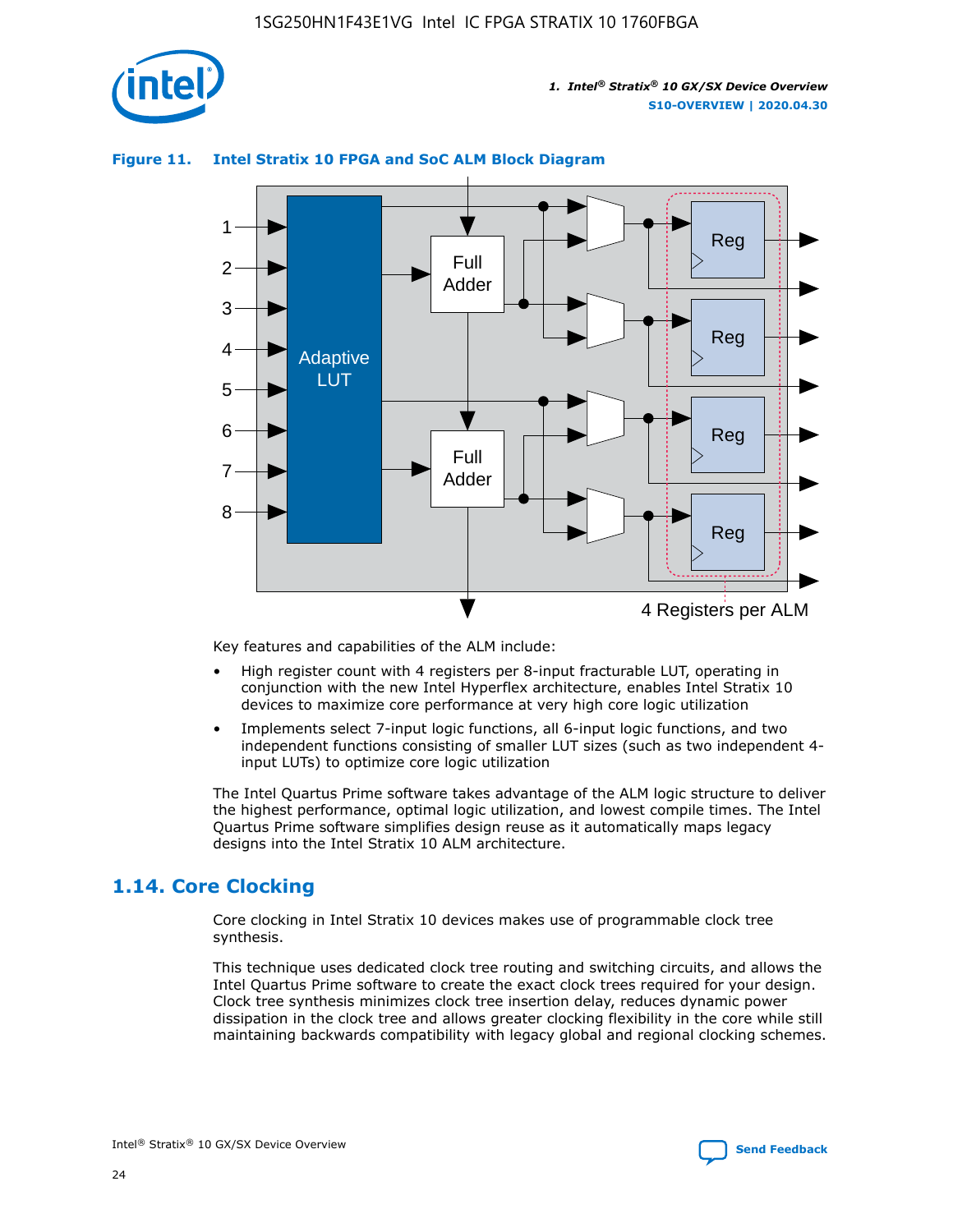

The core clock network in Intel Stratix 10 devices supports the new Intel Hyperflex core architecture at clock rates up to 1 GHz. It also supports the hard memory controllers up to 2666 Mbps with a quarter rate transfer to the core. The core clock network is supported by dedicated clock input pins, fractional clock synthesis PLLs, and integer I/O PLLs.

### **1.15. Fractional Synthesis PLLs and I/O PLLs**

Intel Stratix 10 devices have up to 32 fractional synthesis PLLs (fPLL) available for use with transceivers or in the core fabric.

The fPLLs are located in the 3D SiP transceiver L-tiles and H-tiles, eight per tile, adjacent to the transceiver channels. The fPLLs can be used to reduce both the number of oscillators required on the board and the number of clock pins required, by synthesizing multiple clock frequencies from a single reference clock source. In addition to synthesizing reference clock frequencies for the transceiver transmit PLLs, the fPLLs can also be used directly for transmit clocking. Each fPLL can be independently configured for conventional integer mode, or enhanced fractional synthesis mode with third-order delta-sigma modulation.

In addition to the fPLLs, Intel Stratix 10 devices contain up to 24 integer I/O PLLs (IOPLLs) available for general purpose use in the core fabric and for simplifying the design of external memory interfaces and high-speed LVDS interfaces. The IOPLLs are located in each bank of 48 general purpose I/O, 1 per I/O bank, adjacent to the hard memory controllers and LVDS SerDes in each I/O bank. This makes it easier to close timing because the IOPLLs are tightly coupled with the I/Os that need to use them. The IOPLLs can be used for general purpose applications in the core such as clock network delay compensation and zero-delay clock buffering.

### **1.16. Internal Embedded Memory**

Intel Stratix 10 devices contain two types of embedded memory blocks: M20K (20 Kb) and MLAB (640 bit).

The M20K and MLAB blocks are familiar block sizes carried over from previous Intel device families. The MLAB blocks are ideal for wide and shallow memories, while the M20K blocks are intended to support larger memory configurations and include hard ECC. Both M20K and MLAB embedded memory blocks can be configured as a singleport or dual-port RAM, FIFO, ROM, or shift register. These memory blocks are highly flexible and support a number of memory configurations as shown in Table 10 on page 25.

#### **Table 10. Internal Embedded Memory Block Configurations**

| MLAB (640 bits)                                                | <b>M20K (20 Kb)</b>                                                                    |
|----------------------------------------------------------------|----------------------------------------------------------------------------------------|
| $64 \times 10$ (supported through emulation)<br>$32 \times 20$ | $2K \times 10$ (or $x8$ )<br>$1K \times 20$ (or $x16$ )<br>$512 \times 40$ (or $x32$ ) |

### **1.17. Variable Precision DSP Block**

The Intel Stratix 10 DSP blocks are based upon the Variable Precision DSP Architecture used in Intel's previous generation devices. They feature hard fixed point and IEEE 754 compliant floating point capability.

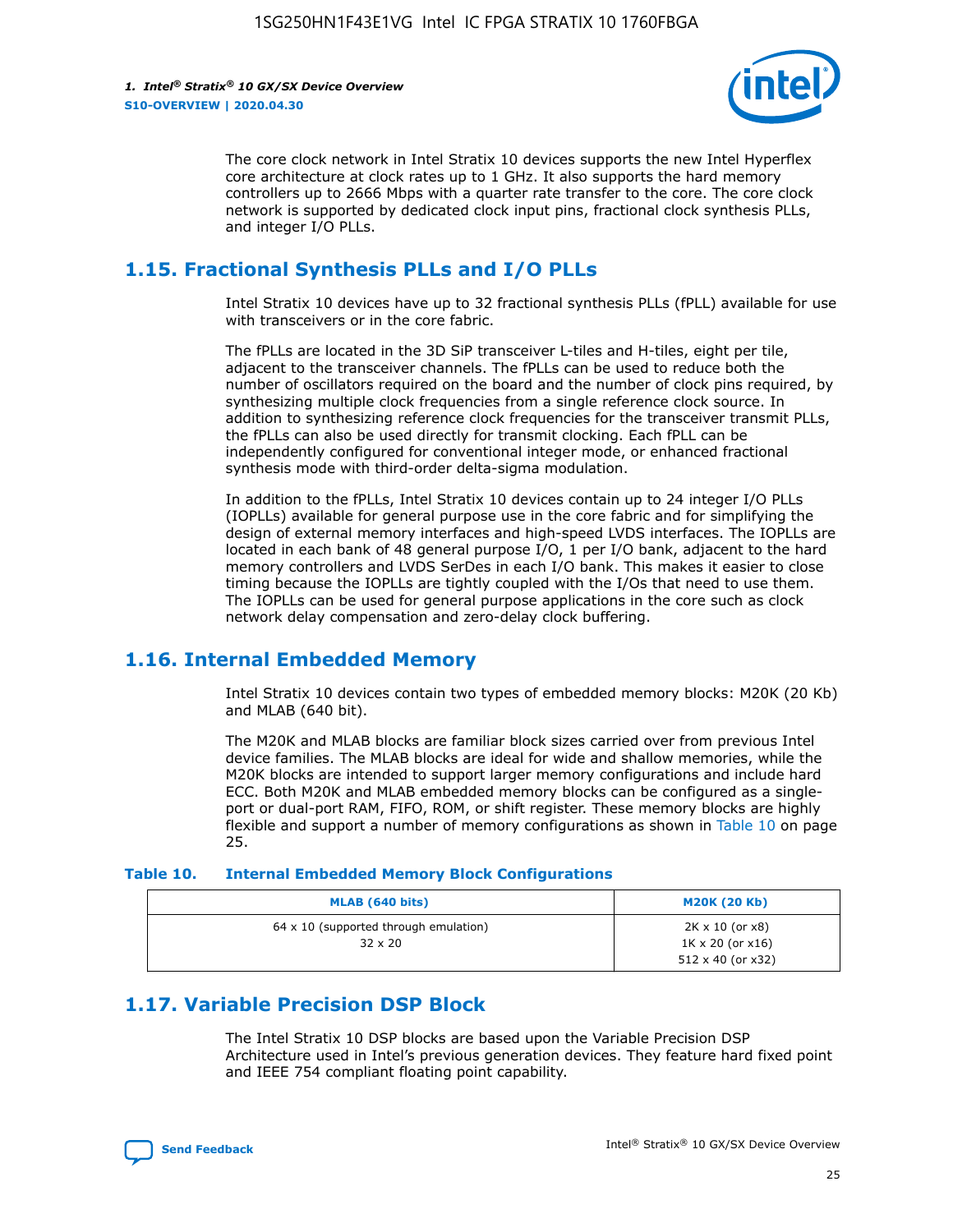

The DSP blocks can be configured to support signal processing with precision ranging from 18x19 up to 54x54. A pipeline register has been added to increase the maximum operating frequency of the DSP block and reduce power consumption.





#### **Figure 13. DSP Block: High Precision Fixed Point Mode**

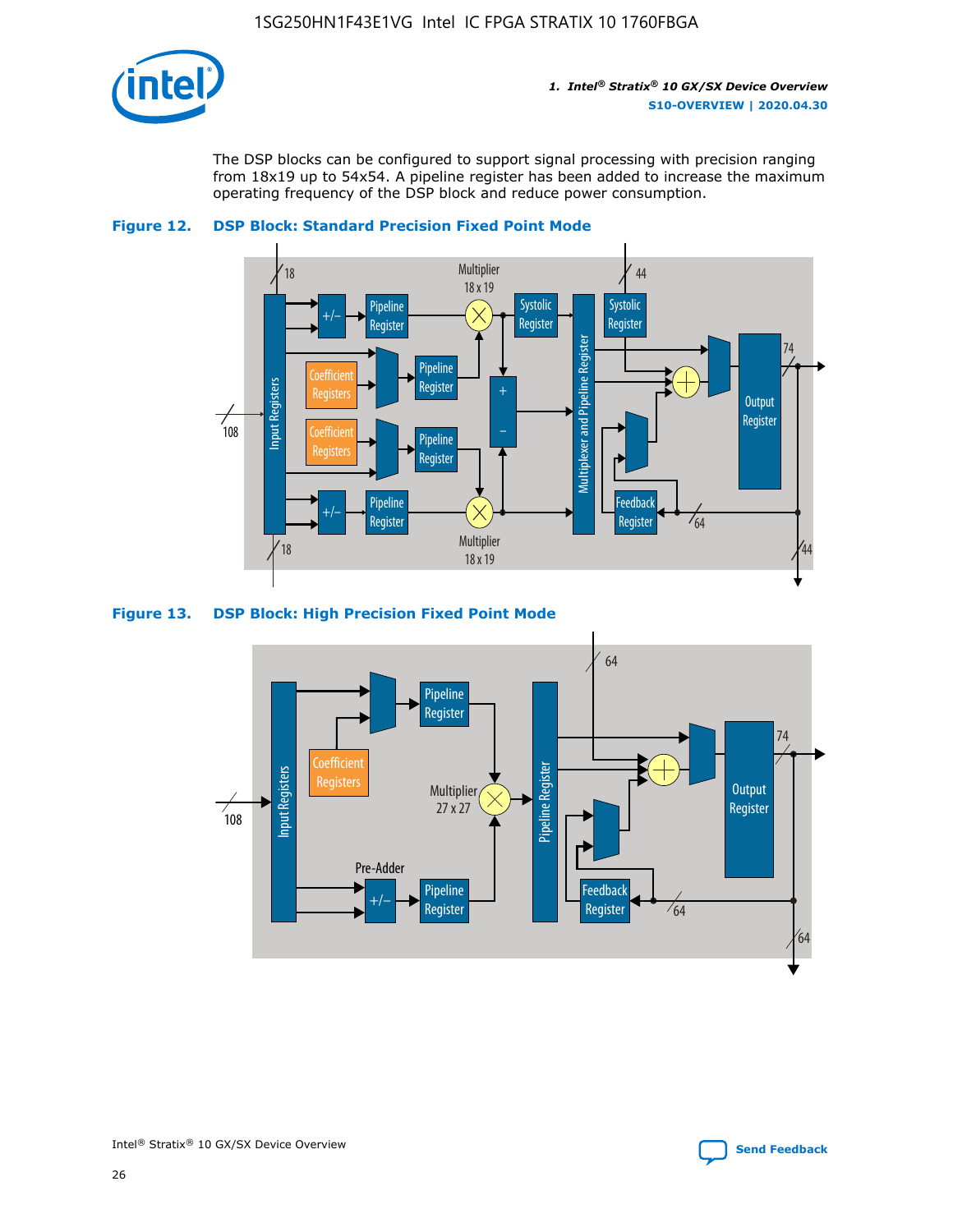



### **Figure 14. DSP Block: Single Precision Floating Point Mode**

Each DSP block can be independently configured at compile time as either dual 18x19 or a single 27x27 multiply accumulate. With a dedicated 64 bit cascade bus, multiple variable precision DSP blocks can be cascaded to implement even higher precision DSP functions efficiently.

In floating point mode, each DSP block provides one single precision floating point multiplier and adder. Floating point additions, multiplications, mult-adds and multaccumulates are supported.

The following table shows how different precisions are accommodated within a DSP block, or by utilizing multiple blocks.

| <b>Multiplier Size</b>             | <b>DSP Block Resources</b>                                                               | <b>Expected Usage</b>           |
|------------------------------------|------------------------------------------------------------------------------------------|---------------------------------|
| $18x19$ bits                       | 1/2 of Variable Precision DSP Block                                                      | Medium precision fixed point    |
| 27x27 bits                         | 1 Variable Precision DSP Block                                                           | High precision fixed point      |
| $19x36$ bits                       | 1 Variable Precision DSP Block with external<br>adder                                    | Fixed point FFTs                |
| 36x36 bits                         | 2 Variable Precision DSP Blocks with external<br>adder                                   | Very high precision fixed point |
| 54x54 bits                         | 4 Variable Precision DSP Blocks with external<br>adder                                   | Double Precision floating point |
| Single Precision<br>floating point | 1 Single Precision floating point adder, 1 Single<br>Precision floating point multiplier | Floating point                  |

#### **Table 11. Variable Precision DSP Block Configurations**

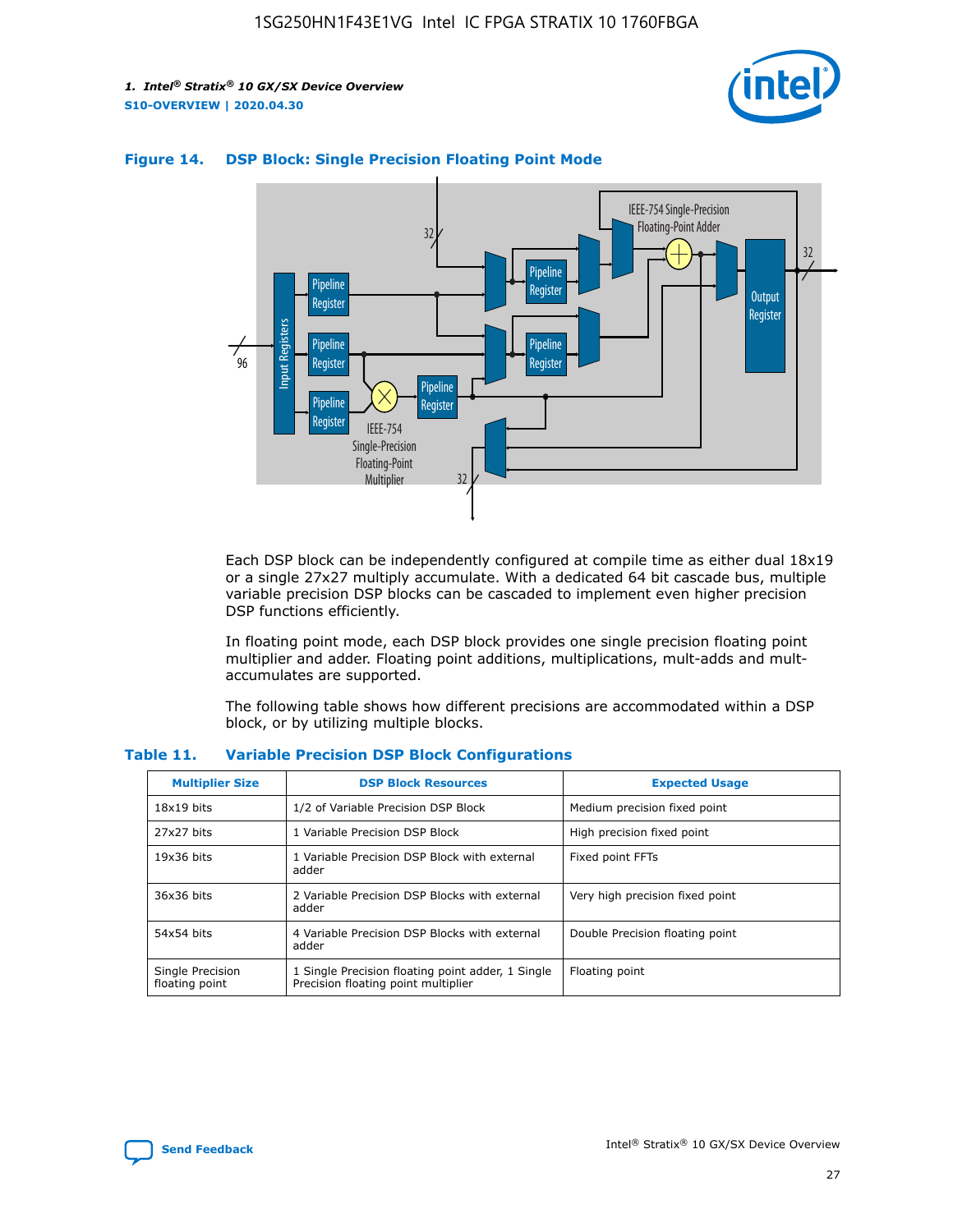

Complex multiplication is very common in DSP algorithms. One of the most popular applications of complex multipliers is the FFT algorithm. This algorithm has the characteristic of increasing precision requirements on only one side of the multiplier. The Variable Precision DSP block supports the FFT algorithm with proportional increase in DSP resources as the precision grows.

### **Table 12. Complex Multiplication With Variable Precision DSP Block**

| <b>Complex Multiplier</b><br><b>Size</b> | <b>DSP Block Resources</b>      | <b>FFT Usage</b>       |  |
|------------------------------------------|---------------------------------|------------------------|--|
| $18x19$ bits                             | 2 Variable Precision DSP Blocks | Resource optimized FFT |  |
| 27x27 bits                               | 4 Variable Precision DSP Blocks | Highest precision FFT  |  |

For FFT applications with high dynamic range requirements, the Intel FFT IP Core offers an option of single precision floating point implementation with resource usage and performance similar to high precision fixed point implementations.

Other features of the DSP block include:

- Hard 18 bit and 25 bit pre-adders
- Hard floating point multipliers and adders
- 64 bit dual accumulator (for separate I, Q product accumulations)
- Cascaded output adder chains for 18 and 27 bit FIR filters
- Embedded coefficient registers for 18 and 27 bit coefficients
- Fully independent multiplier outputs
- Inferability using HDL templates supplied by the Intel Quartus Prime software for most modes

The Variable Precision DSP block is ideal to support the growing trend towards higher bit precision in high performance DSP applications. At the same time, it can efficiently support the many existing 18 bit DSP applications, such as high definition video processing and remote radio heads. With the Variable Precision DSP block architecture and hard floating point multipliers and adders, Intel Stratix 10 devices can efficiently support many different precision levels up to and including floating point implementations. This flexibility can result in increased system performance, reduced power consumption, and reduce architecture constraints on system algorithm designers.

### **1.18. Hard Processor System (HPS)**

The Intel Stratix 10 SoC Hard Processor System (HPS) is Intel's third generation HPS. Leveraging the performance of Intel 14 nm tri-gate technology, Intel Stratix 10 SoC devices more than double the performance of previous generation SoCs with an integrated quad-core 64-bit Arm Cortex-A53. The HPS also enables system-wide hardware virtualization capabilities by adding a system memory management unit. These architecture improvements ensure that Intel Stratix 10 SoCs meet the requirements of current and future embedded markets, including wireless and wireline communications, datacenter acceleration, and numerous military applications.

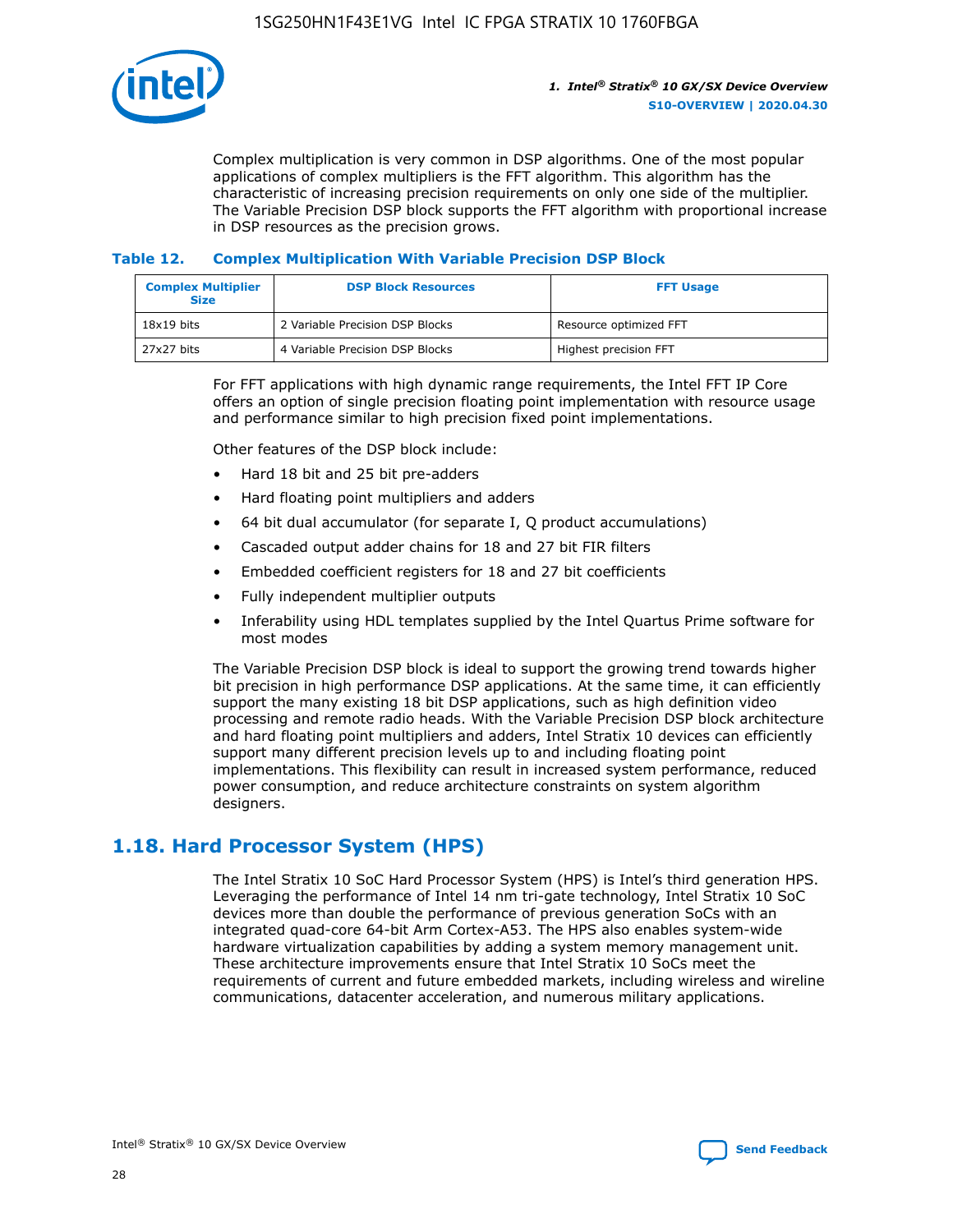

#### **Figure 15. HPS Block Diagram**

| Quad Arm Cortex-A53-Based Hard Processor System |                                             |                           |                                                     |            |                                  |                                     |                                        |
|-------------------------------------------------|---------------------------------------------|---------------------------|-----------------------------------------------------|------------|----------------------------------|-------------------------------------|----------------------------------------|
|                                                 | <b>Arm Cortex - A53</b><br>Arm Cortex - A53 |                           |                                                     |            | SD/SDIO/                         |                                     |                                        |
| <b>NEON</b>                                     |                                             | <b>FPU</b>                | <b>NEON</b>                                         |            | <b>FPU</b>                       | <b>USB OTG</b>                      | $MMC$ <sup>1,2</sup>                   |
| 32 KB I-Cache<br>with Parity                    |                                             | 32 KB D-Cache<br>with ECC | 32 KB I-Cache<br>with Parity                        |            | 32 KB D - Cache<br>with ECC      | $(x2)^{1,2}$                        |                                        |
| <b>Arm Cortex - A53</b>                         |                                             |                           |                                                     |            | Arm Cortex - A53                 | UART(x2)                            | <b>DMA</b><br>$(8 \text{ Channel})^2$  |
| <b>NEON</b>                                     |                                             | <b>FPU</b>                | <b>NEON</b>                                         |            | <b>FPU</b>                       |                                     |                                        |
| 32 KB I-Cache<br>with Parity                    |                                             | 32 KB D-Cache<br>with ECC | 32 KB I-Cache<br>with Parity                        |            | 32 KB D-Cache<br>with FCC        | I <sup>2</sup> C(x5)                | <b>HPS 10</b>                          |
|                                                 | 1 MB 12 Cache with FCC                      |                           |                                                     |            |                                  | <b>NAND</b><br>Flash <sup>1,2</sup> |                                        |
| <b>System MMU</b>                               |                                             |                           |                                                     |            | <b>Cache Coherency Unit</b>      | <b>EMAC</b> $(x3)^{1,2}$            |                                        |
| JTAG Debug<br>or Trace                          |                                             |                           | 256 KB<br><b>Timers</b><br>RAM <sup>2</sup><br>(x8) |            |                                  |                                     | SPI(x4)                                |
| Lightweight HPS-to-<br><b>FPGA BRIDGE</b>       |                                             |                           | HPS-to-FPGA<br><b>BRIDGE</b>                        |            | FPGA-to-HPS<br><b>BRIDGE</b>     | HPS-to-SDM<br>SDM-to-HPS            | <b>SDRAM</b><br>Scheduler <sup>3</sup> |
|                                                 |                                             |                           |                                                     |            |                                  |                                     |                                        |
| <b>FPGA Fabric</b>                              |                                             |                           |                                                     | <b>SDM</b> | <b>Hard Memory</b><br>Controller |                                     |                                        |

Notes:

1. Integrated direct memory access (DMA)

2. Integrated error correction code (ECC)

3. Multiport front-end interface to hard memory controller

### **1.18.1. Key Features of the Intel Stratix 10 HPS**

### **Table 13. Key Features of the Intel Stratix 10 GX/SX HPS**

| <b>Feature</b>                                    | <b>Description</b>                                                                                                                                                                                                                                                                                                                                     |
|---------------------------------------------------|--------------------------------------------------------------------------------------------------------------------------------------------------------------------------------------------------------------------------------------------------------------------------------------------------------------------------------------------------------|
| Quad-core Arm Cortex-A53<br>MPCore processor unit | 2.3 MIPS/MHz instruction efficiency<br>$\bullet$<br>CPU frequency up to 1.5 GHz<br>٠<br>At 1.5 GHz total performance of 13,800 MIPS<br>Army8-A architecture<br>Runs 64 bit and 32 bit Arm instructions<br>16 bit and 32 bit Thumb instructions for 30% reduction in memory footprint<br>Jazelle* RCT execution architecture with 8 bit Java byte codes |
|                                                   |                                                                                                                                                                                                                                                                                                                                                        |

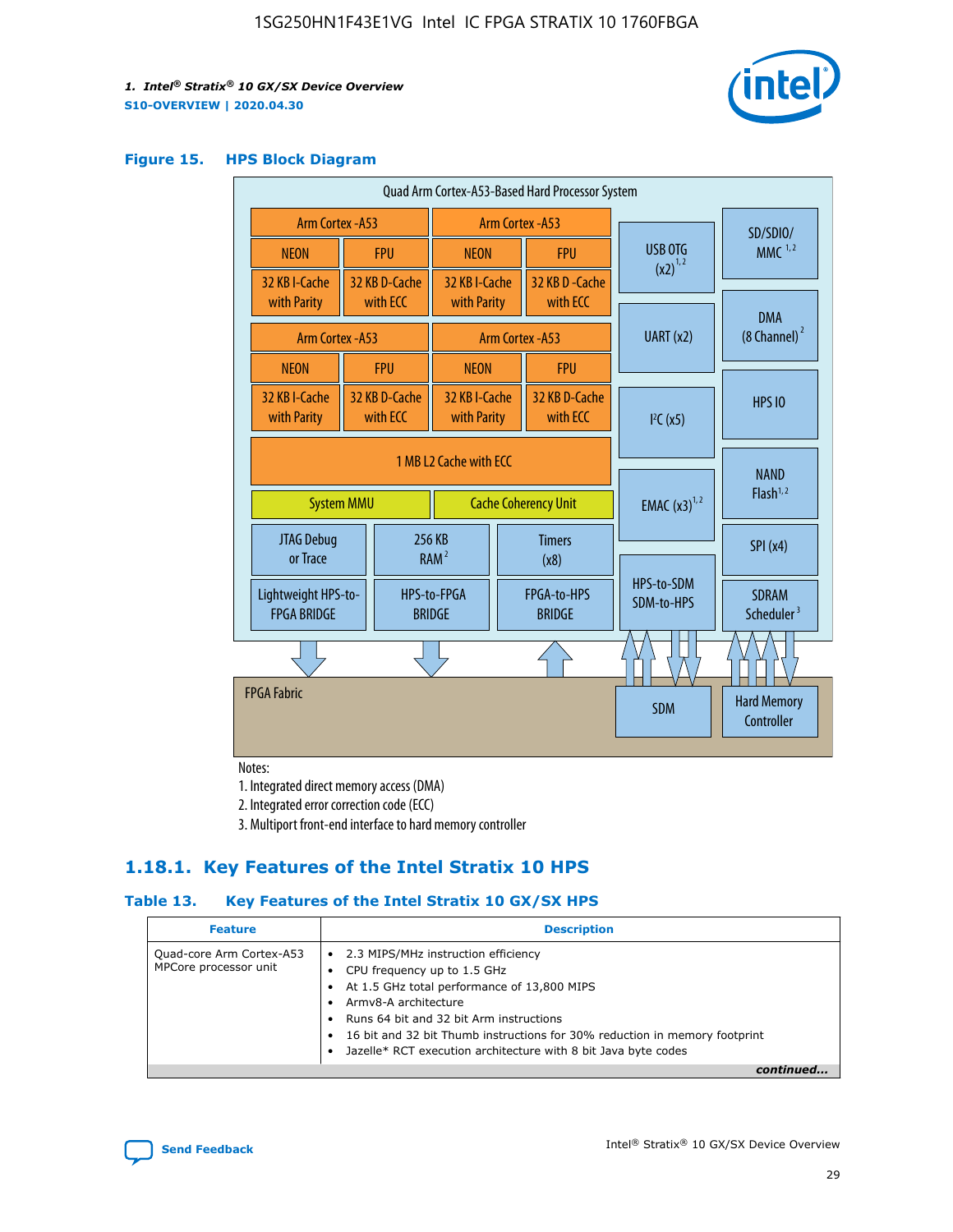

| <b>Feature</b>                                        | <b>Description</b>                                                                                                                                                                                                                                                                                                                                                                                                                                                                                                                                                                                                                                                                                                                                                                                                                                                                                                                                                                                                                                                                                                                                                                                               |  |
|-------------------------------------------------------|------------------------------------------------------------------------------------------------------------------------------------------------------------------------------------------------------------------------------------------------------------------------------------------------------------------------------------------------------------------------------------------------------------------------------------------------------------------------------------------------------------------------------------------------------------------------------------------------------------------------------------------------------------------------------------------------------------------------------------------------------------------------------------------------------------------------------------------------------------------------------------------------------------------------------------------------------------------------------------------------------------------------------------------------------------------------------------------------------------------------------------------------------------------------------------------------------------------|--|
|                                                       | Superscalar, variable length, out-of-order pipeline with dynamic branch prediction<br>Improved Arm Neon* media processing engine<br>Single- and double-precision floating-point unit<br>Arm CoreSight* debug and trace technology<br>٠                                                                                                                                                                                                                                                                                                                                                                                                                                                                                                                                                                                                                                                                                                                                                                                                                                                                                                                                                                           |  |
| <b>System Memory</b><br>Management Unit               | Enables a unified memory model and extends hardware virtualization into peripherals<br>implemented in the FPGA fabric                                                                                                                                                                                                                                                                                                                                                                                                                                                                                                                                                                                                                                                                                                                                                                                                                                                                                                                                                                                                                                                                                            |  |
| Cache Coherency unit                                  | Changes in shared data stored in cache are propagated throughout the system<br>$\bullet$<br>providing bi-directional coherency for co-processing elements.                                                                                                                                                                                                                                                                                                                                                                                                                                                                                                                                                                                                                                                                                                                                                                                                                                                                                                                                                                                                                                                       |  |
| Cache                                                 | L1 Cache<br>$\bullet$<br>- 32 KB of instruction cache w/ parity check<br>- 32 KB of L1 data cache w /ECC<br>- Parity checking<br>L <sub>2</sub> Cache<br>$-$ 1MB shared<br>$-$ 8-way set associative<br>- SEU Protection with parity on TAG ram and ECC on data RAM<br>- Cache lockdown support                                                                                                                                                                                                                                                                                                                                                                                                                                                                                                                                                                                                                                                                                                                                                                                                                                                                                                                  |  |
| On-Chip Memory                                        | 256 KB of scratch on-chip RAM                                                                                                                                                                                                                                                                                                                                                                                                                                                                                                                                                                                                                                                                                                                                                                                                                                                                                                                                                                                                                                                                                                                                                                                    |  |
| External SDRAM and Flash<br>Memory Interfaces for HPS | Hard memory controller with support for DDR4, DDR3<br>$\bullet$<br>$-$ 40 bit (32 bit + 8 bit ECC) with select packages supporting 72 bit (64 bit + 8 bit<br>ECC)<br>- Support for up to 2666 Mbps DDR4 and 2166 Mbps DDR3 frequencies<br>- Error correction code (ECC) support including calculation, error correction, write-<br>back correction, and error counters<br>- Software Configurable Priority Scheduling on individual SDRAM bursts<br>- Fully programmable timing parameter support for all JEDEC-specified timing<br>parameters<br>- Multiport front-end (MPFE) scheduler interface to the hard memory controller, which<br>supports the $AXI^{\circledR}$ Quality of Service (QoS) for interface to the FPGA fabric<br>NAND flash controller<br>$-$ ONFI 1.0<br>- Integrated descriptor based with DMA<br>- Programmable hardware ECC support<br>- Support for 8 and 16 bit Flash devices<br>Secure Digital SD/SDIO/MMC controller<br>$-$ eMMC 4.5<br>- Integrated descriptor based DMA<br>- CE-ATA digital commands supported<br>- 50 MHz operating frequency<br>Direct memory access (DMA) controller<br>٠<br>$-$ 8-channel<br>- Supports up to 32 peripheral handshake interface<br>continued |  |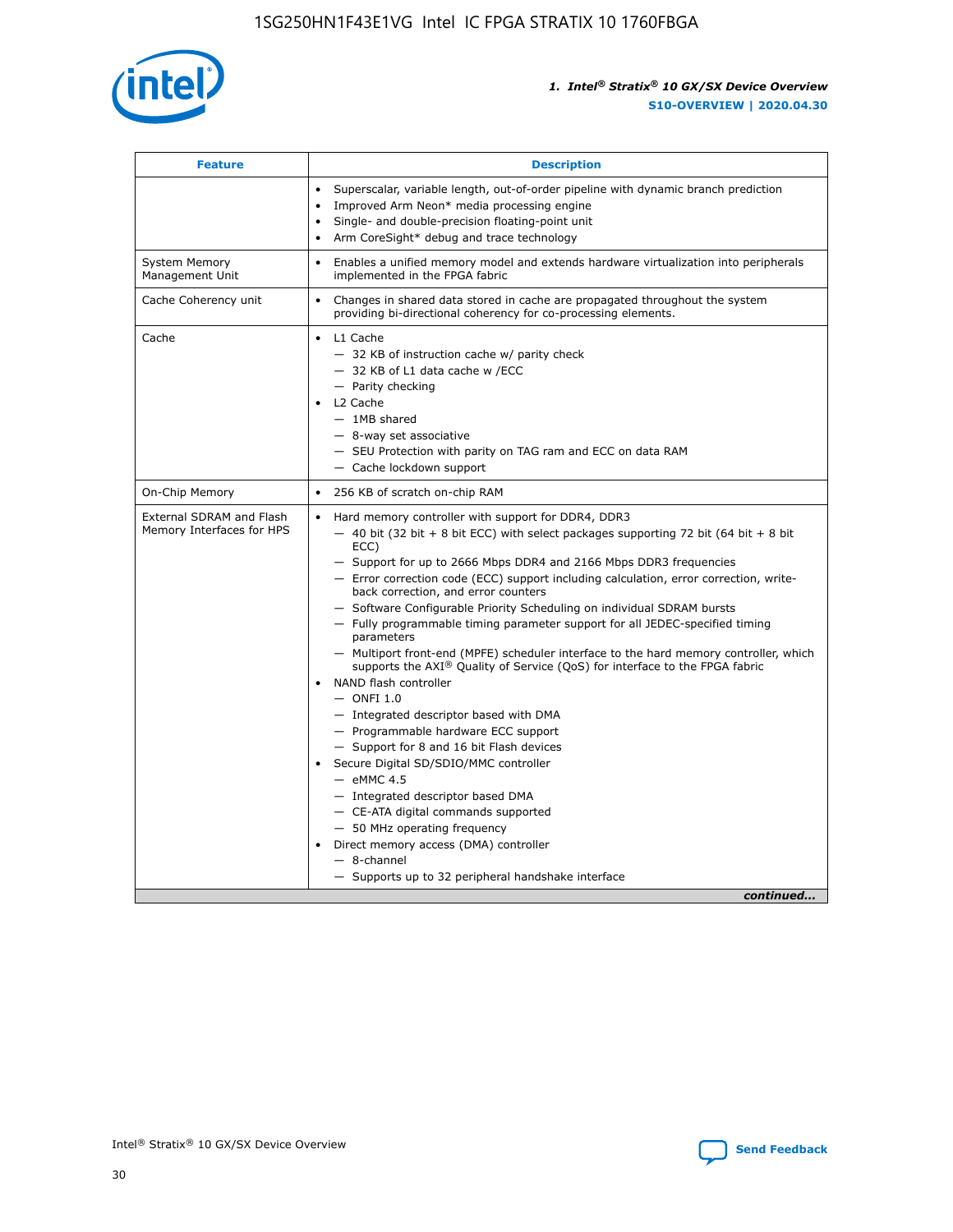

| <b>Feature</b>                         | <b>Description</b>                                                                                                                                                                                                                                                                                                                                                                                                                                                                                                                                                                                                                                                                                                                                                                                                                                                                                                                                                                                                                                                                                                                                                                                                                                                                                                                                                                                                                                                                                                   |
|----------------------------------------|----------------------------------------------------------------------------------------------------------------------------------------------------------------------------------------------------------------------------------------------------------------------------------------------------------------------------------------------------------------------------------------------------------------------------------------------------------------------------------------------------------------------------------------------------------------------------------------------------------------------------------------------------------------------------------------------------------------------------------------------------------------------------------------------------------------------------------------------------------------------------------------------------------------------------------------------------------------------------------------------------------------------------------------------------------------------------------------------------------------------------------------------------------------------------------------------------------------------------------------------------------------------------------------------------------------------------------------------------------------------------------------------------------------------------------------------------------------------------------------------------------------------|
| Communication Interface<br>Controllers | Three 10/100/1000 Ethernet media access controls (MAC) with integrated DMA<br>- Supports RGMII and RMII external PHY Interfaces<br>- Option to support other PHY interfaces through FPGA logic<br>$\bullet$ GMII<br>MII<br>$\bullet$<br>RMII (requires MII to RMII adapter)<br>$\bullet$<br>• RGMII (requires GMII to RGMII adapter)<br>SGMII (requires GMII to SGMII adapter)<br>- Supports IEEE 1588-2002 and IEEE 1588-2008 standards for precision networked<br>clock synchronization<br>- Supports IEEE 802.1Q VLAN tag detection for reception frames<br>- Supports Ethernet AVB standard<br>Two USB On-the-Go (OTG) controllers with DMA<br>- Dual-Role Device (device and host functions)<br>• High-speed (480 Mbps)<br>• Full-speed (12 Mbps)<br>• Low-speed (1.5 Mbps)<br>• Supports USB 1.1 (full-speed and low-speed)<br>- Integrated descriptor-based scatter-gather DMA<br>- Support for external ULPI PHY<br>- Up to 16 bidirectional endpoints, including control endpoint<br>$-$ Up to 16 host channels<br>- Supports generic root hub<br>- Configurable to OTG 1.3 and OTG 2.0 modes<br>Five I <sup>2</sup> C controllers (three can be used by EMAC for MIO to external PHY)<br>- Support both 100 Kbps and 400 Kbps modes<br>- Support both 7 bit and 10 bit addressing modes<br>- Support Master and Slave operating mode<br>Two UART 16550 compatible<br>- Programmable baud rate up to 115.2 Kbaud<br>Four serial peripheral interfaces (SPI) (2 Masters, 2 Slaves)<br>- Full and Half duplex |
| Timers and I/O                         | Timers<br>$\bullet$<br>- 4 general-purpose timers<br>$-4$ watchdog timers<br>48 HPS direct I/O allow HPS peripherals to connect directly to I/O<br>Up to three IO48 banks may be assigned to HPS for HPS DDR access                                                                                                                                                                                                                                                                                                                                                                                                                                                                                                                                                                                                                                                                                                                                                                                                                                                                                                                                                                                                                                                                                                                                                                                                                                                                                                  |
| Interconnect to Logic Core             | • FPGA-to-HPS Bridge<br>- Allows IP bus masters in the FPGA fabric to access to HPS bus slaves<br>- Configurable 32, 64, or 128 bit AMBA AXI interface<br>HPS-to-FPGA Bridge<br>- Allows HPS bus masters to access bus slaves in FPGA fabric<br>- Configurable 32, 64, or 128 bit AMBA AXI interface allows high-bandwidth HPS<br>master transactions to FPGA fabric<br>HPS-to-SDM and SDM-to-HPS Bridges<br>- Allows the HPS to reach the SDM block and the SDM to bootstrap the HPS<br>Light Weight HPS-to-FPGA Bridge<br>- Light weight 32 bit AXI interface suitable for low-latency register accesses from HPS<br>to soft peripherals in FPGA fabric<br>FPGA-to-HPS SDRAM Bridge<br>- Up to three AMBA AXI interfaces supporting 32, 64, or 128 bit data paths                                                                                                                                                                                                                                                                                                                                                                                                                                                                                                                                                                                                                                                                                                                                                  |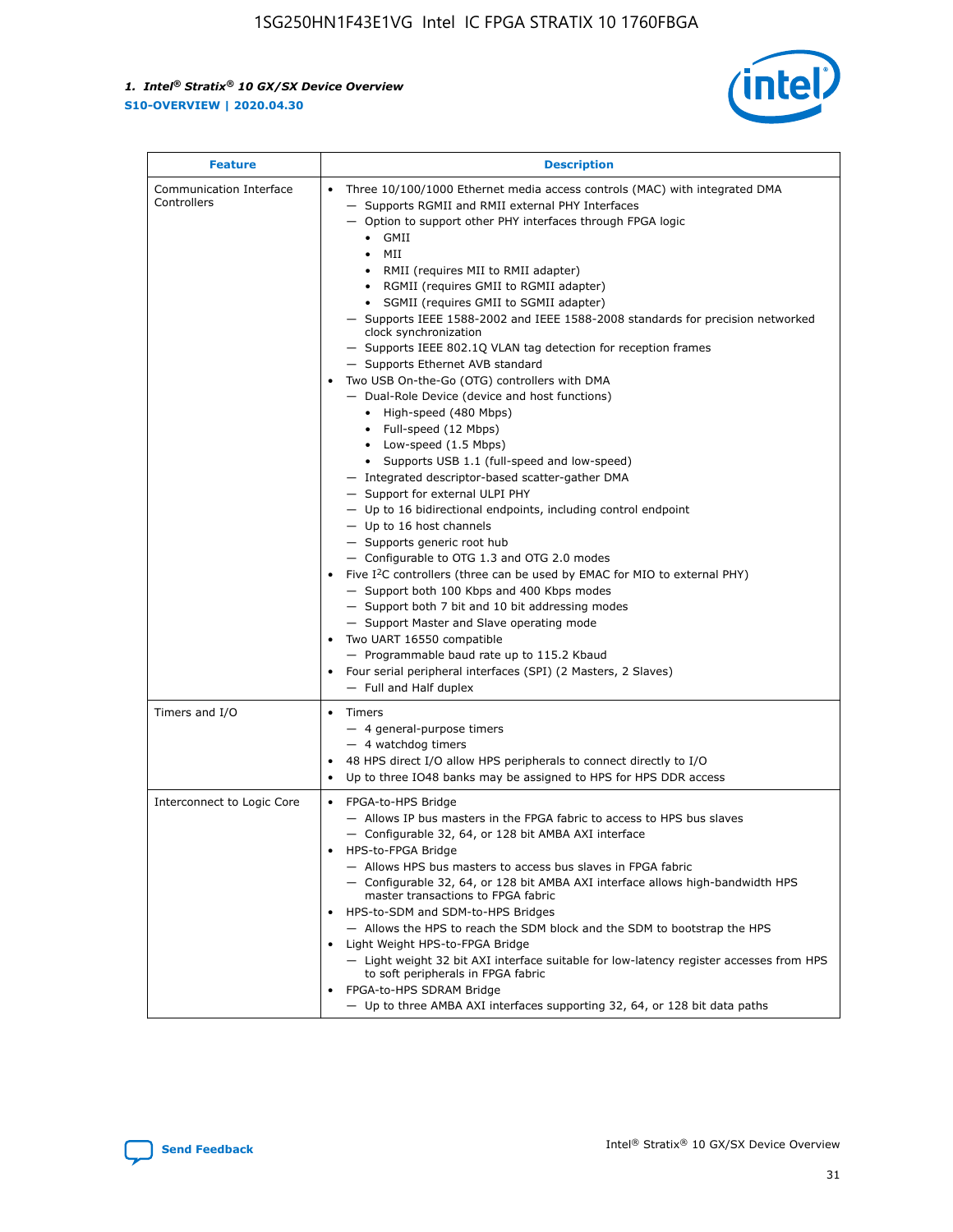

### **1.19. Power Management**

Intel Stratix 10 devices use the advanced Intel 14 nm tri-gate process technology, the all new Intel Hyperflex core architecture to enable Hyper-Folding, power gating, and several optional power reduction techniques to reduce total power consumption by as much as 70% compared to previous generation high-performance Stratix V devices.

Intel Stratix 10 standard power devices (-V) are SmartVID devices. The core voltage supplies (VCC and VCCP) for each SmartVID device must be driven by a PMBus voltage regulator dedicated to that Intel Stratix 10 device. Use of a PMBus voltage regulator for each SmartVID (-V) device is mandatory; it is not an option. A code is programmed into each SmartVID device during manufacturing that allows the PMBus voltage regulator to operate at the optimum core voltage to meet the device performance specifications.

With the new Intel Hyperflex core architecture, designs can run 2X faster than previous generation FPGAs. With 2X performance and same required throughput, architects can cut the data path width in half to save power. This optimization is called Hyper-Folding. Additionally, power gating reduces static power of unused resources in the FPGA by powering them down. The Intel Quartus Prime software automatically powers down specific unused resource blocks such as DSP and M20K blocks, at configuration time.

The optional power reduction techniques in Intel Stratix 10 devices include:

• **Available Low Static Power Devices**—Intel Stratix 10 devices are available with a fixed core voltage that provides lower static power than the SmartVID standard power devices, while maintaining device performance

Furthermore, Intel Stratix 10 devices feature Intel's low power transceivers and include a number of hard IP blocks that not only reduce logic resources but also deliver substantial power savings compared to soft implementations. In general, hard IP blocks consume up to 50% less power than the equivalent soft logic implementations.

### **1.20. Device Configuration and Secure Device Manager (SDM)**

All Intel Stratix 10 devices contain a Secure Device Manager (SDM), which is a dedicated triple-redundant processor that serves as the point of entry into the device for all JTAG and configuration commands. The SDM also bootstraps the HPS in SoC devices ensuring that the HPS can boot using the same security features that the FPGA devices have.

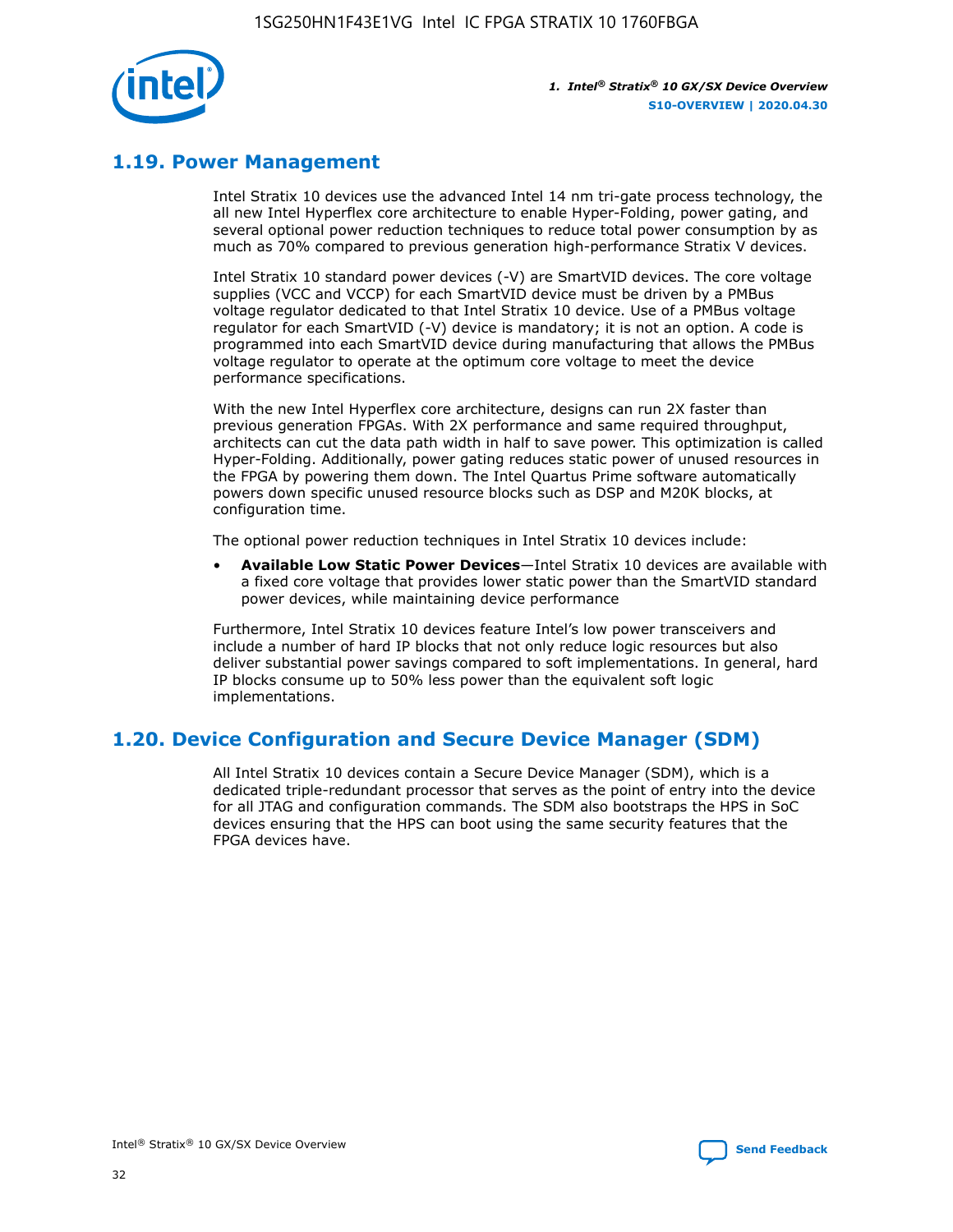





During configuration, Intel Stratix 10 devices are divided into logical sectors, each of which is managed by a local sector manager (LSM). The SDM passes configuration data to each of the LSMs across the on-chip configuration network. This allows the sectors to be configured independently, one at a time, or in parallel. This approach achieves simplified sector configuration and reconfiguration, as well as reduced overall configuration time due to the inherent parallelism. The same sector-based approach is used to respond to single-event upsets and security attacks.

While the sectors provide a logical separation for device configuration and reconfiguration, they overlay the normal rows and columns of FPGA logic and routing. This means there is no impact to the Intel Quartus Prime software place and route, and no impact to the timing of logic signals that cross the sector boundaries.

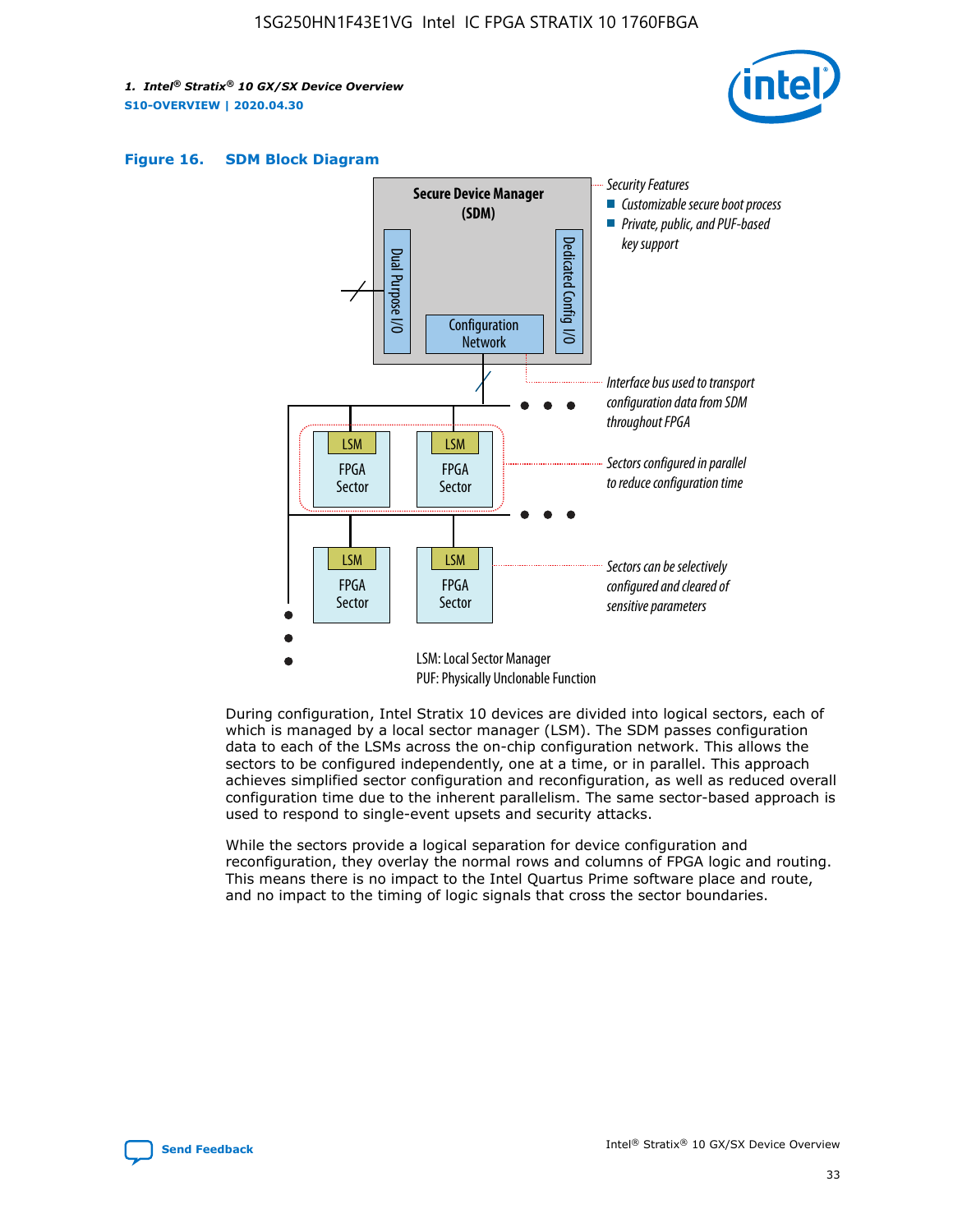

The SDM enables robust, secure, fully-authenticated device configuration. It also allows for customization of the configuration scheme, which can enhance device security. For configuration and reconfiguration, this approach offers a variety of advantages:

- Dedicated secure configuration manager
- Reduced device configuration time, because sectors are configured in parallel
- Updateable configuration process
- Reconfiguration of one or more sectors independent of all other sectors
- Zeroization of individual sectors or the complete device

The SDM also provides additional capabilities such as register state readback and writeback to support ASIC prototyping and other applications.

### **1.21. Device Security**

Building on top of the robust security features present in the previous generation devices, Intel Stratix 10 FPGAs and SoCs include a number of new and innovative security enhancements. These features are also managed by the SDM, tightly coupling device configuration and reconfiguration with encryption, authentication, key storage and anti-tamper services.

Security services provided by the SDM include:

- Bitstream encryption
- Multi-factor authentication
- Hard encryption and authentication acceleration; AES-256, SHA-256/384, ECDSA-256/384
- Volatile and non-volatile encryption key storage and management
- Boot code authentication for the HPS
- Physically Unclonable Function (PUF) service
- Updateable configuration process
- Secure device maintenance and upgrade functions
- Side channel attack protection
- Scripted response to sensor inputs and security attacks, including selective sector zeroization
- Readback, JTAG and test mode disable
- Enhanced response to single-event upsets (SEU)
- Black key provisioning
- Physical anti-tamper

See the *Intel Stratix 10 Device Security User Guide* for a complete list of all security features.

The SDM and associated security services provide a robust, multi-layered security solution for your Intel Stratix 10 design.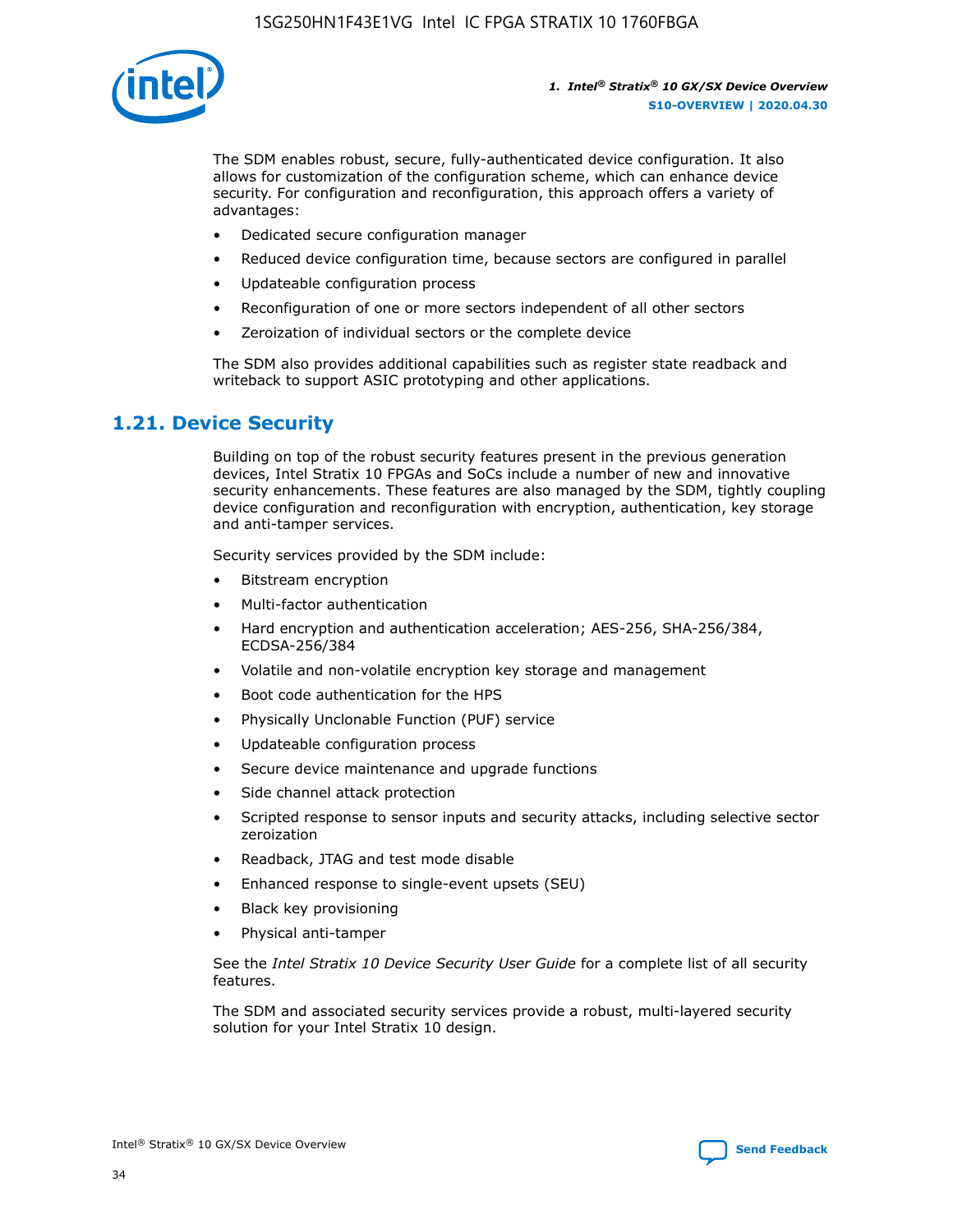

#### **Table 14. Device Security**

| <b>Intel Stratix 10 Family Variant</b> | <b>Bitstream Authentication</b> | <b>Advanced Security Features</b> <sup>(12)</sup> |  |
|----------------------------------------|---------------------------------|---------------------------------------------------|--|
| GX/SX                                  | All devices                     | -AS suffix part number required                   |  |

#### **Related Information**

- [My Intel Support](https://www.intel.com/content/www/us/en/programmable/my-intel/mal-home.html)
- [Intel Stratix 10 Device Security User Guide](https://www.intel.com/content/www/us/en/programmable/documentation/ndq1483601370898.html#wcd1483611014402)

### **1.22. Configuration via Protocol Using PCI Express**

Configuration via protocol using PCI Express allows the FPGA to be configured across the PCI Express bus, simplifying the board layout and increasing system integration. Making use of the embedded PCI Express hard IP operating in autonomous mode before the FPGA is configured, this technique allows the PCI Express bus to be powered up and active within the 100 ms time allowed by the PCI Express specification. Intel Stratix 10 devices also support partial reconfiguration across the PCI Express bus which reduces system down time by keeping the PCI Express link active while the device is being reconfigured.

### **1.23. Partial and Dynamic Reconfiguration**

Partial reconfiguration allows you to reconfigure part of the FPGA while other sections continue running. This capability is required in systems where uptime is critical, because it allows you to make updates or adjust functionality without disrupting services.

In addition to lowering power and cost, partial reconfiguration also increases the effective logic density by removing the necessity to place in the FPGA those functions that do not operate simultaneously. Instead, these functions can be stored in external memory and loaded as needed. This reduces the size of the required FPGA by allowing multiple applications on a single FPGA, saving board space and reducing power. The partial reconfiguration process is built on top of the proven incremental compile design flow in the Intel Quartus Prime design software

Dynamic reconfiguration in Intel Stratix 10 devices allows transceiver data rates, protocols and analog settings to be changed dynamically on a channel-by-channel basis while maintaining data transfer on adjacent transceiver channels. Dynamic reconfiguration is ideal for applications that require on-the-fly multiprotocol or multirate support. Both the PMA and PCS blocks within the transceiver can be reconfigured using this technique. Dynamic reconfiguration of the transceivers can be used in conjunction with partial reconfiguration of the FPGA to enable partial reconfiguration of both core and transceivers simultaneously.

### **1.24. Fast Forward Compile**

The innovative Fast Forward Compile feature in the Intel Quartus Prime software identifies performance bottlenecks in your design and provides detailed, step-by-step performance improvement recommendations that you can then implement. The Compiler reports estimates of the maximum operating frequency that can be achieved

<sup>(12)</sup> Contact My Intel Support for additional information.

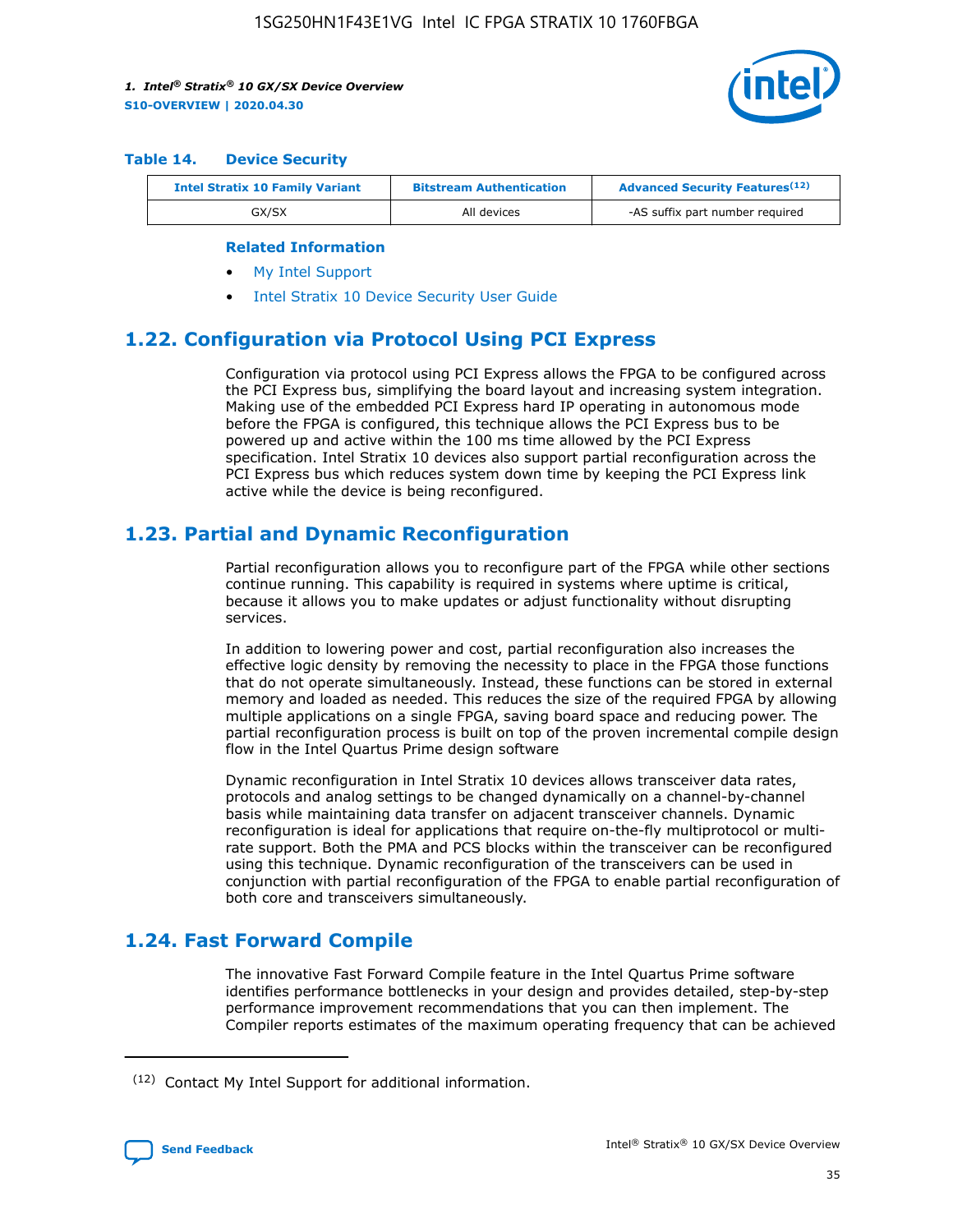

by applying the recommendations. As part of the new Hyper-Aware design flow, Fast Forward Compile maximizes the performance of your Intel Stratix 10 design and achieves rapid timing closure.

Previously, this type of optimization required multiple time-consuming design iterations, including full design re-compilation to determine the effectiveness of the changes. Fast Forward Compile enables you to make better decisions about where to focus your optimization efforts, and how to increase your design performance and throughput. This technique removes much of the guesswork of performance exploration, resulting in fewer design iterations and as much as 2X core performance gains for Intel Stratix 10 designs.

### **1.25. Single Event Upset (SEU) Error Detection and Correction**

Intel Stratix 10 FPGAs and SoCs offer robust SEU error detection and correction circuitry. The detection and correction circuitry includes protection for Configuration RAM (CRAM) programming bits and user memories. The CRAM is protected by a continuously running parity checker circuit with integrated ECC that automatically corrects one or two bit errors and detects higher order multibit errors.

The physical layout of the CRAM array is optimized to make the majority of multi-bit upsets appear as independent single-bit or double-bit errors which are automatically corrected by the integrated CRAM ECC circuitry. In addition to the CRAM protection, user memories also include integrated ECC circuitry and are layout optimized for error detection and correction.

The SEU error detection and correction hardware is supported by both soft IP and the Intel Quartus Prime software to provide a complete SEU mitigation solution. The components of the complete solution include:

- Hard error detection and correction for CRAM and user M20K memory blocks
- Optimized physical layout of memory cells to minimize probability of SEU
- Sensitivity processing soft IP that reports if CRAM upset affects a used or unused bit
- Fault injection soft IP with the Intel Quartus Prime software support that changes state of CRAM bits for testing purposes
- Hierarchy tagging in the Intel Quartus Prime software
- Triple Mode Redundancy (TMR) used for the Secure Device Manager and critical on-chip state machines

In addition to the SEU mitigation features listed above, the Intel 14 nm tri-gate process technology used for Intel Stratix 10 devices is based on FinFET transistors which have reduced SEU susceptibility versus conventional planar transistors.

### **1.26. Document Revision History for the Intel Stratix 10 GX/SX Device Overview**

| <b>Document</b><br><b>Version</b> | <b>Changes</b>             |
|-----------------------------------|----------------------------|
| 2020.04.30                        | Made the following change: |
|                                   | continued                  |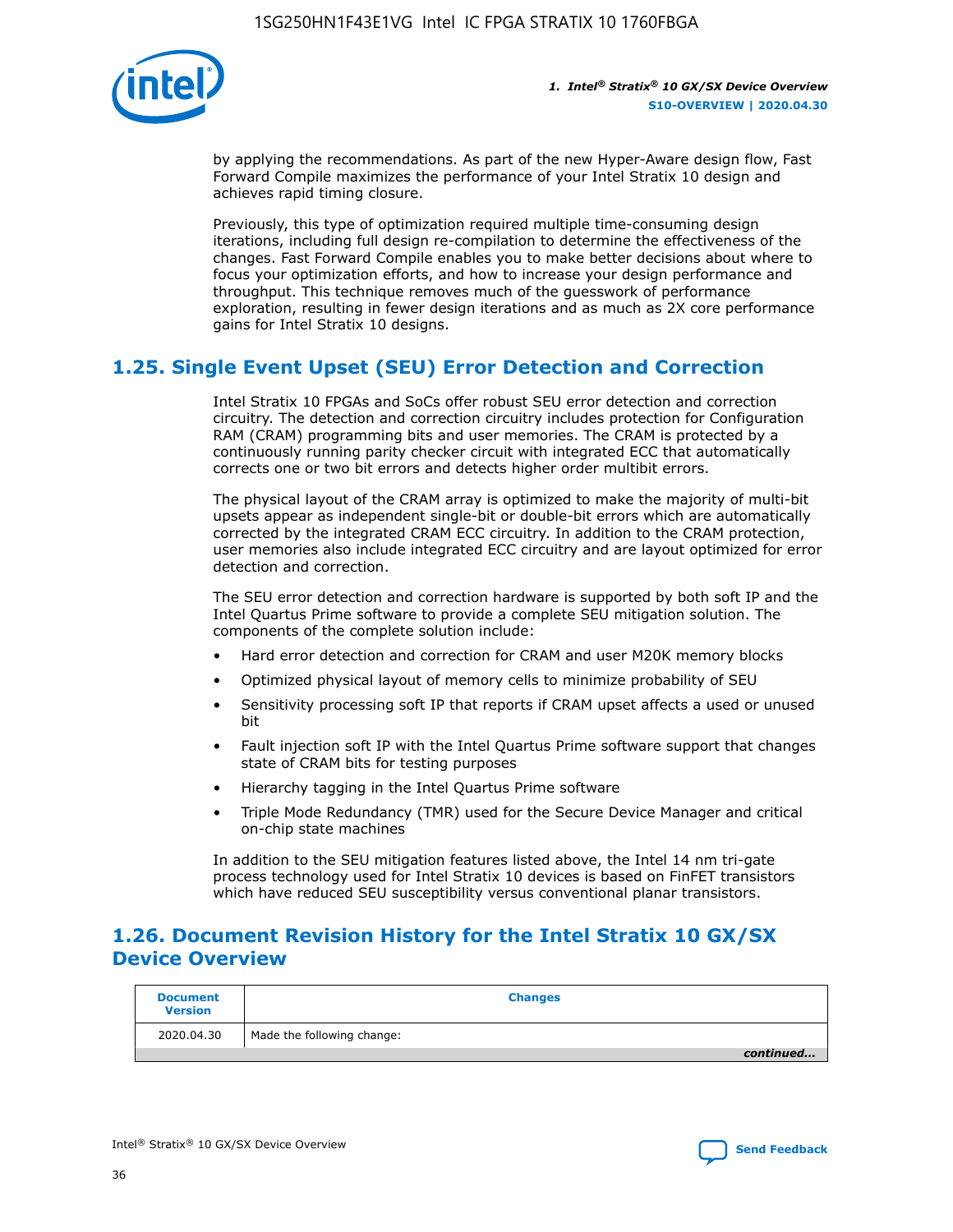

| <b>Document</b><br><b>Version</b> | <b>Changes</b>                                                                                                                                                                                                                                                                                                                                                                                                                                                                                                                                                                                                                                                                                                                                                                                                                                                                                                                                                                                      |
|-----------------------------------|-----------------------------------------------------------------------------------------------------------------------------------------------------------------------------------------------------------------------------------------------------------------------------------------------------------------------------------------------------------------------------------------------------------------------------------------------------------------------------------------------------------------------------------------------------------------------------------------------------------------------------------------------------------------------------------------------------------------------------------------------------------------------------------------------------------------------------------------------------------------------------------------------------------------------------------------------------------------------------------------------------|
|                                   | Added the GX 10M variant.                                                                                                                                                                                                                                                                                                                                                                                                                                                                                                                                                                                                                                                                                                                                                                                                                                                                                                                                                                           |
| 2020.03.24                        | Made the following changes:<br>Added advanced security (-AS) devices.<br>Added level shifter details for the Intel Stratix 10 SX/GX 400 device.                                                                                                                                                                                                                                                                                                                                                                                                                                                                                                                                                                                                                                                                                                                                                                                                                                                     |
| 2019.08.19                        | Made the following changes:<br>Added composition details for the leaded and lead-free contact device options.<br>$\bullet$<br>Updated the I/O PLL counts.                                                                                                                                                                                                                                                                                                                                                                                                                                                                                                                                                                                                                                                                                                                                                                                                                                           |
| 2019.02.15                        | Made the following changes:<br>Changed the number of included logic elements globally.<br>$\bullet$<br>Removed logic density 450, logic density 550, and package code 48 from the "Sample Ordering<br>$\bullet$<br>Code and Available Options for Intel Stratix 10 Devices" figure.<br>Updated description of the higher density in the "Innovations in Intel Stratix 10 FPGAs and SoCs"<br>section.<br>Updated description of the general purpose I/Os in the "Intel Stratix 10 FPGA and SoC Common<br>$\bullet$<br>Device Features" table.<br>Removed support for LPDDR3 globally.<br>Updated the "Intel Stratix 10 FPGA and SoC Architecture Block Diagram" figure.<br>$\bullet$<br>Updated the "Intel Stratix 10 GX/SX FPGA and SoC Family Plan-FPGA Core (part 1)" table.<br>٠<br>Updated the "Intel Stratix 10 GX/SX FPGA and SoC Family Plan-Interconnects, PLLs and Hard IP<br>(part 2)" table.<br>Updated and merged the "Intel Stratix 10 GX/SX FPGA and SoC Family Package Plan" tables. |
| 2018.08.08                        | Made the following changes:<br>Changed the specs for QDRII+ and QDRII+ Xtreme and added specs for QDRIV in the "External<br>$\bullet$<br>Memory Interface Performance" table.<br>Updated description of the power options in the "Sample Ordering Code and Available Options for<br>Intel Stratix 10 Devices" figure.<br>Changed the description of the technology and power management features in the "Intel Stratix 10<br>FPGA and SoC Common Device Features" table.<br>Changed the description of SmartVID in the "Power Management" section.<br>Changed the direction arrow from the coefficient registers block in the "DSP Block: High Precision<br>٠<br>Fixed Point Mode" figure.                                                                                                                                                                                                                                                                                                          |
| 2017.10.30                        | Made the following changes:<br>Removed the embedded eSRAM feature globally.<br>$\bullet$<br>Removed the Low Power (VID) and Military operating temperature options, and package code 53<br>٠<br>from the "Sample Ordering Code and Available Options for Stratix 10 Devices" figure.<br>Changed the Maximum transceiver data rate (chip-to-chip) specification for L-Tile devices in the<br>"Key Features of Intel Stratix 10 Devices Compared to Stratix V Devices" table.                                                                                                                                                                                                                                                                                                                                                                                                                                                                                                                         |
| 2016.10.31                        | Made the following changes:<br>• Changed the number of available transceivers to 96, globally.<br>Changed the single-precision floating point performance to 10 TFLOP, globally.<br>Changed the maximum datarate to 28.3 Gbps, globally.<br>٠<br>Changed some of the features listed in the "Stratix 10 GX/SX Device Overview" section.<br>٠<br>Changed descriptions for the GX and SX devices in the "Stratix 10 Family Variants" section.<br>٠<br>Changed the "Sample Ordering Code and Available Options for Stratix 10 Devices" figure.<br>Changed the features listed in the "Key Features of Stratix 10 Devices Compared to Stratix V<br>Devices" table.<br>Changed the descriptions of the following areas of the "Stratix 10 FPGA and SoC Common Device<br>Features" table:<br>- Transceiver hard IP<br>- Internal memory blocks<br>- Core clock networks<br>- Packaging<br>Reorganized and updated all tables in the "Stratix 10 FPGA and SoC Family Plan" section.                        |
|                                   | continued                                                                                                                                                                                                                                                                                                                                                                                                                                                                                                                                                                                                                                                                                                                                                                                                                                                                                                                                                                                           |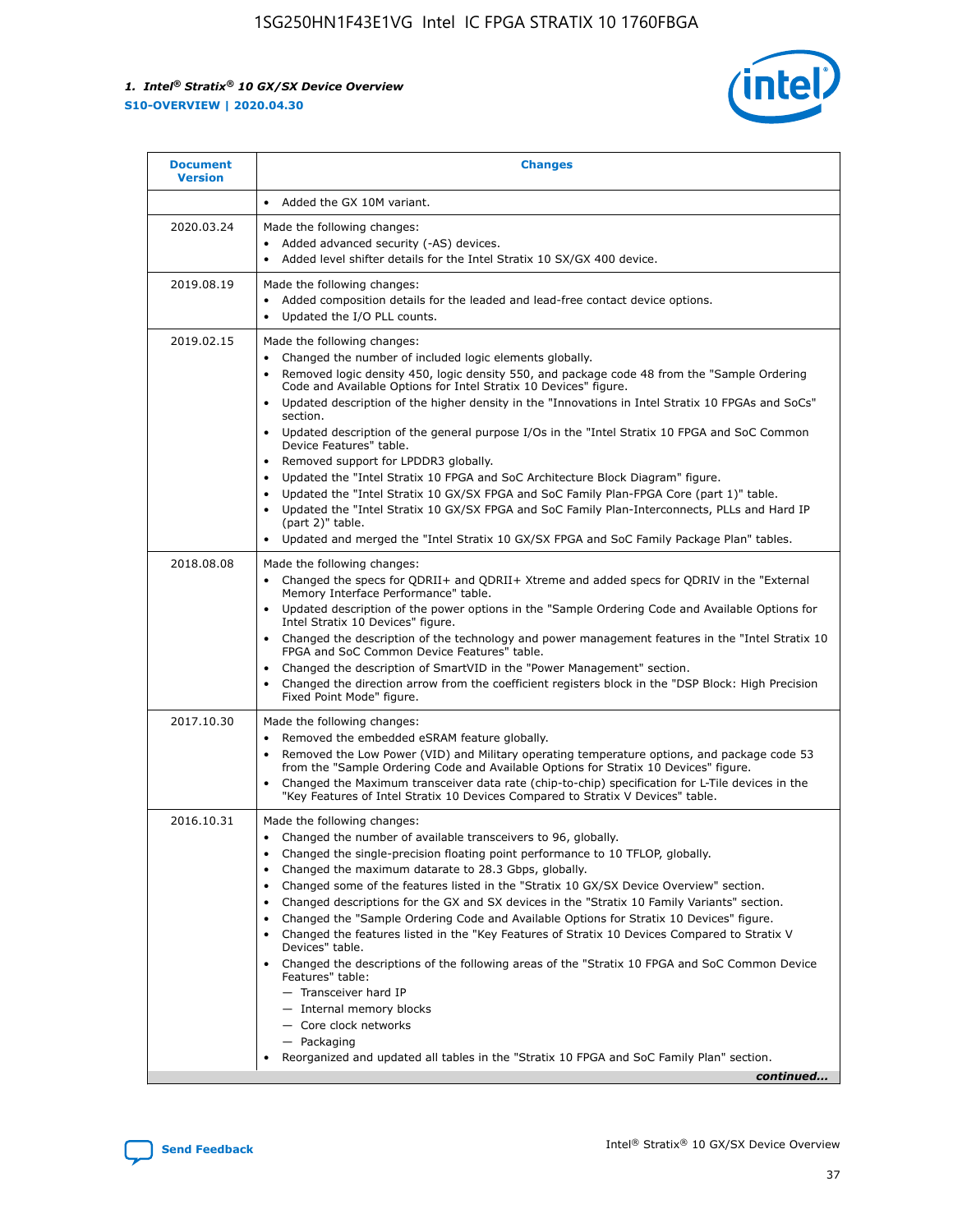

| <b>Document</b><br><b>Version</b> | <b>Changes</b>                                                                                                                                                                                                                                                                                                                                                                                                                                                                                                                                                                                                                                                                                                                                                                                                                                                                                                                                                                                     |
|-----------------------------------|----------------------------------------------------------------------------------------------------------------------------------------------------------------------------------------------------------------------------------------------------------------------------------------------------------------------------------------------------------------------------------------------------------------------------------------------------------------------------------------------------------------------------------------------------------------------------------------------------------------------------------------------------------------------------------------------------------------------------------------------------------------------------------------------------------------------------------------------------------------------------------------------------------------------------------------------------------------------------------------------------|
|                                   | Removed the "Migration Between Arria 10 FPGAs and Stratix 10 FPGAs" section.<br>Removed footnotes from the "Transceiver PCS Features" table.<br>Changed the HMC description in the "External Memory and General Purpose I/O" section.<br>Changed the number of fPLLs in the "Fractional Synthesis PLLs and I/O PLLs" section.<br>Clarified HMC data width support in the "Key Features of the Stratix 10 HPS" table.<br>Changed the description in the "Internal Embedded Memory" section.<br>Changed the datarate for the Standard PCS and SDI PCS features in the "Transceiver PCS Features"<br>table.<br>Added a note to the "PCI Express Gen1/Gen2/Gen3 Hard IP" section.<br>Updated the "Key Features of the Stratix 10 HPS" table.<br>Changed the description for the Cache coherency unit in the "Key Features of the Stratix 10 HPS"<br>table.<br>Changed the description for the external SDRAM and Flash memory interfaces for HPS in the "Key<br>Features of the Stratix 10 HPS" table. |
| 2015.12.04                        | Initial release.                                                                                                                                                                                                                                                                                                                                                                                                                                                                                                                                                                                                                                                                                                                                                                                                                                                                                                                                                                                   |